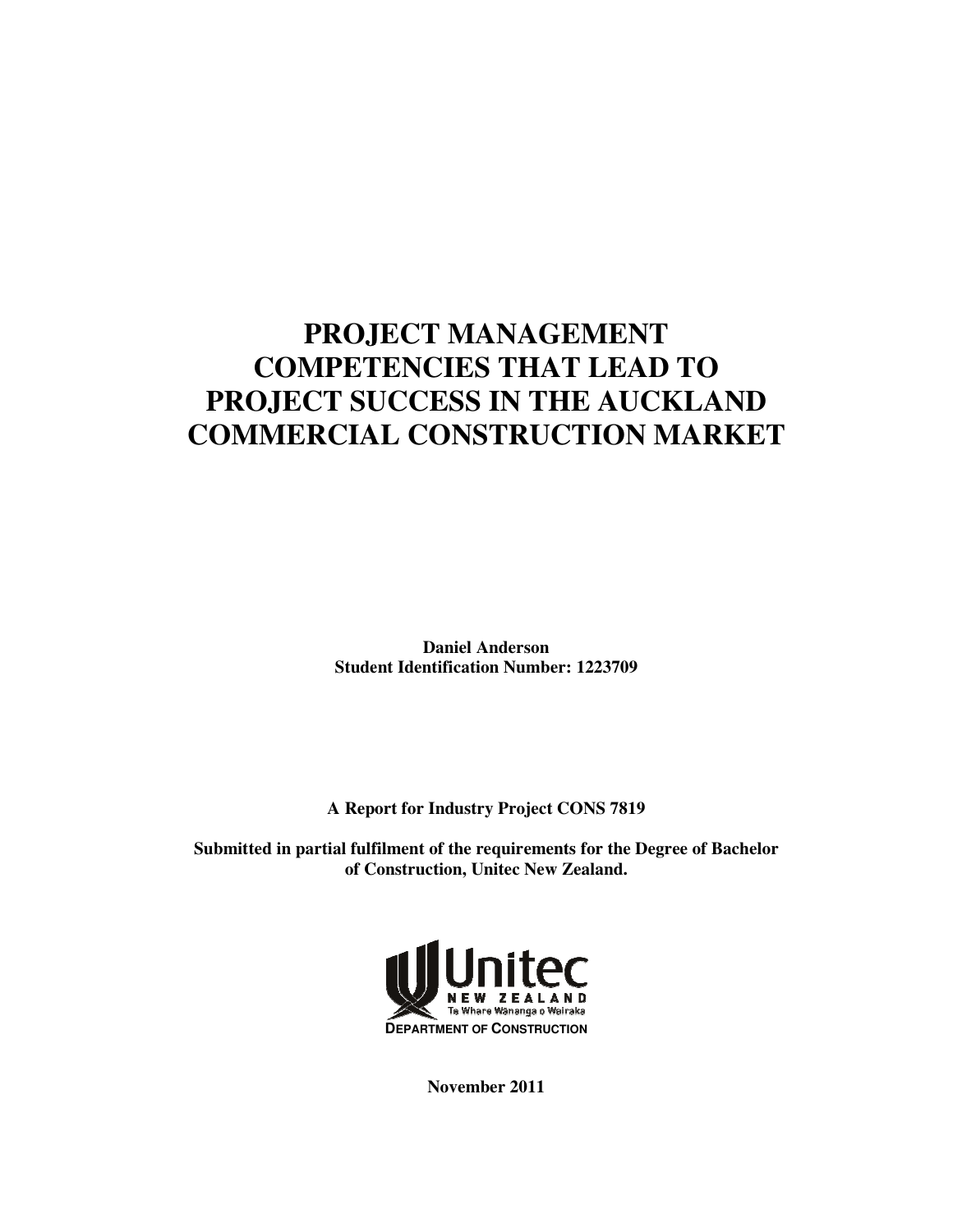# **ABSTRACT**

Project Manager (PM) is a title commonly used in the construction industry and given to people carrying out many roles. Each role having its own particular skill set. This project investigated the skills required of a Clients Project Manager that contribute towards project success within the Auckland commercial construction market. This PM represents the procuring party often referred to as 'the client' in construction projects.

Through a review of existing literature it was found that bodies of knowledge (BOK) exist, these BOK's outline the 'project management approach', which when applied is said to be able to be used internationally and across industries. Other literature reviewed outlines important competence factors for project success; being project manager's style, the company at which the project manager is employed, and relationships between the client and project manager.

The competencies outlined in the Project Management Body of Knowledge (PMBOK) documents are claimed by the Project Managers Institute to be the framework for project management. This research tested part of this claim and other research. Senior Project Managers working in the Auckland commercial construction market were asked to rank the various skills identified in the literature as important to project success. They were also asked to give their opinions on project manager's style, how important company reputation is, and the importance of holding a formal project management qualification.

All of the individual PMBOK competencies were quite tightly clustered in the 'high importance to project success' category. Weightings showed that Cost Management and Scope Management were the most important of the PMBOK areas. However, the competencies were all shown to be important. Client Relationships and the Project Management Style were also of the highest importance to project success. The employing company's reputation was also of high importance and holding a project management qualification was seen as only of average importance.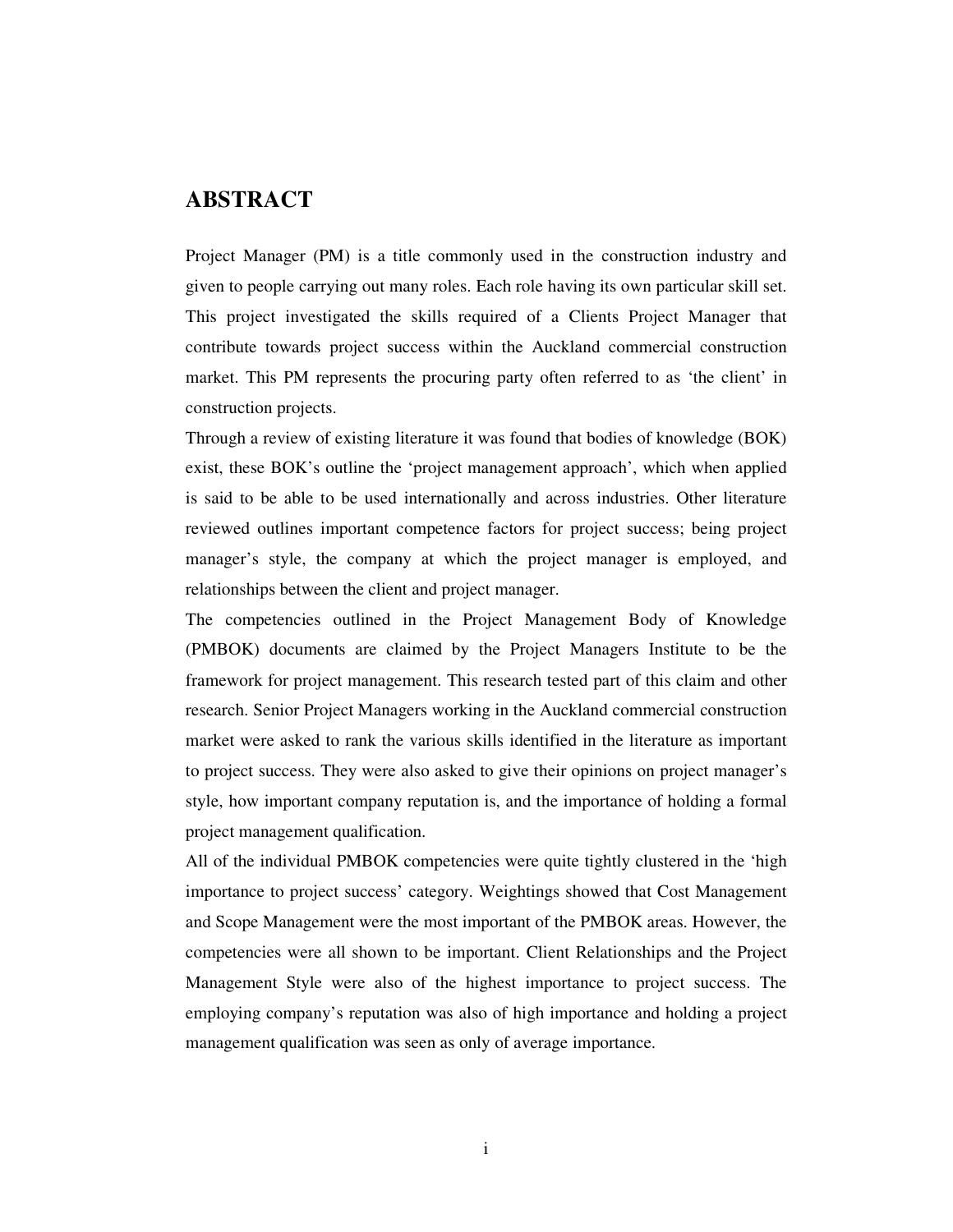# **CONFIDENTIALITY STATEMENT**

An agreement was entered into between the participants and the author that all names would be kept confidential. This agreement extends to both personal and company names of participants including any names mentioned by the participants within the data collection process.

The data was collected using an online survey system. This allowed the participant to enter their name if they wished, or to remain completely anonymous. Participant opinions may be grouped by age or gender without identifying the participant.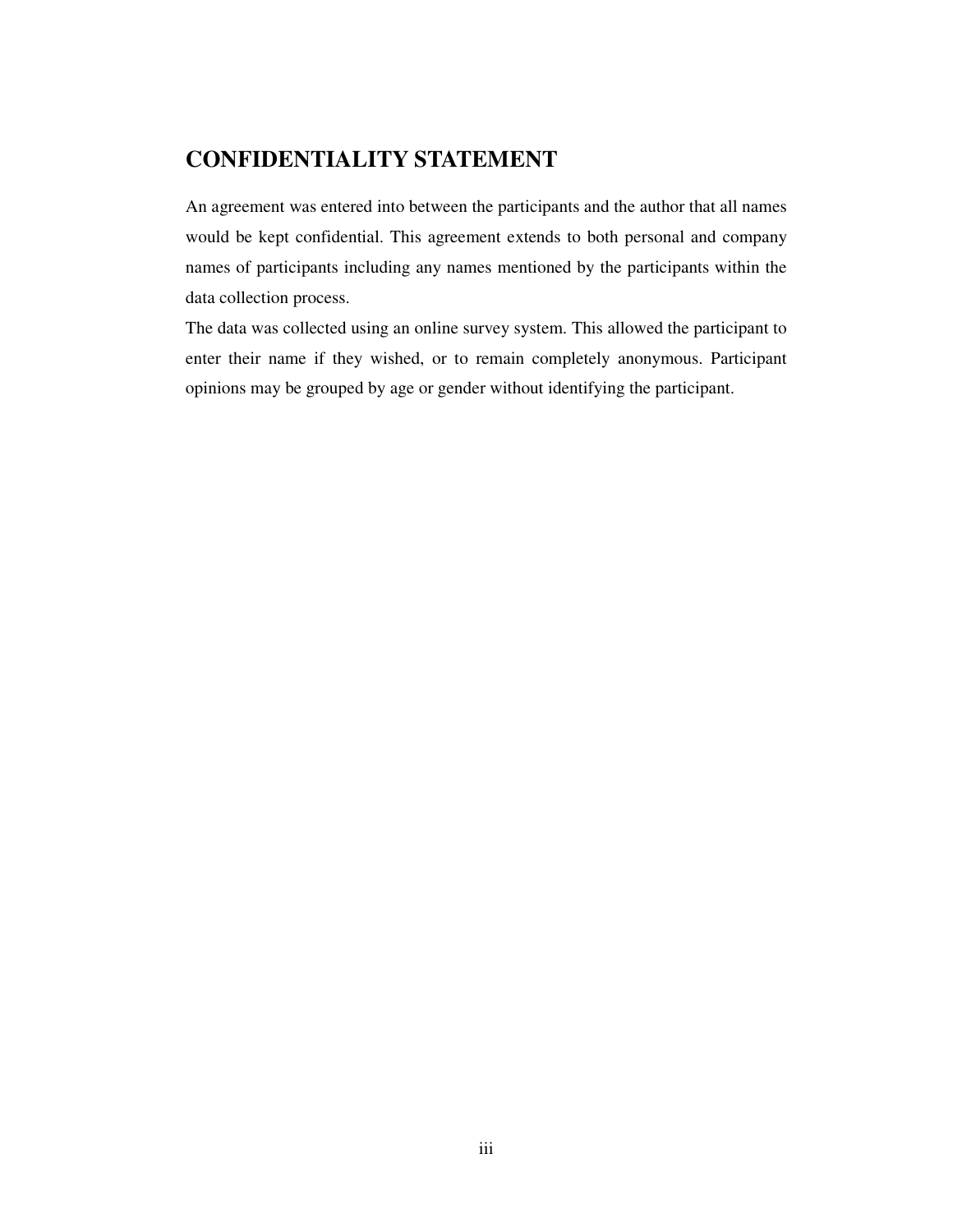# **ACKNOWLEDGEMENTS**

Thank you to Lara who has been a very supportive supervisor and always helped steer the course of this project in the right direction. I have learnt a lot through the course on how to prepare and approach research and will be able to carry these skills forward through my career.

Thank you to the small group of participants who I cannot name due to privacy agreements, but you know who you are. Project Managers by nature are very busy individuals and I appreciate the time you have taken to work with me on this project.

Lastly but by no means the least, I would like to acknowledge the support of my wife Lisa for both ongoing support and for undertaking proof reading of this report.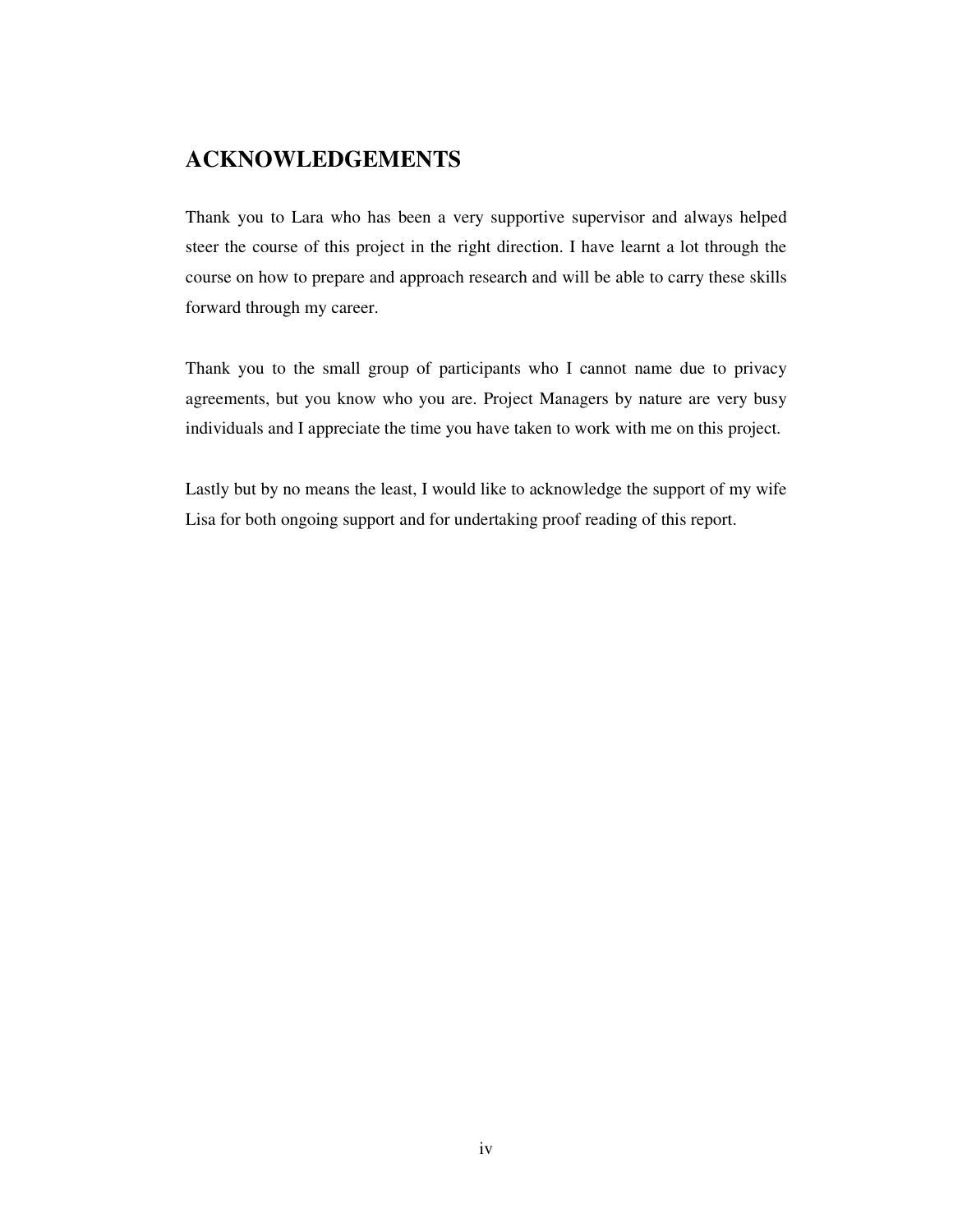# **TABLE OF CONTENTS**

| 1                     |  |
|-----------------------|--|
| 2<br>2.1              |  |
| 2.2                   |  |
| 2.3                   |  |
| 2.4                   |  |
| 2.5                   |  |
| 2.6                   |  |
| 2.7                   |  |
| 3 <sup>1</sup><br>3.1 |  |
| 3.2                   |  |
| 3.3                   |  |
| 3.4                   |  |
| 3.5                   |  |
| 3.6                   |  |
| 3.7                   |  |
| 3.8                   |  |
| 3.9                   |  |
| 3.10                  |  |
| 4<br>4.1              |  |
| 4.2                   |  |
| 4.3                   |  |
| 4.4                   |  |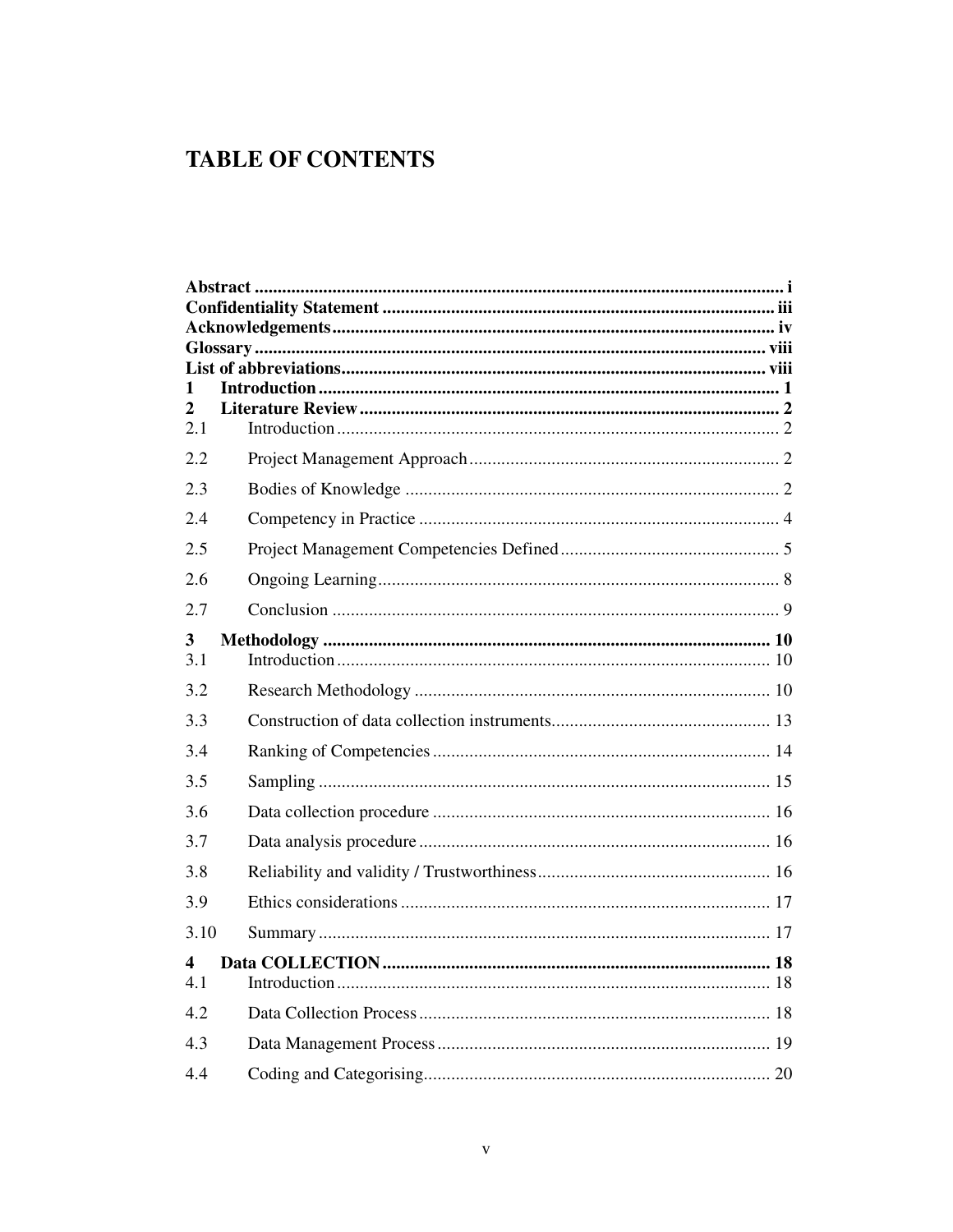| 4.5          |  |
|--------------|--|
| 4.6          |  |
| 5<br>5.1     |  |
| 5.2          |  |
| 5.2.1<br>5.3 |  |
| 6            |  |
| 7<br>7.1     |  |
| 7.2          |  |
| 7.3          |  |
| 7.4          |  |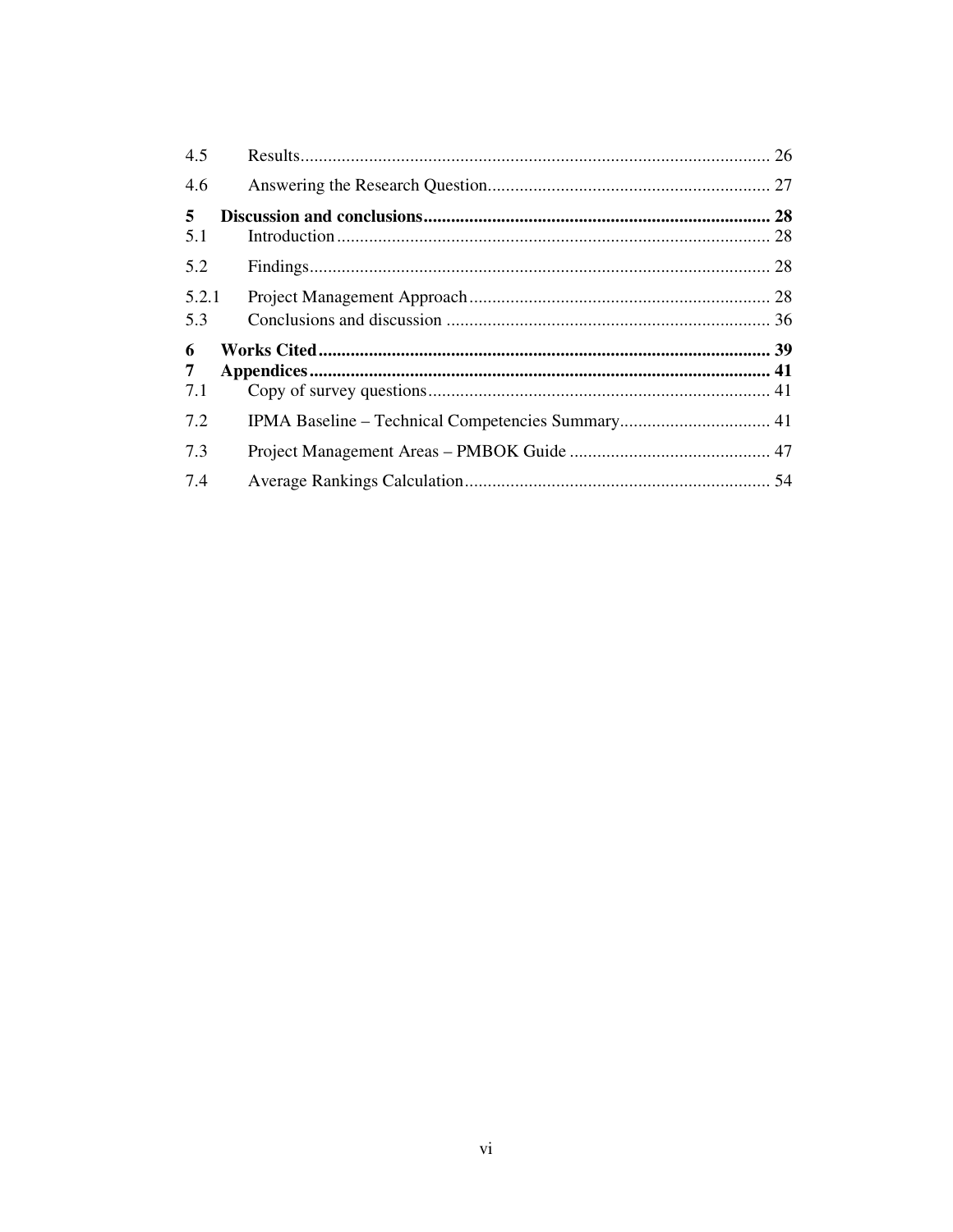# **LIST OF FIGURES**

| Figure 1 - PMBOK Summary of rankings given to all competencies by number of       |  |
|-----------------------------------------------------------------------------------|--|
|                                                                                   |  |
|                                                                                   |  |
| Figure 3 - Participants opinion on the importance of holding a project management |  |
|                                                                                   |  |
| Figure 4 - Participants opinion on the importance of project management style  35 |  |
|                                                                                   |  |

# **LIST OF TABLES**

| Table 4 - Category 2 PMBOK Competencies Ranked by Importance to Project           |  |
|-----------------------------------------------------------------------------------|--|
|                                                                                   |  |
|                                                                                   |  |
|                                                                                   |  |
| Table 7 - Knowledge Area Weightings in order of importance to project success  29 |  |
|                                                                                   |  |
|                                                                                   |  |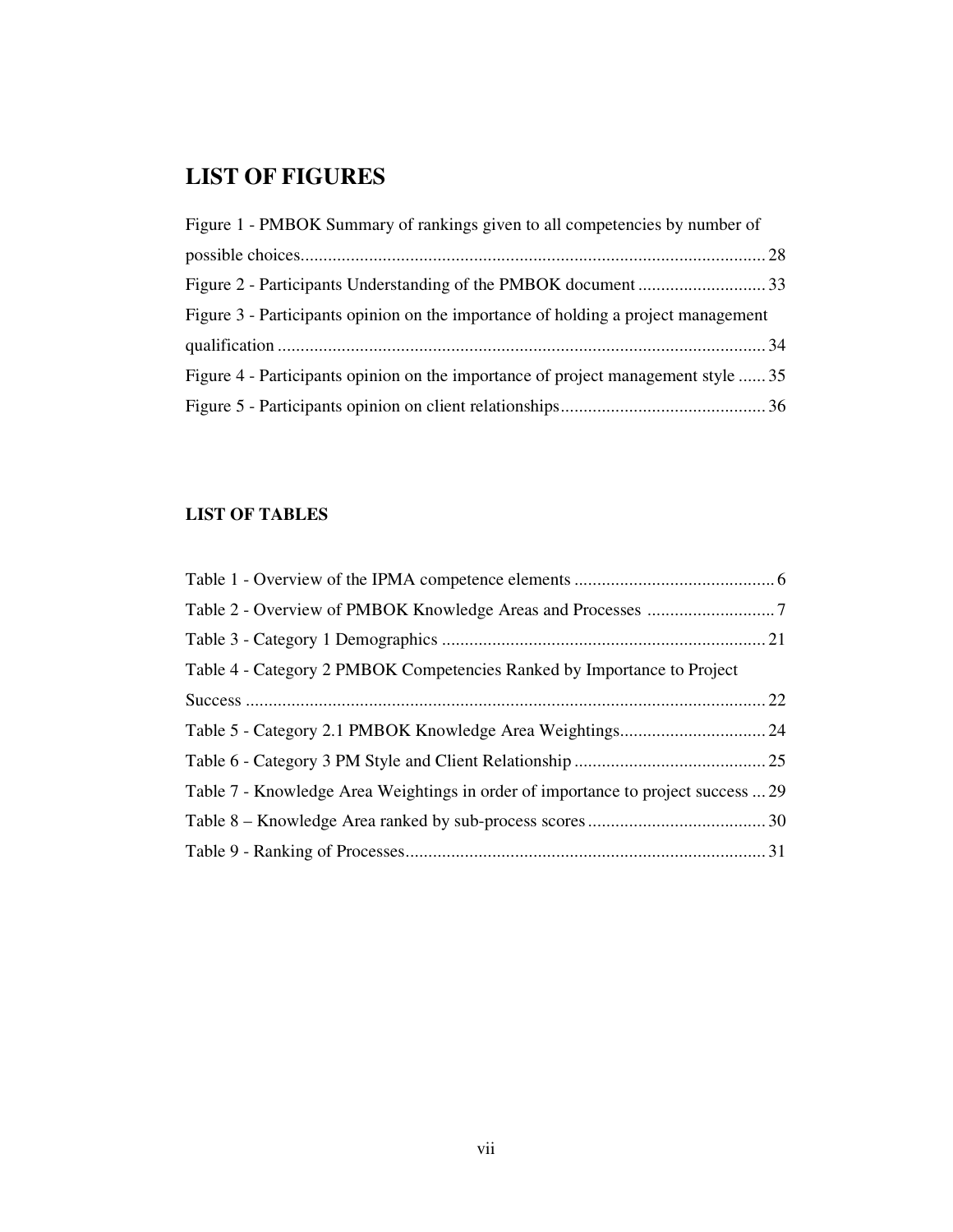# **GLOSSARY**

For the purpose of reading this report in context, the definitions of certain terms and phrases used within the report are given below. This is due to the multiple interpretations of certain terms when used by different parties within the industry.

- 1. **Production Oriented Project Manager** (PPM) works for a construction company and has overall site management authority – controls the subcontractors and construction team involved in building the project.
- 2. **Client Oriented Project Manager** (CPM) represents the procuring party often referred to as the 'client' in construction projects. The client may be an individual or a group, a developer or an end user. The CPM is involved from project inception to the end of defects liability periods and final accounts settlement. The CPM is liaison between the client and the project.

# **LIST OF ABBREVIATIONS**

For understanding of the abbreviations used within this report please refer to the list below.

| <b>BOK</b>   | Body of Knowledge                                     |
|--------------|-------------------------------------------------------|
| CSF          | <b>Critical Success Factor</b>                        |
| <b>ICB</b>   | International Competency Baseline (Term used by IPMA) |
| <b>IPMA</b>  | <b>International Project Management Association</b>   |
| <b>MCIOB</b> | Member of the Chartered Institute Of Builders         |
| <b>MRICS</b> | Member of the Royal Institute Of Chartered Surveyors  |
| <b>PMBOK</b> | Project Management Body of Knowledge                  |
| <b>PMI</b>   | <b>Project Management Institute</b>                   |
| <b>PM</b>    | Project Manager                                       |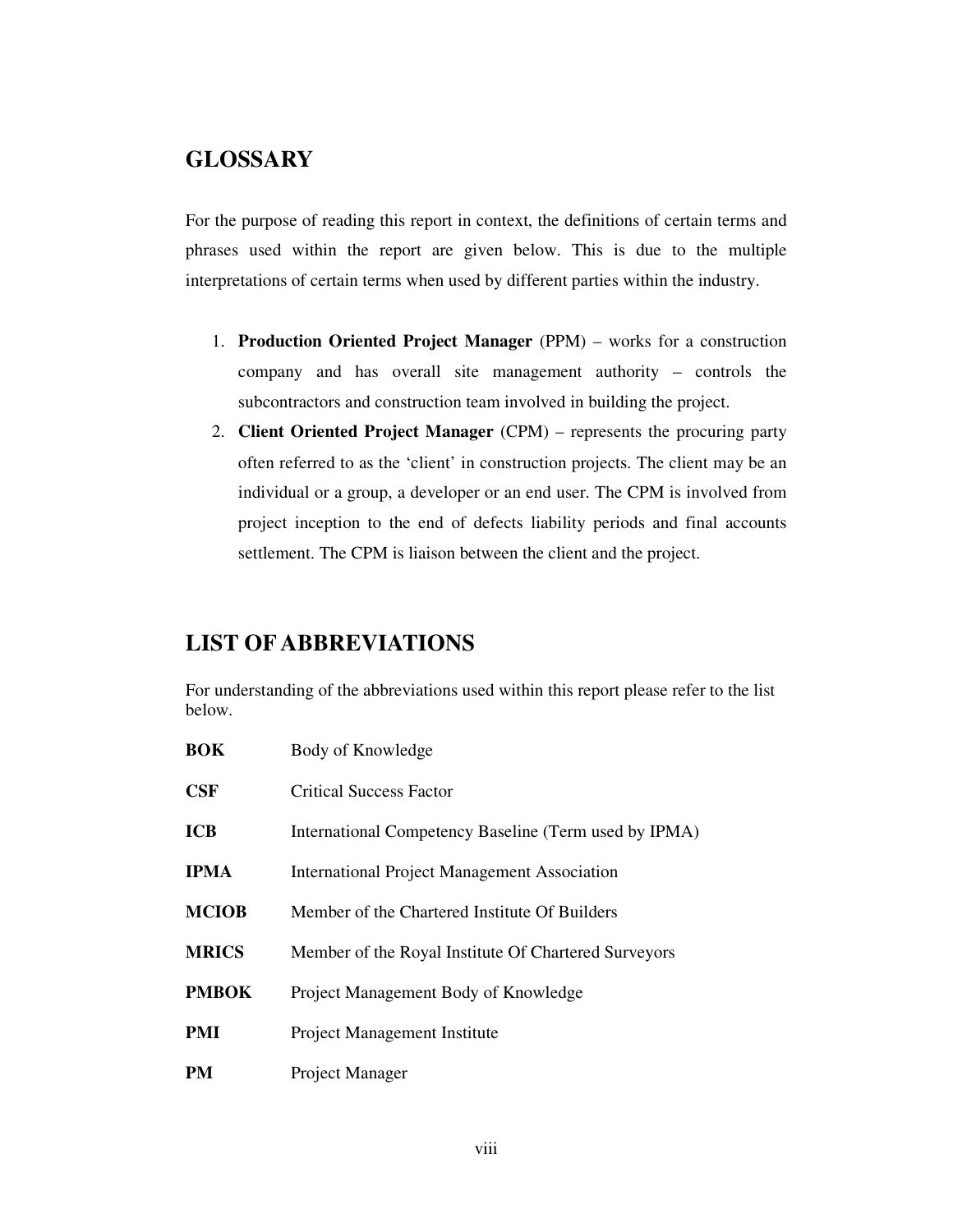# **1 INTRODUCTION**

The profession of Project Management has many industry bodies internationally and spans across many sectors. Project Manager is a title that many people possess, but few seem to be able to describe wholly what a project manager does, or what they do well that makes them effective. Project Management is defined in the Guide to the Project Management Body of Knowledge (PMBOK) (1996) as "the application of skills, tools and techniques to project activities in order to meet or exceed stakeholder expectations from a project". Further to this a project is defined by Duncan (1996) as "a temporary endeavor undertaken to create a unique product or service". This investigation will focus on the construction specific role i.e. looking after a construction project for the client, otherwise known as the client's representative or client's Project Manager. A **Client Oriented Project Manager** (CPM) is the person who represents the procuring party often referred to as the 'client' in construction projects. The client may be an individual or a group, a developer or an end user. The CPM is involved from project inception to the end of defects liability periods and final accounts settlement. The CPM is liaison between the client and the project.

 This research will appeal to those who are looking to strengthen their current understanding of project management or those who are looking to head into a project management role/career. The research identifies key project management competencies and breaks down the key themes being developed in international literature. These competencies were drawn from independent studies as well as bodies of knowledge that are published by both national and international industry groups. This study hopes to add to the current literature and help to identify the perceived skills that make New Zealand project managers successful. The research question is:

What are the competencies required of a clients project manager, that lead to project success in the Auckland commercial construction market, in the opinion of senior project managers operating within this market?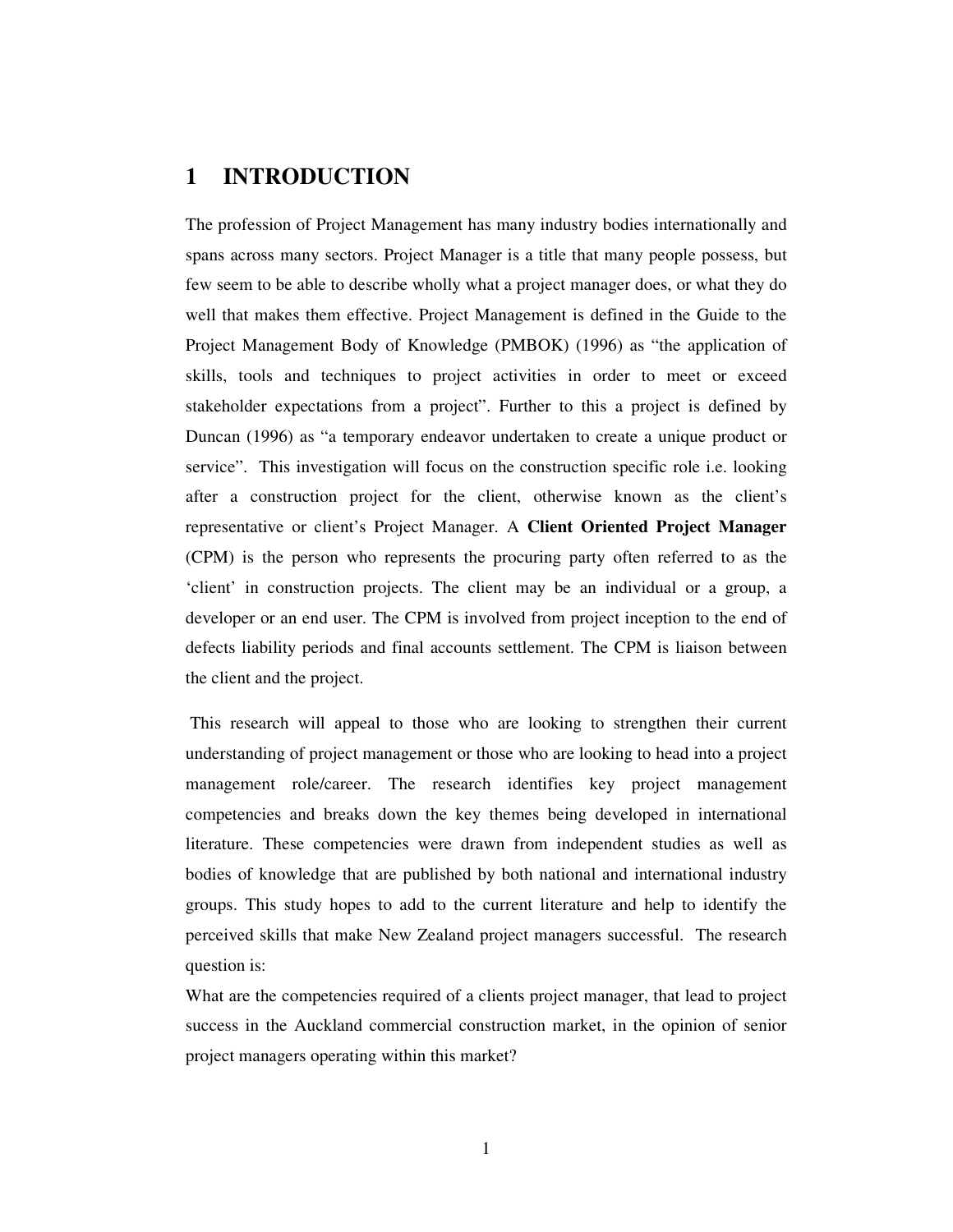# **2 LITERATURE REVIEW**

# **2.1 Introduction**

This chapter provides a background to Project Management, framing the context in which client side project management is viewed. It will look at ideas being put forward as to how project management has evolved and must continue to do so, whilst also outlining what is known as the 'project management approach'.

## **2.2 Project Management Approach**

Bodies of knowledge have come about over the evolution of project management. The 1950's is when project management is considered to have emerged as a profession (Crawford & Blackburn, 1996). From the underlying theory of project management was born the 'project management approach'. This has been added to and modified by the Project Management Institute (of America) over the years and compiled in a document known as the 'Project Management Body of Knowledge' (Dainty, Cheng, & Moore, 2003). This PM approach is said to have varying strengths and weaknesses when used in different fields but has been defined as the underlying set of skills that shape the role no matter what field you are in (Crawford  $\&$ Blackburn, 1996). Later in this research paper we will look at whether this approach as defined by the Project Management Institute in PMBOK applies to the Auckland commercial construction market and also look to what degree the different areas of project management defined within this document contribute toward project success.

### **2.3 Bodies of Knowledge**

There is a growing body of research around project management competencies and this is being compiled by local/national/international organisations and has been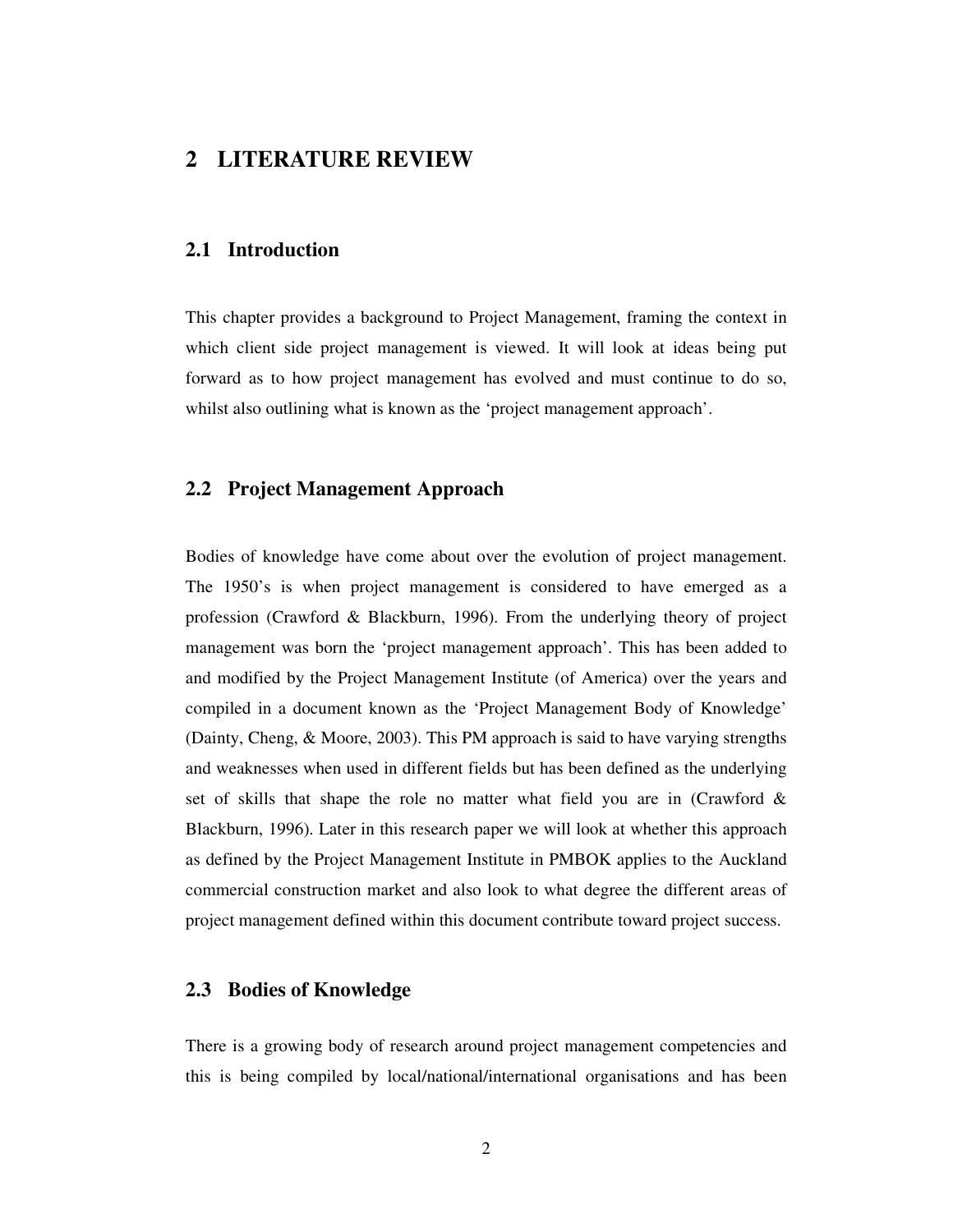integrated into working documents or 'bodies of knowledge' as they are now known. It is said by Koskela (2002) that in order for any role to be considered as a profession, it must have a body of knowledge (BOK) and that it must be written down somewhere. This view is supported by Duncan (1996) The BOK's for project management are not specific to construction. However, they have had considerable input from the construction industry in their making. Two of the well known international BOK's are considered as part of this review. These are associated to the Project Management Institute founded in America and the International Project Management Association of Europe. These are discussed in more detail in section 2.5 of this chapter. Construction is one of the original project-based professions and building institutes have had input into the BOK's with regard to the constructionspecific role. These competencies seem to be generally based around technical and process driven procedures; a scientific and calculated basis to management. However Dainty Cheng & Moore (2005) argue that despite the growing body of knowledge around behavioral competencies, the BOK's do not seem to acknowledge the importance of these, with relevance to their potential contribution toward project success. It was found that a lot of other research has focused on technical competencies and ranked these without considering behavioral competencies.

 Experience is found to be a key theme when considering competence. This has come out of literature reviewed. Experience does not fall into a skill area but does extend the project manager's overall competence (Kerr, Garvin, Heaton, & Boyle, 2006). Further to this, is the idea that even if a project manager passes the knowledge based competency exam, they may not yet have the skills to apply this knowledge, or possess the skills in the social or business arena's to succeed (Quarterman, Frame, & Coffey, 2010). Drawing from this, a minimum level of experience can be considered a key factor for success. This leads into the importance of project managers gaining post-graduate experience and industry accreditation, which is discussed later in section 2.6 of this chapter. Further to this, the IPMA states that competencies are not a cookbook on how to do projects. Each country has both national and cultural differences in the way they run projects. Therefore, each competence element can be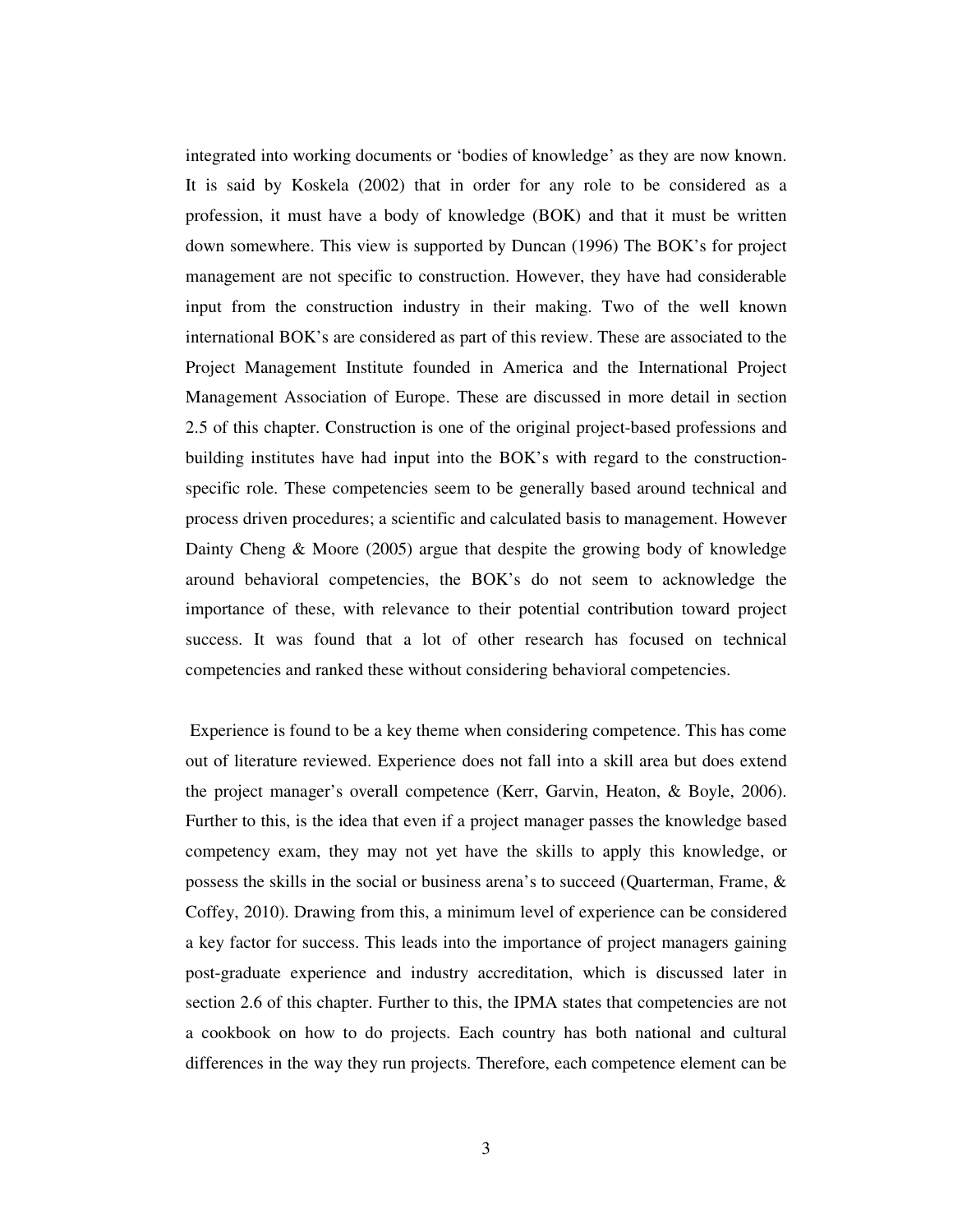varied to suit that country with additional competencies added in some cases (Caupin, Knoepfel, Koch, Pannenbacker, Perez-Polo, & Seabury, 2006).

# **2.4 Competency in Practice**

Drawing upon Davidson-Frame (1999) who states "A review of the economics of competence shows that the most competent performers add far more value than average or sub average performers" highlights the importance of understanding the key elements of one's craft. Many studies have identified that the competence of the project manager in their given construction role is a 'critical success factor' (CSF) for a project to succeed. One such study conducted in India by Jha & Iver (2007) identified through questionnaire responses from 90 sources including senior government officials, public sector and private companies, that only three CSF's are a common response across all of their performance criteria. These are; 'Project manager's competence', 'top management support' (from within the project management firm) and 'owners (client's) competence'. This view is supported by Isik, Arditi, Birgonul and Dikmen(2009) who also find that support from within the project managers employing firm helps contribute to success. Drawing upon Zulu's (2009) exploratory study conducted in the United Kingdom, this reiterates that management support and the project mangers competence are critical success factors. Zulu goes on to add the style of leadership as being important.

Leadership has been defined as "the process of social interaction, whereby the leaders ability to influence the behavior of their followers can strongly influence the outcome" (Kerr, Garvin, Heaton, & Boyle, 2006). This suggests that the Project Manager's leadership style will influence the project outcome. This links to an idea put forward by Dainty et al (2005) that project management can be regarded as a creative activity if one adopts a perspective that project managers are overseer's and coordinators of activities, rather than some people's view that they should be a functional specialist. This view would place far more emphasis on the Project Manager's style.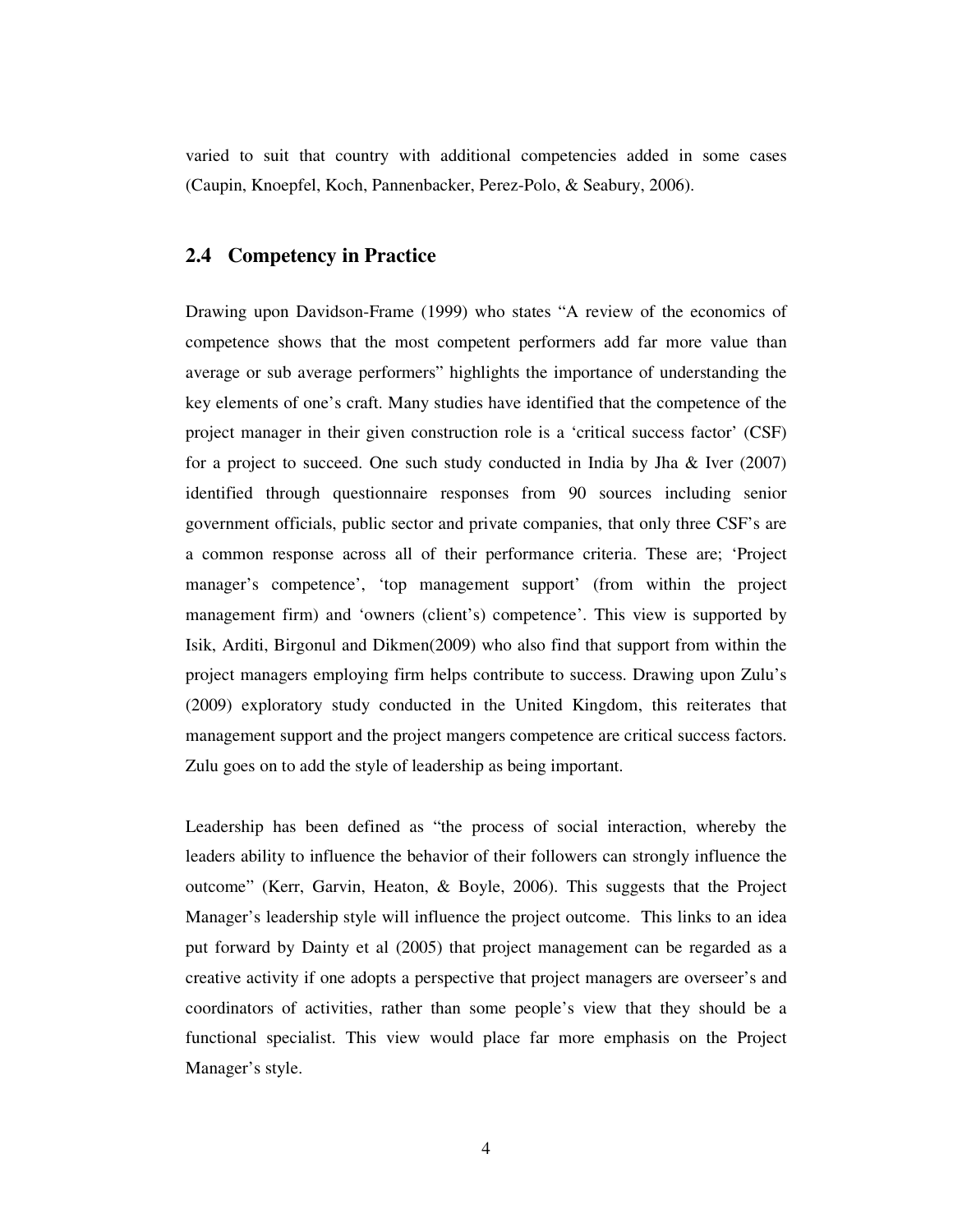## **2.5 Project Management Competencies Defined**

As identified earlier in this chapter, competence is key to project management success. In order to measure and put a value on the wider range of skills a project manager requires to be successful in their role, the research looked closely at two international Project Management BOK documents. These are known as PMBOK (Project Management Body of Knowledge) as compiled by the American based Project Management Institute (PMI). Secondly, the European organisation known as the International Project Management Association also produces a baseline competency document. The competencies can be broken down to multiple levels of detail, depending on how specific one wants to focus on a particular competency area. For the purpose of this study, which is looking at all competencies in general terms, too much specific detail regarding each particular competency will not be entered into, as each area could spawn a research project of its own. The International Project Management Association (IPMA) International Competency Baseline (ICB) breaks competencies into three main areas; the technical range, the behavioral range and the contextual range. IPMA has outlined 46 competency elements broken down under these headings, to express the competencies as seen by their 40 European member associations.

A breakdown of the three main competence areas adapted from the IPMA competency baseline version 3.0 is as follows:

The **technical competence range** - This describes the fundamental project management competence elements. This range covers the project management content, sometimes referred to as 'the solid elements'. The ICB contains 20 technical competence elements.

The **behavioral competence range** - This describes the personal project management competence elements. This range covers the project manager's attitudes and skills. The ICB contains 15 behavioral competence elements.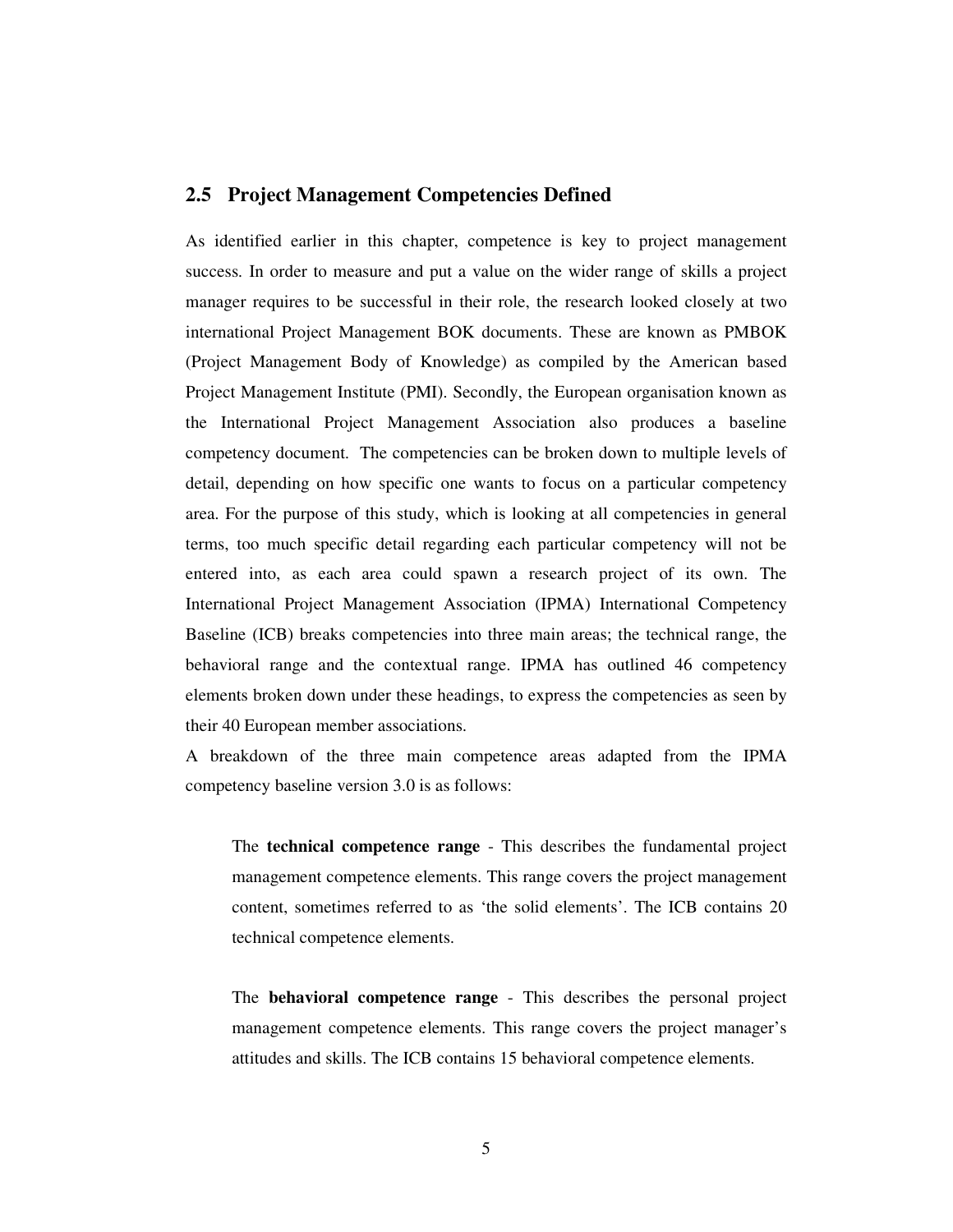The **contextual competence range** - This describes the project management competence elements related to the context of the project. This range covers the project manager's competence in managing relations with the line management organisation and the ability to function in a project focused organisation. The ICB contains 11 contextual competence elements.

(Caupin, Knoepfel, Koch, Pannenbacker, Perez-Polo, & Seabury, 2006, p. 9)

Table 1 shows the IPMA competencies grouped under their three headings of Technical Competencies, Behavioral Competencies and Contextual Competencies. A detailed description of the technical competencies can be found in section 7.2 of the appendices.

| <b>Technical Competencies</b> | <b>Behavioral</b>             | <b>Contextual Competencies</b> |
|-------------------------------|-------------------------------|--------------------------------|
|                               | <b>Competencies</b>           |                                |
| 1. Project Management         | 1. Leadership                 | 1. Project Orientation         |
| <b>Success</b>                | 2. Engagement                 | 2. Programme Orientation       |
| 2. Interested Parties         | 3. Self control               | 3. Portfolio Orientation       |
| 3. Project requirements and   | 4. Assertiveness              | 4. Project, Programme &        |
| objectives                    | 5.Relaxation                  | Portfolio implementation       |
| 4. Risk & Opportunity         | 6.Openness                    | 5. Permanent Organisation      |
| 5.Quality                     | 7. Creativity                 | 6. Business                    |
| 6. Project Organisation       | <b>8. Results Orientation</b> | 7. Systems Products &          |
| 7. Teamwork                   | 9. Efficiency                 | Technology                     |
| 8. Problem Resolution         | 10.Consultation               | 8. Personnell Management       |
| 9. Project Structures         | 11.Negotiation                | 9. Health, security, safety    |
| 10. Scope & deliverables      | 12. Conflict & Crisis         | and environment                |
| 11. Time & Project Phases     | 13. Reliability               | 10. Finance                    |
| 12. Resources                 | 14. Values Appreciation       | 11.Legal                       |
| 13. Cost & Finance            | 15. Ethics                    |                                |
| 14. Procurement &             |                               |                                |
| Contract                      |                               |                                |
| 15. Changes                   |                               |                                |
| 16. Control & Reports         |                               |                                |
| 17. Information &             |                               |                                |
| Documentation                 |                               |                                |
| 18. Communication             |                               |                                |
| 19. Start Up                  |                               |                                |

**Table 1 - Overview of the IPMA competence elements (Caupin et al 2006, p.26)**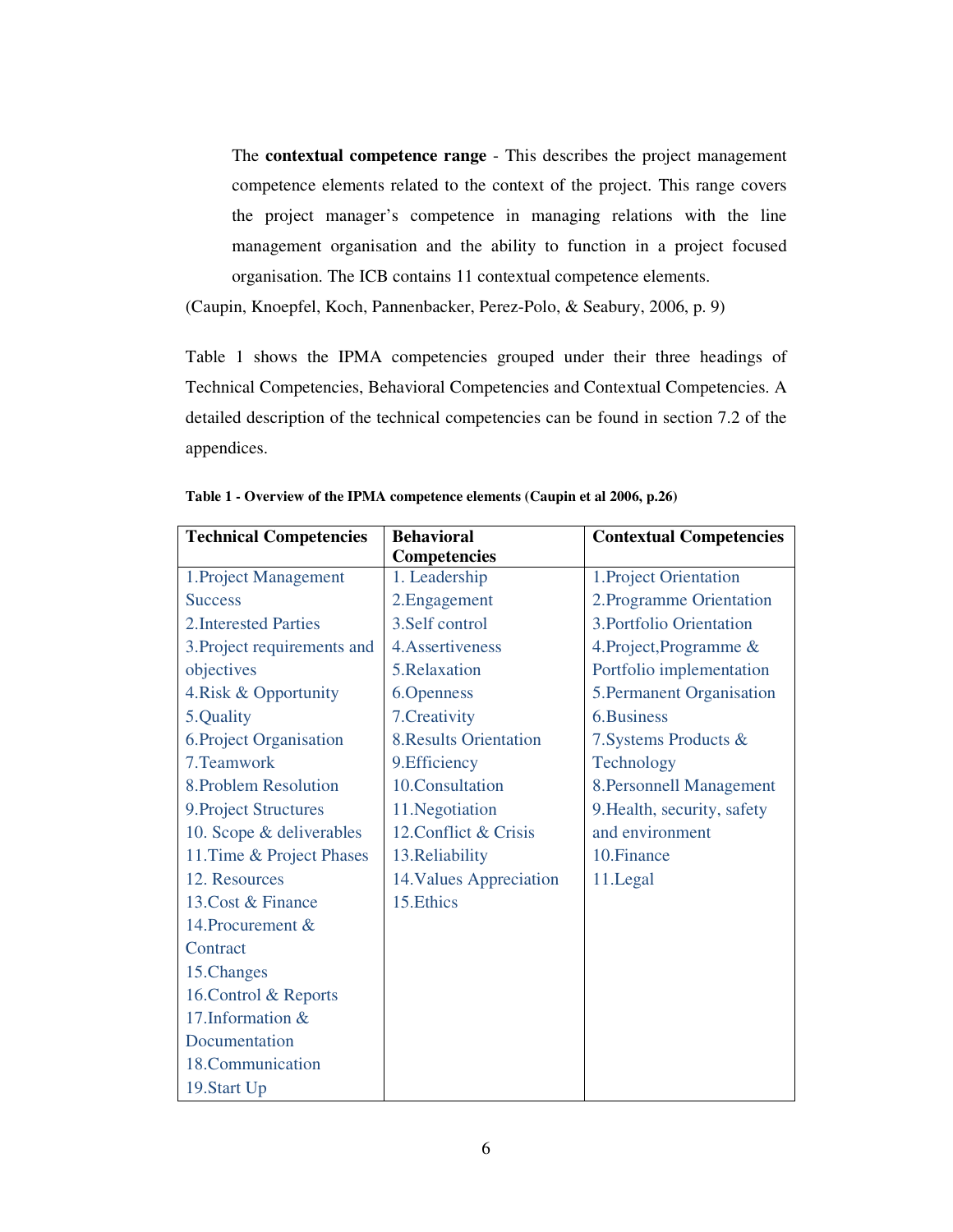| 20.Close out |  |
|--------------|--|
|              |  |

Perhaps the best known body of knowledge document is published by the Project Management Institute of America and is known as PMBOK (Project Management Body of Knowledge pronounced '*pim-bok'*). This document groups PM competencies by defining nine key competence areas called 'knowledge areas' and details sub knowledge areas or 'processes' under these main knowledge areas. Please refer to Table 2 for a complete list of knowledge areas and processes that make up project management competencies according to PMBOK. A more detailed description of the processes and knowledge areas can be found in section 7.3 of the appendices.

| <b>Knowledge Areas</b>                | <b>Knowledge Area Processes</b>         |
|---------------------------------------|-----------------------------------------|
| <b>Project Integration Management</b> | Develop project Charter                 |
|                                       | Develop preliminary project scope       |
|                                       | statement                               |
|                                       | Develop project management plan         |
|                                       | Direct and manage project execution     |
|                                       | Monitor and control project work        |
|                                       | Integrated change control               |
|                                       | Close project                           |
| <b>Project Scope Management</b>       | Scope planning                          |
|                                       | Scope definition                        |
|                                       | Creating work breakdown structure (WBS) |
|                                       | Scope verification                      |
|                                       | Scope control                           |
| <b>Project Time Management</b>        | Activity definition                     |
|                                       | Activity sequencing                     |
|                                       | Activity resource estimating            |
|                                       | Activity duration estimating            |
|                                       | Schedule development                    |
|                                       | Schedule control                        |
| <b>Project Cost Management</b>        | <b>Cost Estimating</b>                  |
|                                       | Cost budgeting                          |
|                                       | Cost control                            |

**Table 2 - Overview of PMBOK Knowledge Areas and Processes (Adapted from PMBOK 2004)**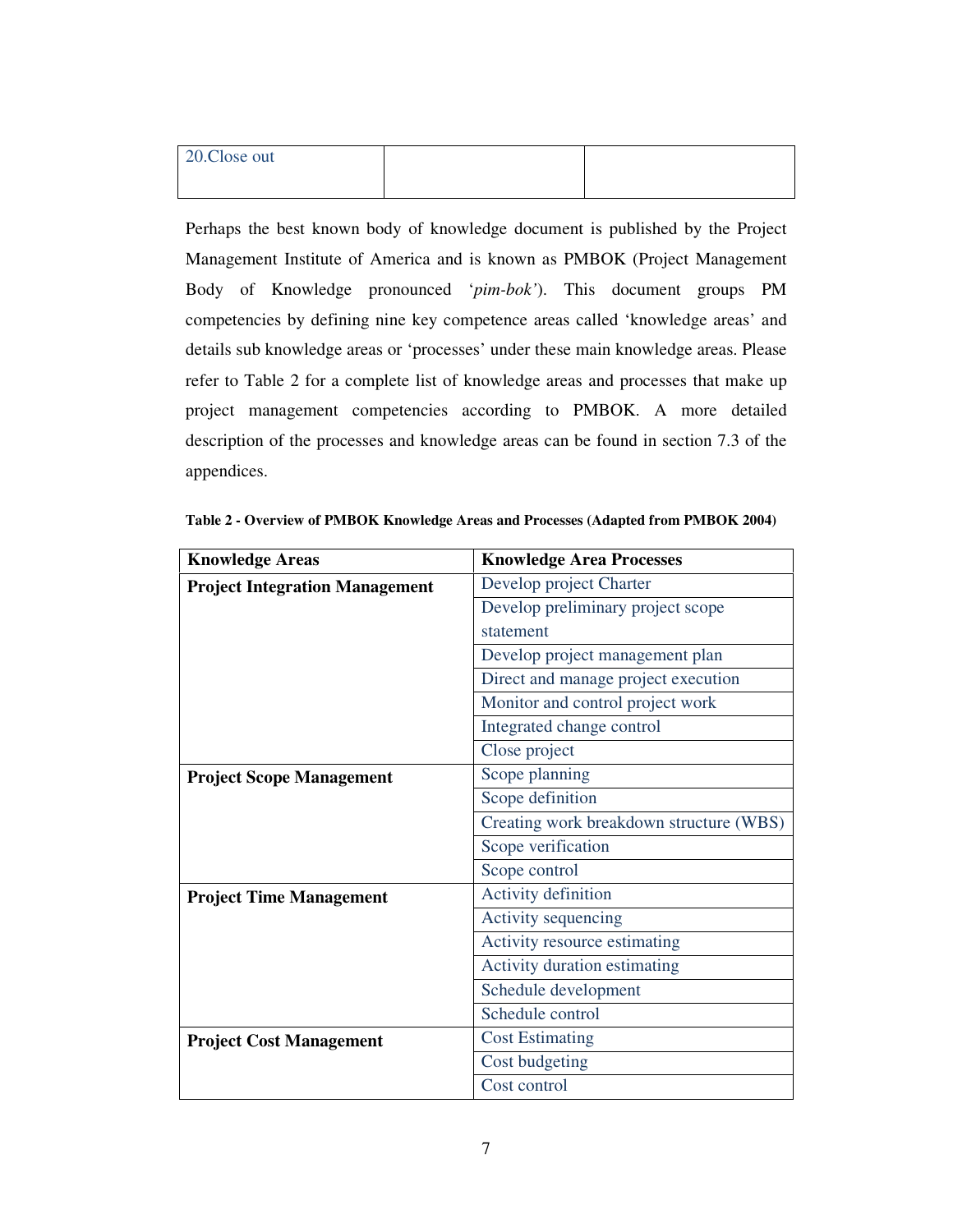| <b>Project Quality Management</b>     | <b>Quality Planning</b>         |
|---------------------------------------|---------------------------------|
|                                       | Perform quality assurance       |
|                                       | Perform quality control         |
| <b>Project Human Resource</b>         | Human resource planning         |
| <b>Management</b>                     | Acquire project team            |
|                                       | Develop project team            |
|                                       | Manage project team             |
| <b>Project Communications</b>         | Communications planning         |
| <b>Management</b>                     | <b>Information distribution</b> |
|                                       | Performance reporting           |
|                                       | Manage stakeholders             |
| <b>Project Risk Management</b>        | Risk management planning        |
|                                       | Risk identification             |
|                                       | Qualitative risk analysis       |
|                                       | Quantitative risk analysis      |
|                                       | Risk response planning          |
|                                       | Risk monitoring and control     |
| <b>Project Procurement Management</b> | Plan purchases and acquisitions |
|                                       | Plan contracting                |
|                                       | Request seller responses        |
|                                       | Select sellers                  |
|                                       | Contract administration         |
|                                       | Contract closure                |

# **2.6 Ongoing Learning**

Recent research has looked into the growing shortage of Project Managers in the industry and what can be done to up-skill the current intake of students, in order to bring them to a level that is in-line with industry standards. Quarterman, Frame & Coffey (2010) have looked closely at knowledge areas and addressed the skill required by a Project Manager to apply these types of knowledge. They identify the role of the educational institutions as being essential to achieving professional status. However, they argue that there may be benefits from examining the existing relationship between academic entry and practical training and development (Quarterman, Frame, & Coffey, 2010). These points lead back to the importance of the professional qualification. The local industry bodies need to recognise key skill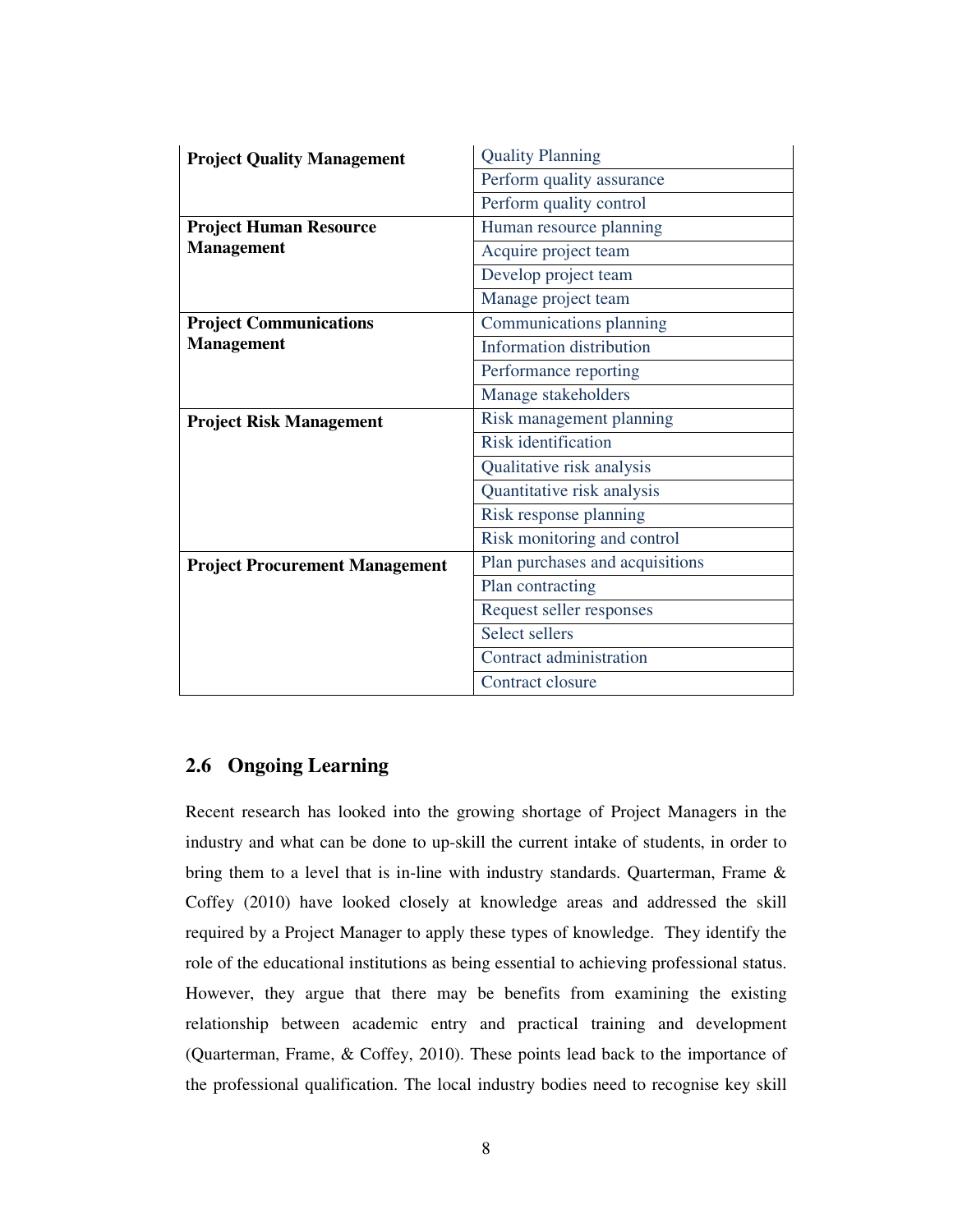requirements within their individual market place. They can do this by making competence in the key skill areas a pre-requisite to achieving their associated industry qualification, be it MRICS, IPMA, MCIOB or other. Alum, Gale, Brown & Kidd (2007) go on to add that internationally companies spend over \$50 billion per year on formal training and \$180 billion on informal 'on the job' training for project management. Despite this, it is difficult to be sure that the training is effectively translated into improved competence.

## **2.7 Conclusion**

Several conclusions can be drawn from this. Identifying the key skills required within the Auckland commercial construction market, in order to function as an above average Project Manager, will be useful to the local industry when identifying potential candidates for these roles.

Further to this, the correlation between the international research and the opinion of our local senior professionals will be of interest.

It is suggested that training institutes and firms should share a joint responsibility in up-skilling the current and future workforce, in order for potential PM's to be proficient within these roles. It is suggested that local industry bodies however, hold the key to ensuring the appropriate experience and skill-set are developed, especially during the formative years of transitioning any person into a high performing Project Manager.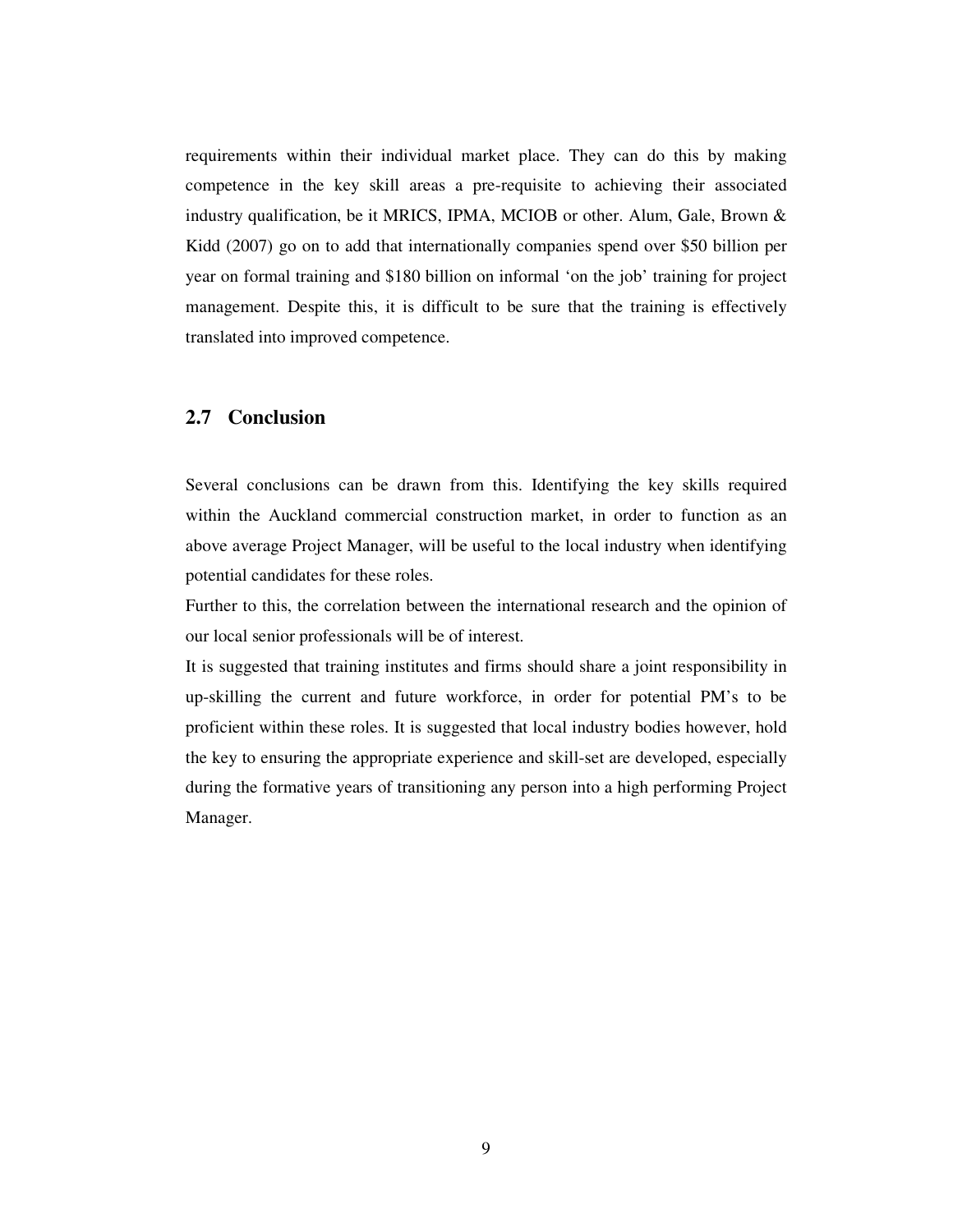# **3 METHODOLOGY**

## **3.1 Introduction**

This chapter outlines the methodology chosen to best capture the data related to answering the research question. This aim of this research was to explore the core competencies of a successful project manager in the Auckland commercial construction market. One outcome of the project was the ranking of the core competencies as identified by a select sample group of senior project managers. This data was collected with specific relevance to the Auckland commercial construction market. This reflects what competencies are currently deemed as most important to the local industry. The research would therefore be used for identifying the skill areas a current or prospective project manager should be working toward, within their own professional development. To further define the meaning of successful project manager, in the context of the research question, it is intended to mean; those whose actions which contribute more positively than negatively to the outcome of a project, i.e. meeting or exceeding expected project outcomes. The answers to the questions will in part, depend on the participants own idea of the meaning of success.

### **3.2 Research Methodology**

The aim of this project was to gather opinions on project management competency. Current literature states that taking a qualitative approach toward collecting the data gives greater understanding of the participant's personal knowledge than quantitative methods. Furthermore, if the purpose is to learn from the participants and the way they see and experience a situation, qualitative research is ideal (Morse & Richards, 2002). Morse & Richards go on to state that when verifying current theory a qualitative approach is also most suitable. It must also be considered that because there is a wide scope of competencies to be evaluated here, a questionnaire would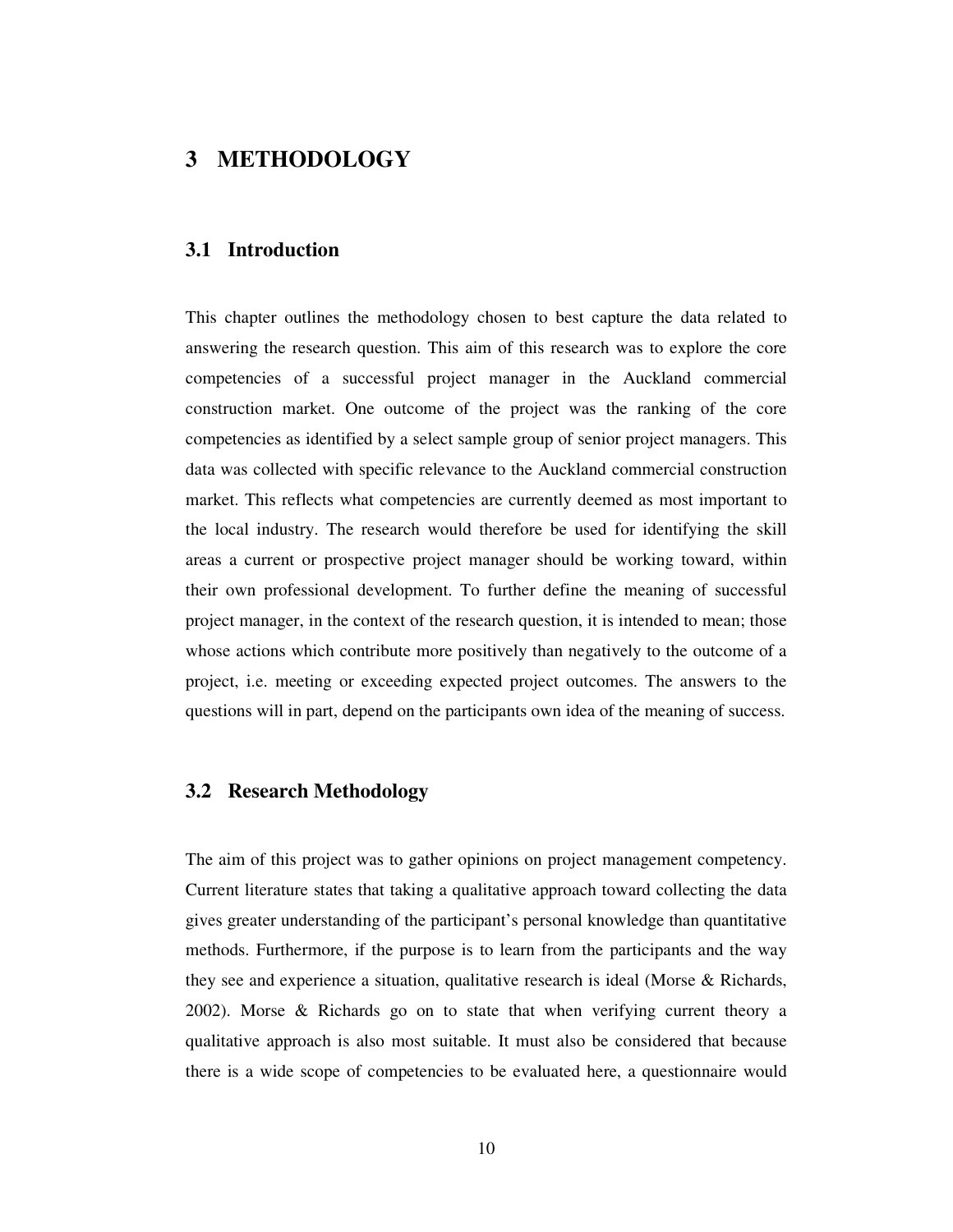enable more expedient data collection. This will then determine a shorter interaction time, which in turn is aimed at attracting a wider sample group. The target sample group is made up of very busy professionals. Therefore, the time required for a full interview would have been detrimental to achieving the sample group size needed to achieve reliable conclusions to the research. Also of interest to this research is how the internationally recognised competencies for project management across all industries compare to the Auckland construction market, with relevance to the research question.

To choose a research method Morse & Richards (2002) go on to say that we need to consider methodological congruence – that is, the fit between:

- 1. The research problem and the question.
- 2. The research question and the method.
- 3. The method, the data, and the way of handling data.

There are many techniques that affect the integrity of data collection. Techniques and strategies differ and become relevant only when their relationship to the methodology is understood. Therefore, certain methodologies cannot be chosen and incorporated outside of the methodological context (Morse & Richards, 2002). Therefore the best methodological approach is to be considered before investigating strategies and techniques.

The trial run was undertaken whereby one must consider the different outcomes through using the differing methods available. Qualitative methods differ a lot and so do the results that come from them (Morse & Richards, 2002). An investigation of these methods was undertaken, looking into three types of qualitative research; Phenomenology, Ethnography and Grounded Theory.

Phenomenology looks at phenomena, whereby researcher may spend a lot of time with or even live with the participants of the study so as to understand and explain the reality of the situation (Morse  $\&$  Richards, 2002). This approach was not suitable for the gathering the information required for this research.

Ethnography is concerned with researching culture, with the assumption that cultural beliefs are learned, patterned and may change. Although there are cultures within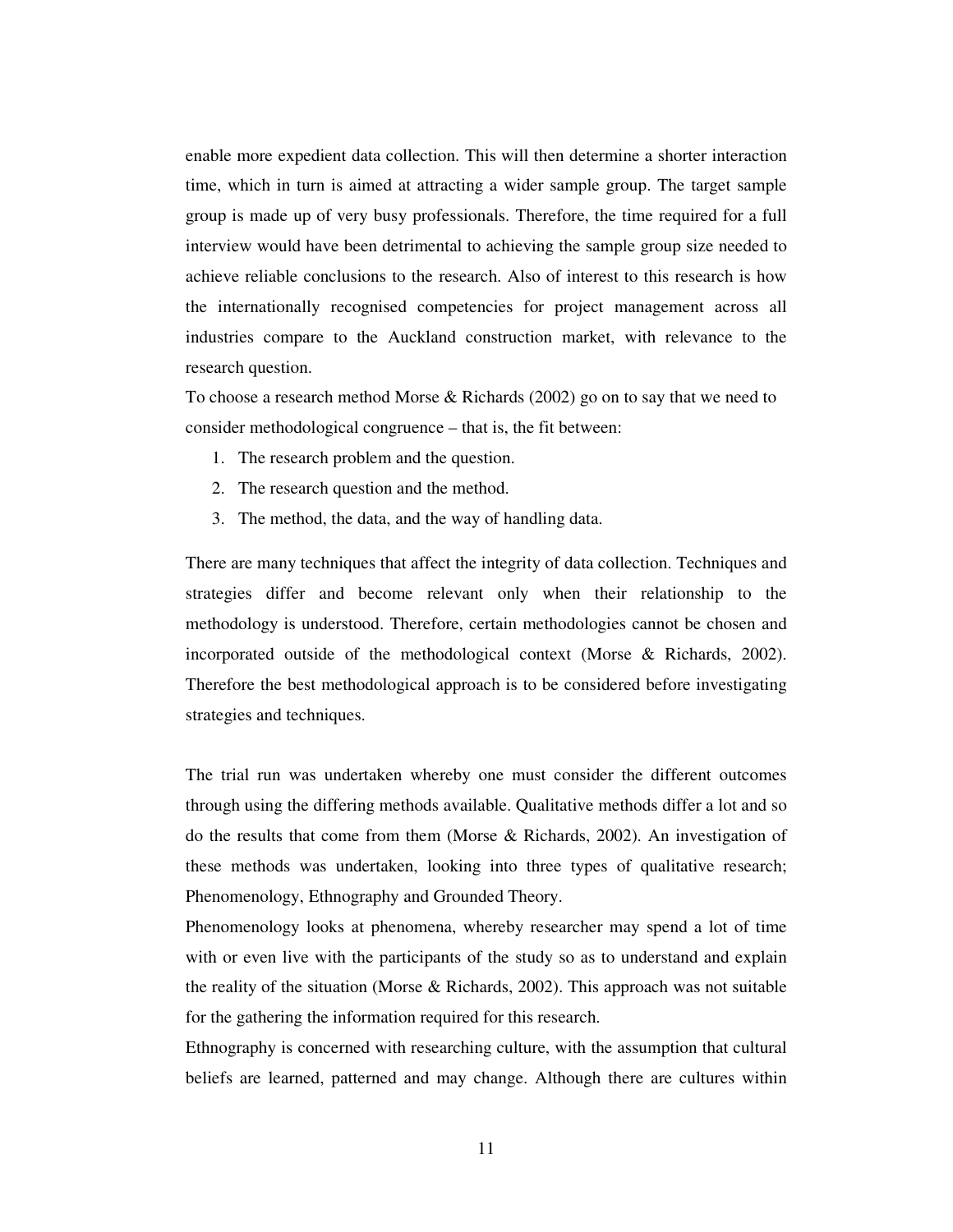project management, this is a deviation from the intent of this research. Therefore, this method was not chosen, as it does not best represent the key information gathering of the research i.e. competencies.

Grounded Theory is another area of qualitative research. The 'Grounded Theory' method is suitable for the identification of new theory being discovered in the competency areas. Grounded Theory is best suited to 'process' related questions, concerning changing experiences over time (Morse & Richards, 2002). It was the intent of the research to learn from the participant's way of experiencing things and research shows this can be done by having a qualitative component.

 Grounded Theory methods are deemed the best fit for this research. Although Grounded Theory methods will be used, this will not be taken to a level where theory can be produced, due to the small sample size used. Grounded theory is the most heavily used research style when it comes to qualitative research methods and is often taken as synonymous with the term qualitative (Morse & Richards, 2002).

 It is apparent from the literature review that there are comprehensive bodies of knowledge documents in place. These have been developed in the large American and European economies to cover the many facets of project management as they exist today. The New Zealand market does not have the scale to develop its own body of knowledge, so further insight into the New Zealand competencies is sought by this research. It is the aim of the project to highlight the important competencies, as utilised within the Auckland commercial construction market, not to expand on the current known theory.

While the benefits of qualitative research are now understood, the ways of collecting this qualitative data needs to be considered. Within the time constraints of this project, a questionnaire approach using a Likert scale was found to be most suitable for ranking the competencies, as presented within the current Bodies of Knowledge.

A quantitative approach is statistical by nature and often uses a questionnaire. However, it is also possible to collect qualitative data using a questionnaire. Much of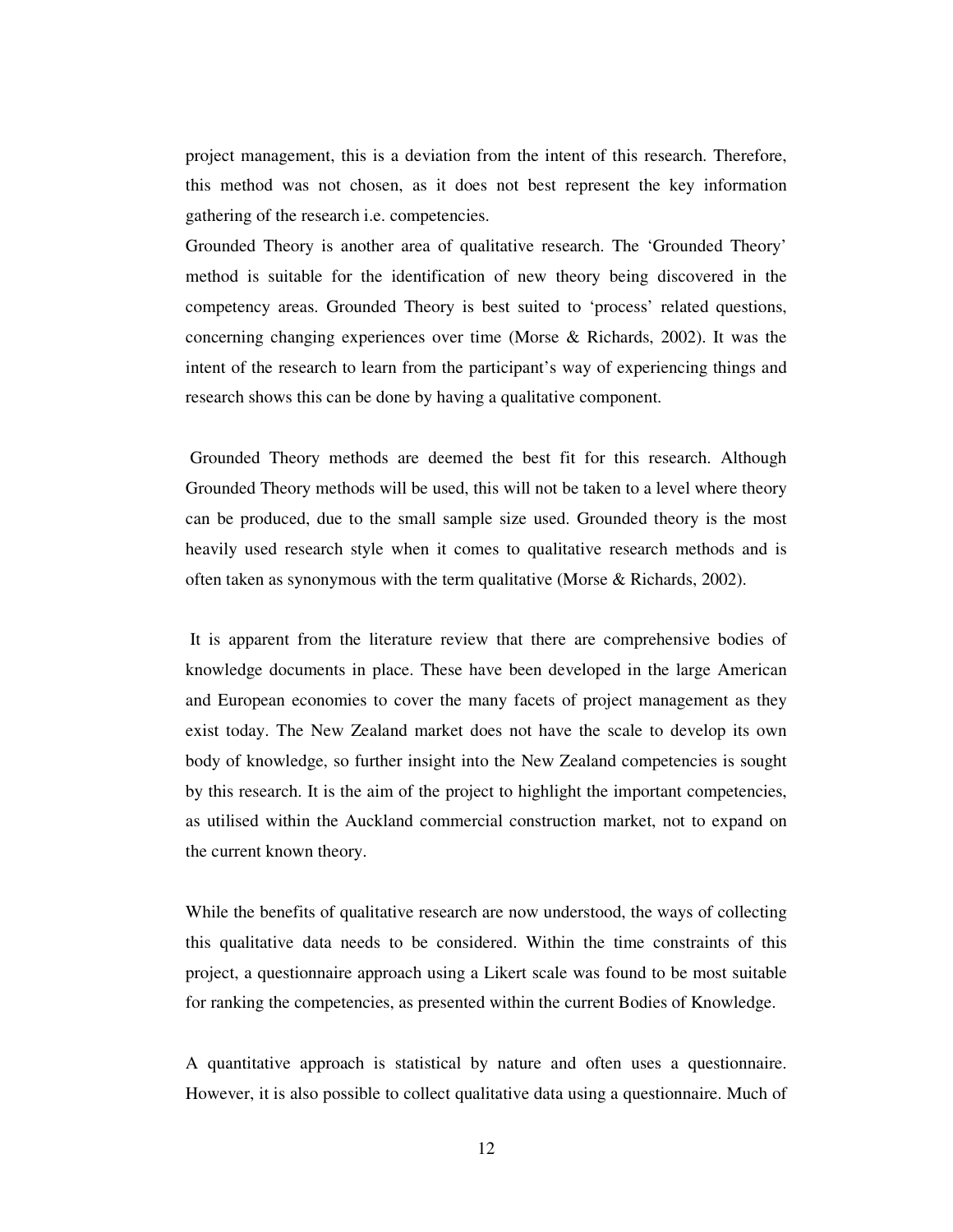the literature reviewed used a Likert scale to rank or show agreement/disagreement, with topics in relation to construction. This was a deciding factor in using this approach when conducting this research. The numerical data created by a Likert Scale can be clearly presented in graphs and charts. It is for these reasons, and also it's concise and clear approach to data analysis that this methodology was chosen to collect the data for this study.

It must however be reiterated that qualitative data can still be counted and presented in a mathematical way; as it is the data gathering itself that is of a qualitative nature. Data coding and numbering sequences can also be used to break down themes within the data and draw conclusions. This is why it is important to be thorough in the research design and have an understanding of how to measure the outcome, but not have an outcome in mind, when doing research (Morse & Richards, 2002).

A weakness of the questionnaire approach is that the participant may spend very little time considering the questions and fill in the answers without much thought. To mitigate this risk, an online system will be used, whereby the participant can re-enter the survey at a later stage and change their answers. Although the flexibility of an online system is an advantage, this does present the possibility that the respondent may not be the person who you requested. These risks are acceptable to the research, given the topic and the level at which the research is being carried out.

It is therefore, the outcome of the review of this theory that a qualitative survey approach should be used to get the desired outcome from this project, using an online questionnaire to gather the raw data. This will now be looked at in detail within section 3.3.

# **3.3 Construction of data collection instruments**

Survey research is the most common approach to research; starting out with a question, designing a survey to collect necessary data, then processing and analysing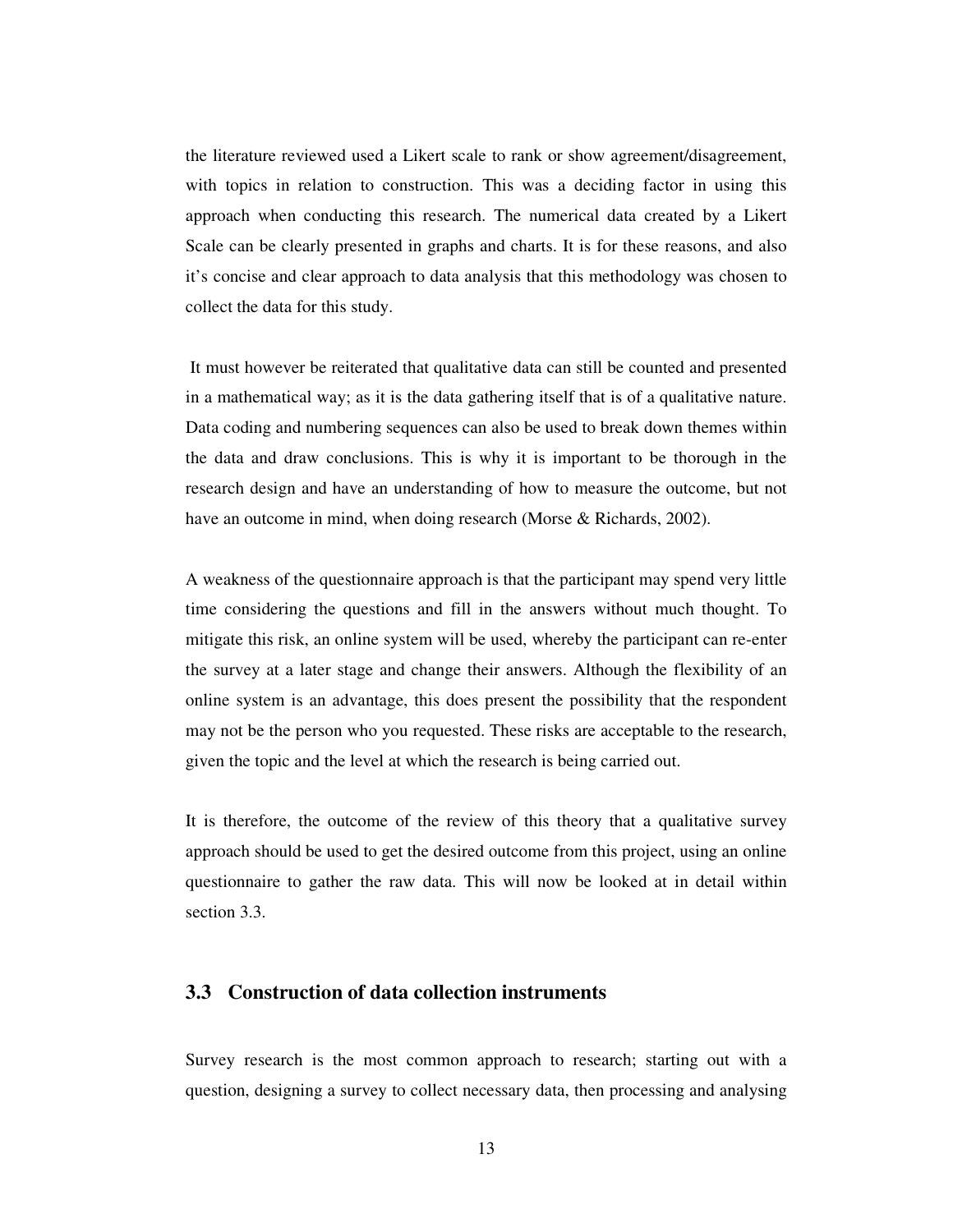the data to form a conclusion. This study used a 'survey research' approach. The surveys were conducted online and contained some open ended questions to give the participant a voice in the study. This enabled the survey to capture some of the interviewee's perspectives that the survey design may not have accounted for. The data collection instrument was an online survey system that allowed the participants to respond at their leisure 24 hrs a day.

The online survey system named Survey Monkey was chosen for data collection, due to a number of reasons. The questions and information presented to the participant is uniform when read from the pages of the survey. Although an interviewer may be able to further explain the intent of the question to a participant in an interview situation, that interviewer may also 'lead' that participant to a certain answer when doing so. Presenting uniform questions in an online format leaves the interpretation up to the participant. The online system also resulted in a number of advantages, with regard to data management. Data security is high with these systems, as no resultant loss of data will be likely to occur. The survey was password protected to ensure confidentiality was maintained. Another benefit of this system was the scope in offering the Likert Scale as an answering option, which was consistent with the chosen research method.

### **3.4 Ranking of Competencies**

The majority of the questions were related to the ranking of the project management competencies.

The list of competencies outlined in PMBOK 2004 was chosen (as described in Table 2). The reason for this is that PMBOK has more knowledge areas than IPMA. It was the intent of the research to gain two points of view from the participants. The first was to rank the 45 processes that make up the nine knowledge areas. The second was to rank the groupings or Knowledge Areas, by giving these a weighting in terms of their importance project success. The participants were asked to apportion a total of 100 percentage points across the knowledge areas, giving more points to the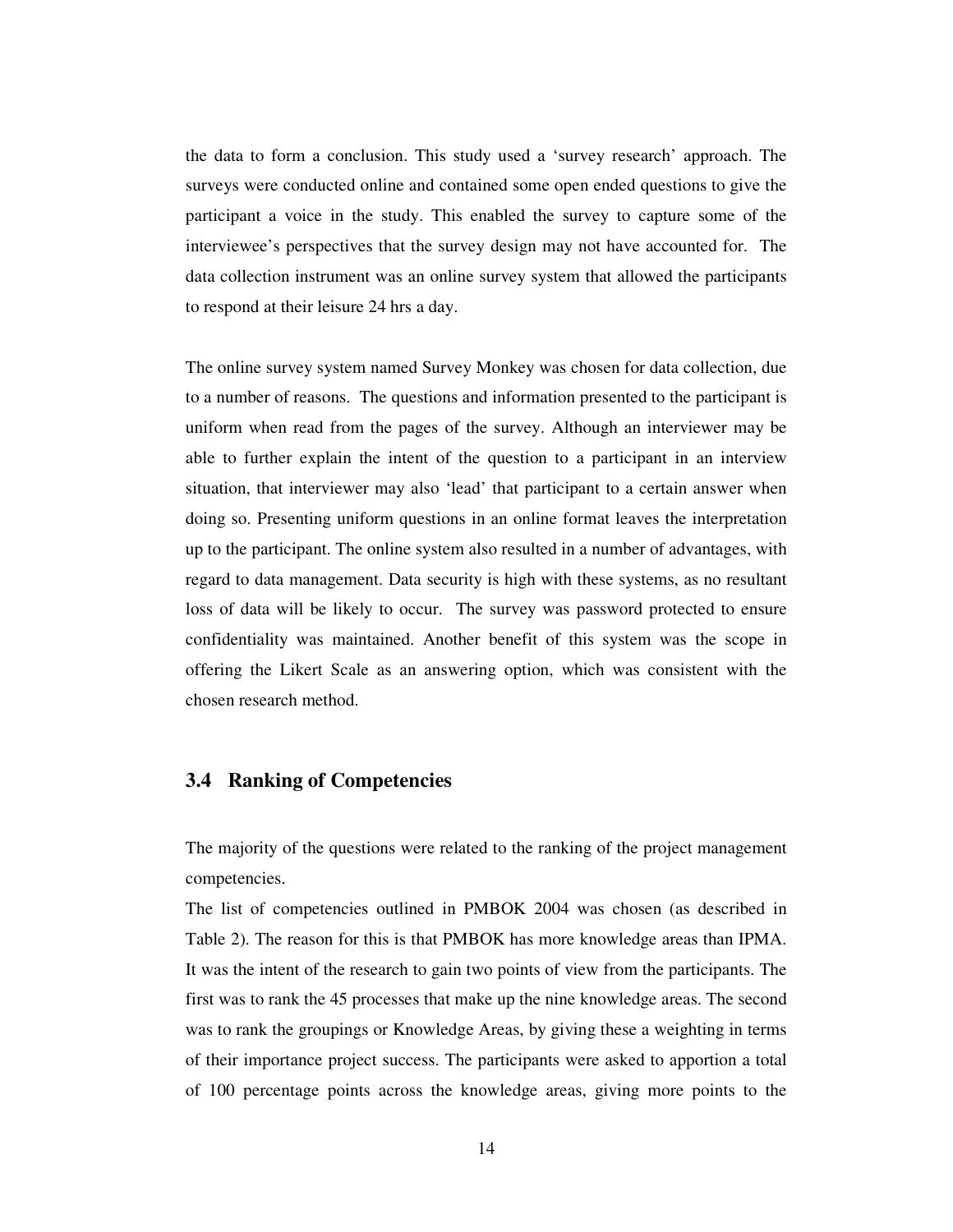knowledge area they believed to be more important. It cannot be taken as a fact that all of the processes within the Knowledge Area were seen as equally important to project success as the knowledge area itself. This was outlined in the literature review by the IPMA that these do vary between professions, remembering that PMBOK is not construction specific.

# **3.5 Sampling**

The make-up of the sample group is pivotal to the reliability of the project, as the opinions of those in the sample group will be taken as representing the entire sample population for the purpose of this research. The questions asked were quite specific and of a basis whereby, only specialists in the field of project management would be able to answer the questions in the context required.

 Random sampling would certainly not be effective in a study of this size, even if a large group of project managers were available to choose from. This is partly due to the details of all project managers not being freely available. For these reasons Purposive Sampling techniques were used. Filter questions were used to identify 'senior' Project Managers as those with 5 or more year's industry experience within a project management role. Some sampling bias will occur due to the sample group not necessarily being representative of the entire market. This is deemed acceptable to the research given the small scale of the study and the size of the sample group available. This project targeted key senior project managers using Purposeful Sampling, as these people are in a position to be more expert within their field and therefore represent the sample population more effectively.

A risk to the quality of the outcome of this research was that participants would not be available to complete the questionnaire. It is for this reason that some Snowball Sampling was used. This entails a request of each participant, as to whether they can recommend others who are in a similar role to themselves, who may be interested in being part of the research. This aim was to expand the current sample group from a minimum of 10 participants, therefore allowing for the initial sample group response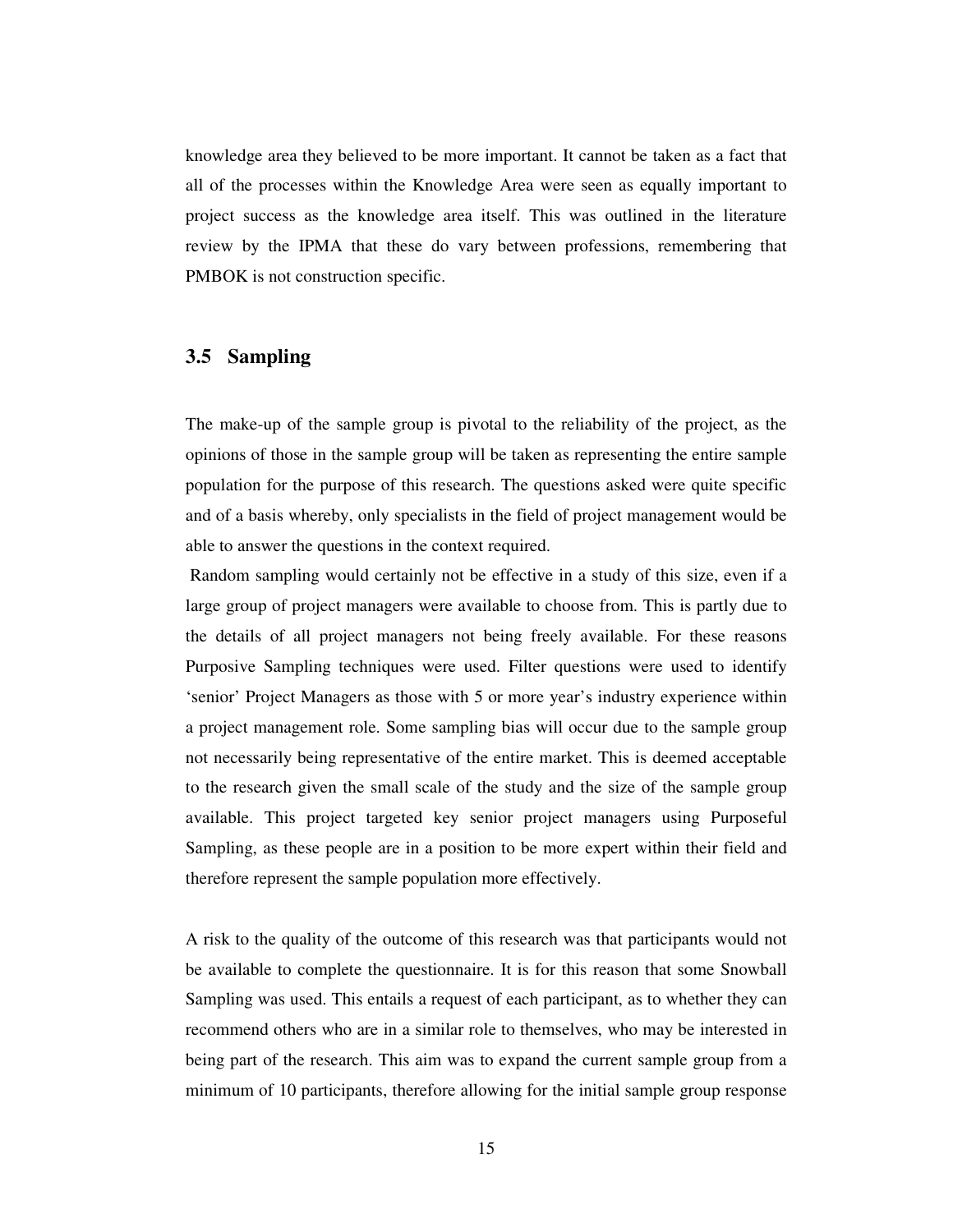rate to fall below 100%, while still achieving the minimum target response rate of 10 completed questionnaires.

## **3.6 Data collection procedure**

The participants were contacted personally and asked to take part in the research. The questionnaire was then distributed to the participant via e-mail link. As the questionnaire is online there is no control around finding suitable neutral surroundings for the participant to be able to use when responding. However, this is acceptable when considering the small scale of the study. The online survey system being used was able to collate the number of responding participants, while keeping raw data secure.

### **3.7 Data analysis procedure**

The response questions were compiled and will be presented in both visual and descriptive form in chapter 4 and 5. The online survey system being used was able to check and verify the returns. Questions were grouped in their appropriate coding areas as entered by the questionnaire designer. Moore (2000) describes the need to clean data by identifying and removing rogue data to prevent distortion of results.

## **3.8 Reliability and validity / Trustworthiness**

Due to the limited sample size and varying opinions across the industry, the reliability of this study is not high. To increase the reliability of data collection, a more comprehensive look at interviewee's backgrounds and experience would be needed to sort people into sample groups. Ideally, this requires many more participants than those that could be reached within reason for this research project. The small size of this study does not permit sample groups to be used so has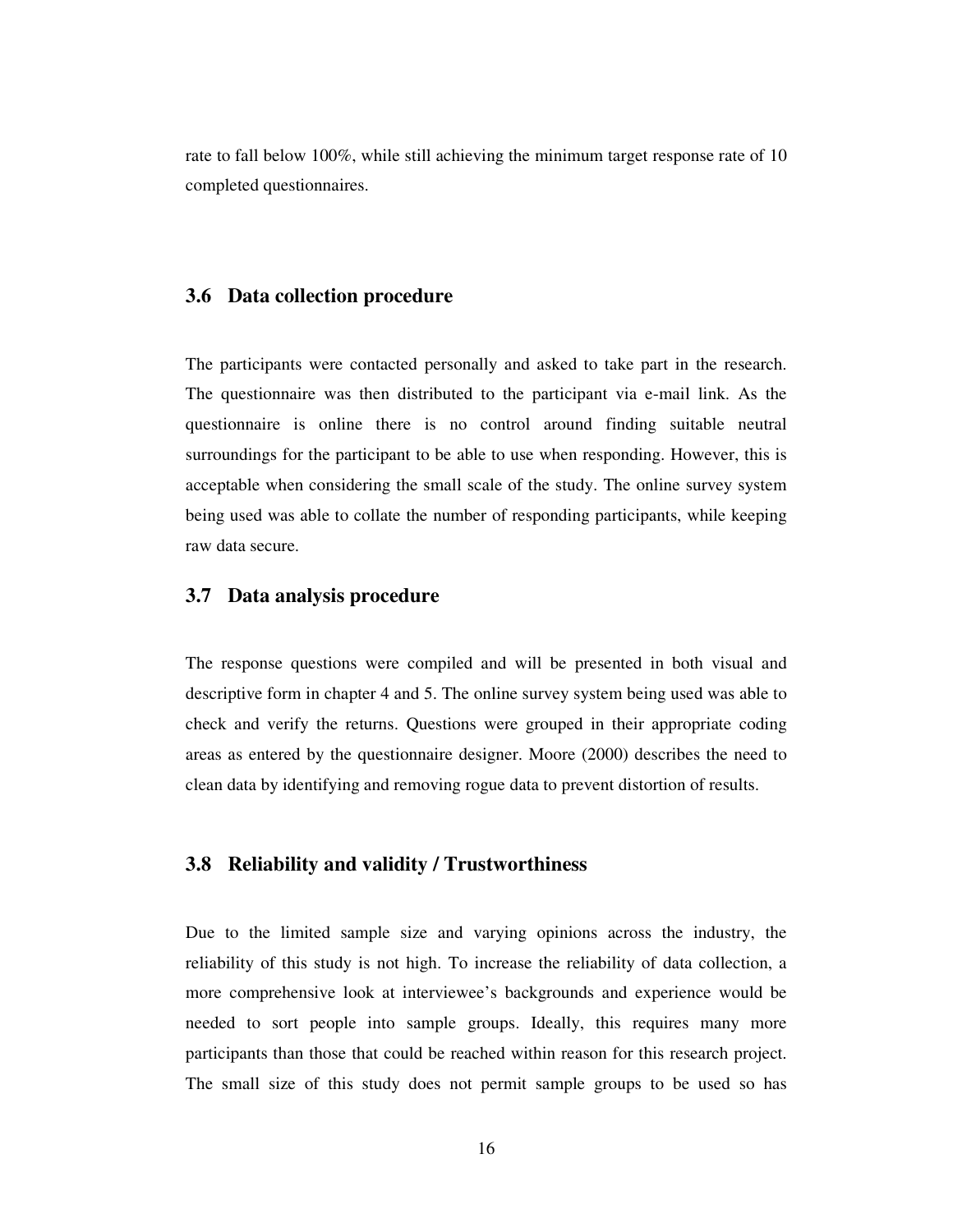randomly sampled from people who hold senior project management positions in the industry, regardless of formal training, background, experience or otherwise. However, the number of Client Project Managers in the Auckland commercial construction market is not significant; therefore, being able to capture 12 to 15 senior members would be a reasonable representation of opinions for the purpose of this research. Some demographic data was collected in order to achieve some cross tabulation of different groups; this is described in more detail in section 4.4 of the data collection chapter.

## **3.9 Ethics considerations**

No person or organisation is identified in this project. This was made known to the participants, through the participation consent process. The specific information collected for this research is not sensitive by nature or particularly confidential. The data collected is to be referred to as the opinions of Senior Project Managers in general. Therefore, giving names of participants is in no way useful to the outcome of the research. For this reason, a choice was made to keep participant details confidential.

### **3.10 Summary**

A qualitative approach was used to collect the opinions of the Senior Project Managers involved in this study. These people were contacted personally and sent an e-mail link to an online survey system, which they could fill in at their leisure. It is hoped that the methodology chosen has maximised the data collection given the small amount of time these PM's have available. Although the information collected is not of a confidential nature the opinions of the participants will remain anonymous.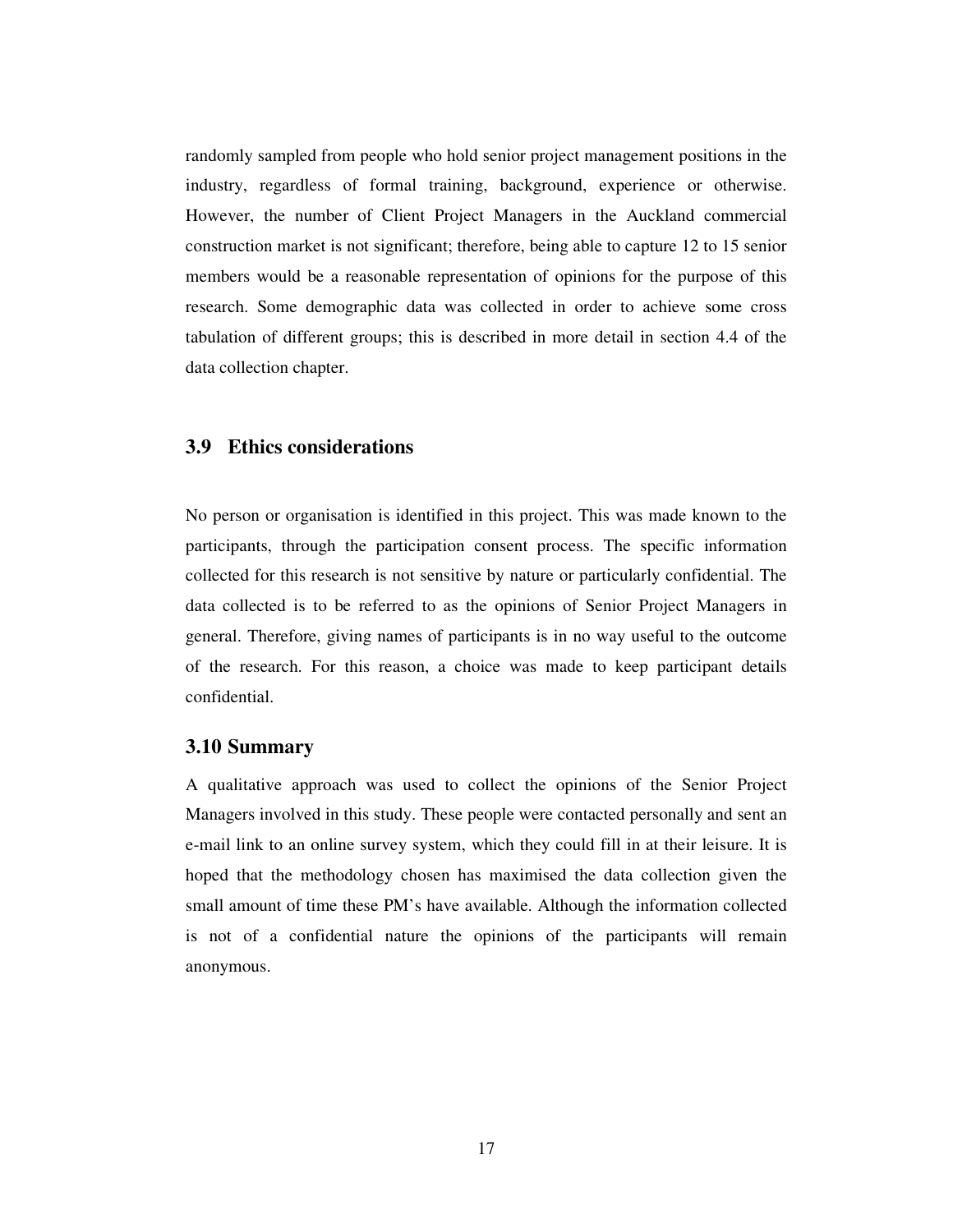# **4 DATA COLLECTION**

# **4.1 Introduction**

In this chapter the data collection process is reviewed. The chapter is broken down into the corresponding data collection phases in the order which they occurred. Firstly, the data collection process as carried out is reviewed. Some differences between the planned methodology and data collection in practice are also outlined. The data management process is then looked at in detail. The resulting raw data is presented and the results reviewed with key themes, trends or contradictions identified.

The ability of the data to answer the research question is also reviewed. Further to this, the results of a critical analysis carried out to review the process outlines any weaknesses realised during the data collection. This then goes on to identify in retrospect, where improvements may have been made.

## **4.2 Data Collection Process**

Prospective survey respondents were personally contacted by the researcher and asked whether they would like to participate in the survey. The sample group was unfortunately smaller than first hoped; it did however meet the minimum criteria whereby ten Senior Project Managers consented to being part of this research. The participation consent forms outlining the research, along with the ethics procedures to be used when collecting and storing data were circulated to the sample group. This was done in e-mail form which also contained an electronic link to connect to the survey. As an online survey system was being used, collection of the signed consent forms was avoided by using a participation acceptance question early on in the survey. Should a participant not give their consent at this stage, they were unable to proceed with the survey.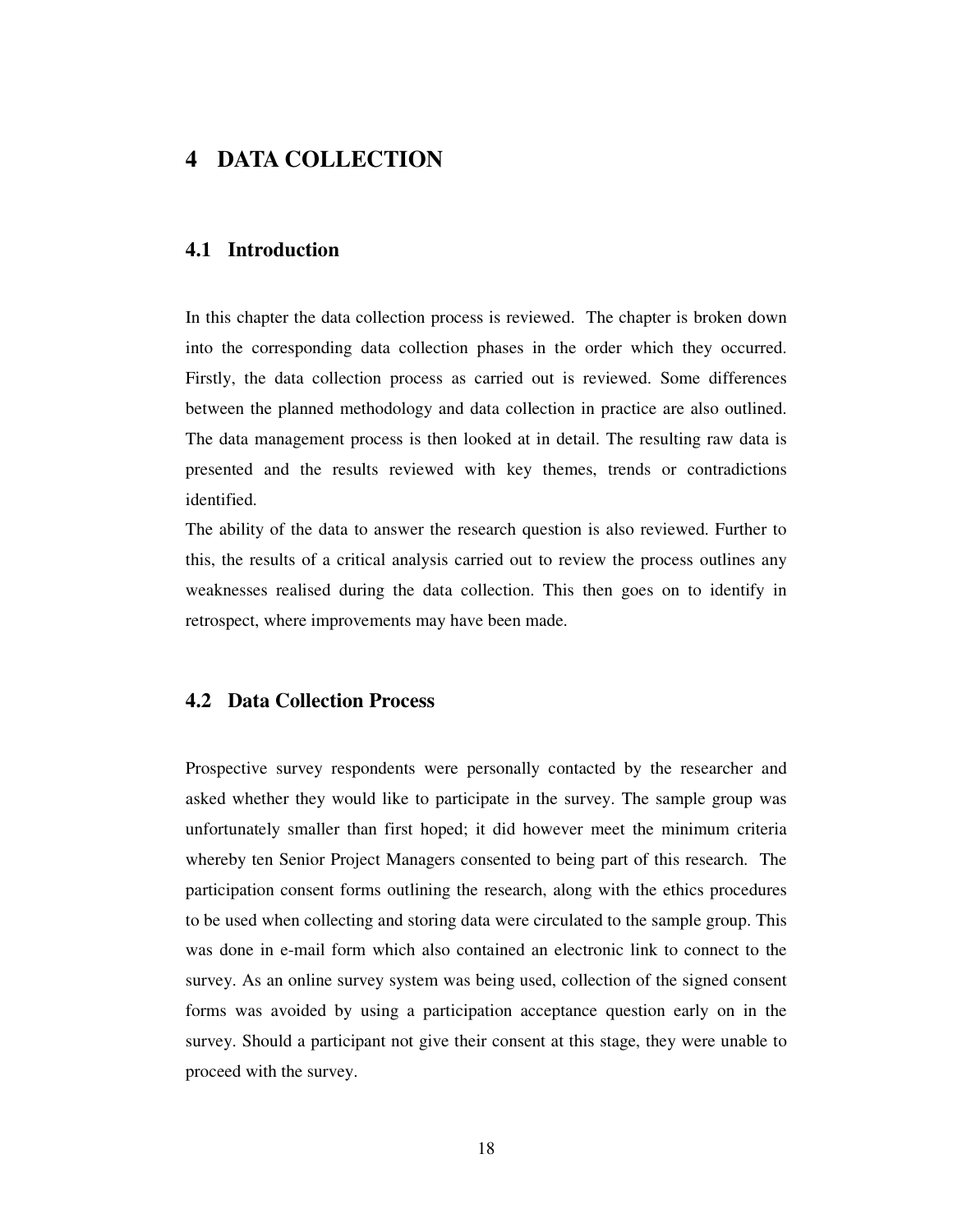A response rate of 90% was expected, based on prior discussions with the participating group. This was calculated based on the ten participants spoken to who had agreed to take part in the survey. While participants are willing they will not always be able to find the time to complete the survey.

## **4.3 Data Management Process**

Data management can be broken up into different areas, data storage, data security, and the manipulation and interpretation of data by way of cross tabulation and storing the data in a usable format (Melbourne\_University, 2010). This leads into coding of data for grouping of answers and identifying patterns (Moore, 2000). Research data is deemed to be authentic, accurate and reliable. The data is required to accurately reflect what was communicated or done. Consideration must be given to the data being collected in a suitable form, so that it is adequate for results verification (Melbourne\_University, 2010).

Data management was considered at an early stage. An example of the way data was retrieved and stored by the online system was achieved by trialing the functions of the software. Smaller pilot studies were created for this purpose. The resulting pilot data was then able to be displayed, using the online software. This also allowed the graphing functions to be trialed. This in turn demonstrated that the way in which the questions were entered into the software altered the final presentation of the data. It was found that not all of the data was able to be displayed in its final form straight from the survey software. Some data would be required to be exported to Microsoft Excel software and additional calculations would need to be made to enable it to be represented in its most understandable and useful form. This process enabled a fair understanding of how the questions should be categorised and how the resulting data would be compiled and presented within the online system. Categorising of the data is discussed further in section 4.4 of this chapter. The pilot studies also enabled an understanding of how the data could be further manipulated from here. The options within the software involved creating customized cross tabulation of any two questions and its answers. It is then able to create multiple styles of graphic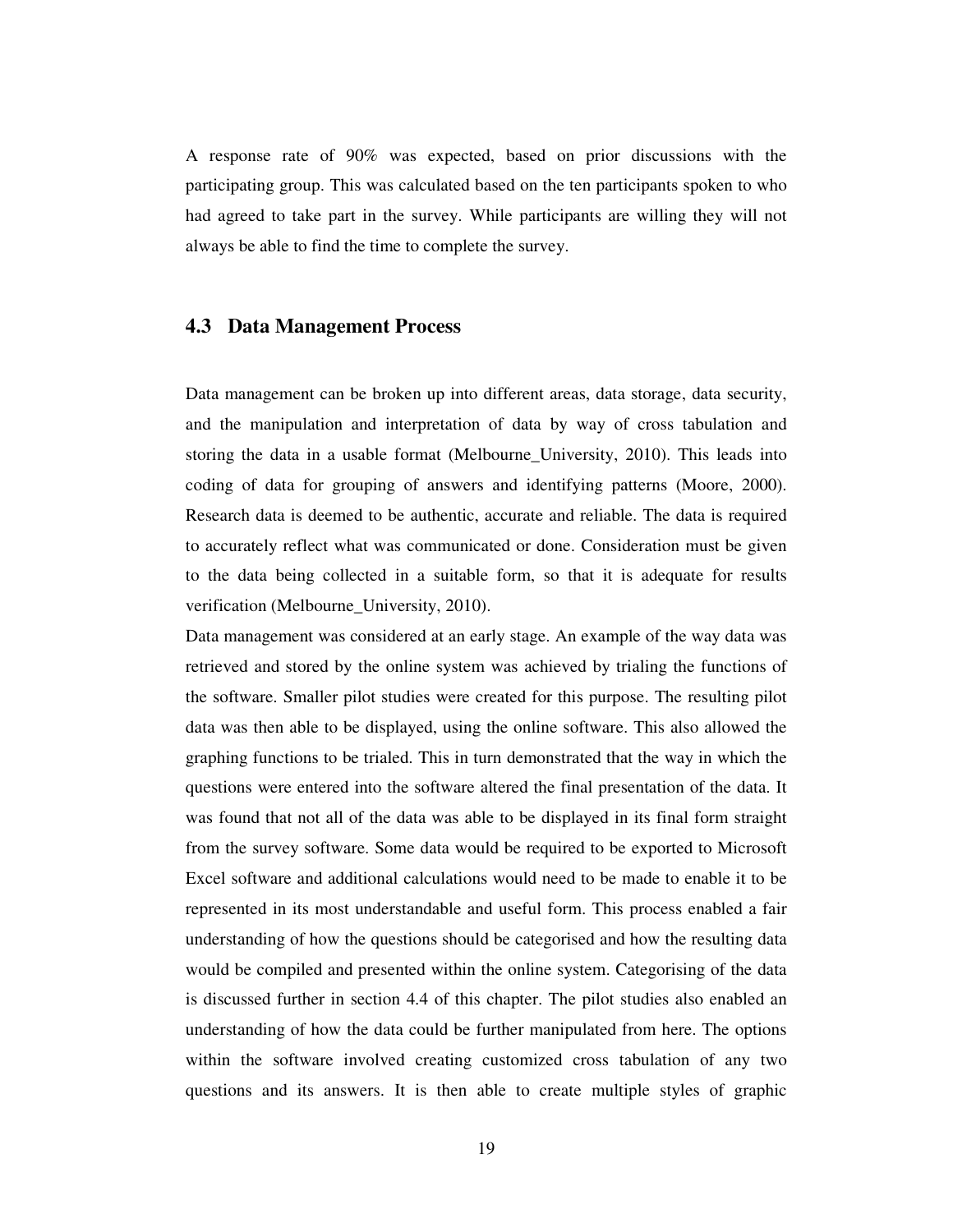representations from this information. Furthermore, the data is unable to be corrupted, as all of these functions are derived from the original survey data without modifying it. This made the data security and storage factors very robust. The online survey system was hired for the nominal fee of \$37.00 per month, for the three months the software was being used.

## **4.4 Coding and Categorising**

The data was categorized into three main areas. The first area was background information on the participants. This confirmed the number of years the person had been working as a Project Manager, what their background experience was prior to the role, whether or not PM was their sole profession, also their age and gender. This information would be used to cross tabulate answers for further explanation and to identify whether certain demographics answered in a particular way. The smaller than planned sample size of six participants has affected the reliability of the patterns identified within the data. This is taken into consideration when conclusions are being drawn in Chapter 5.

 The second category questioned was that of the PMBOK competencies. This part of the survey was the main drive of the research question. In this section the participants were asked their familiarity with the PMBOK document. They were then given a small excerpt from the PMBOK guide to identify the nine key knowledge areas and the 45 sub processes that made up the nine. A copy of the full survey questionnaire is in the appendices item 8.2. The participants were asked to rank the 45 sub processes, then allocate 100 percentage points across the knowledge areas as they saw them being important to project success. The percentage weighting for all nine should total 100%. The outcome of the weightings and the rankings are shown in the raw data tables (Table 4  $\&$  5) in the following pages.

The final area categorised was that of project management style and relationships. Again, this category looked at the importance of these factors on project success.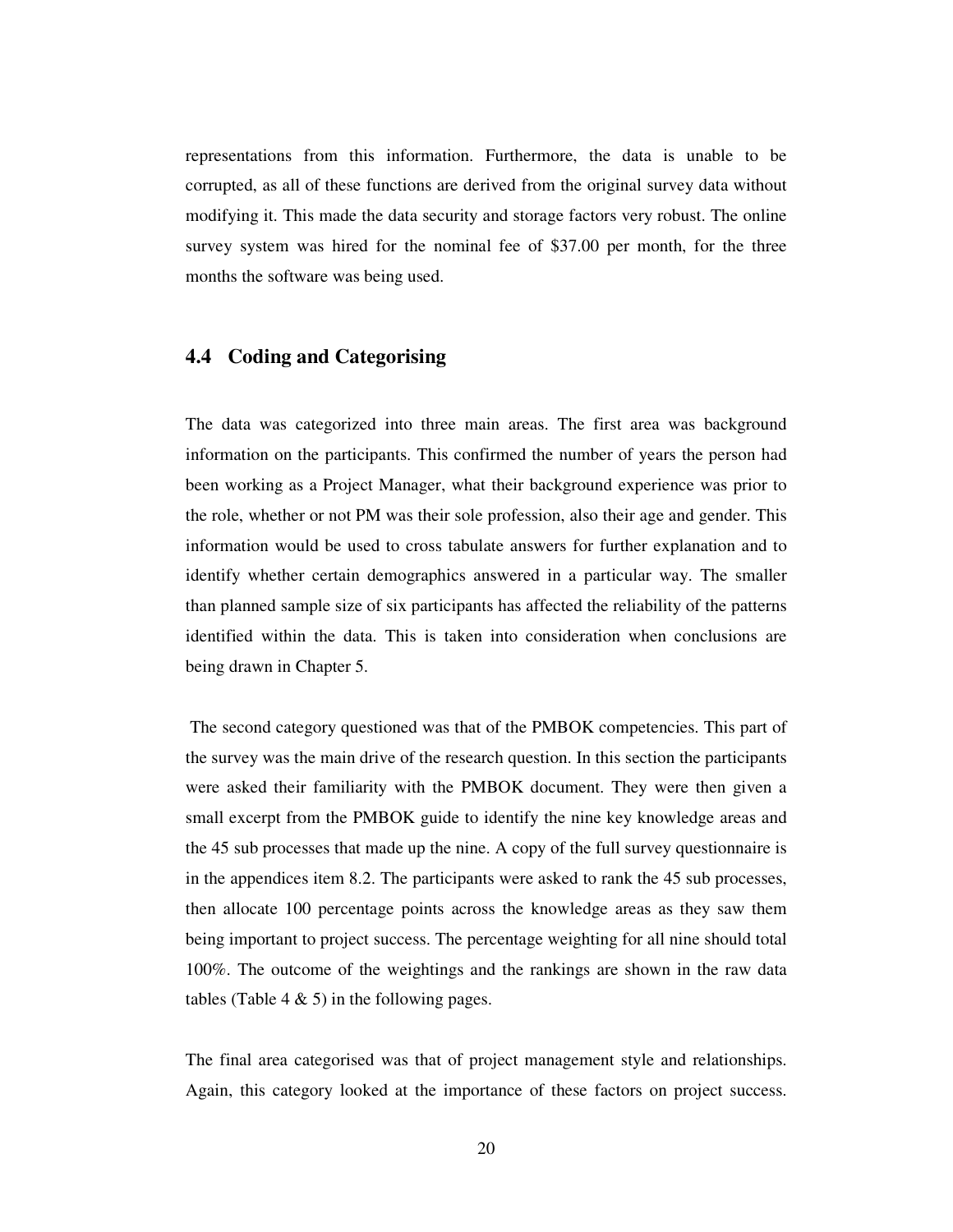These items were identified in other research papers such as Dainty et al (2003) that criticised PMBOK for not highlighting project management style and relationships enough.

The following pages and tables  $1 - 6$  show the raw data as collected.

Table 3 shows the data collected from the first category, which are demographics of the participants. It was of interest to the research to be able to identify possible split in opinions or alignments in ideas between different genders, age groups or participant backgrounds. It was also of interest to the research whether or not participants familiar with the PMBOK document answered differently to those who were unfamiliar. However, the small sample group did not enable any conclusions to be drawn on this basis.

#### **Table 3 - Category 1 Demographics**

| 83.3% | 5              |
|-------|----------------|
| 16.7% |                |
|       |                |
| 0.0%  | $\theta$       |
| 50.0% | 3              |
| 16.7% | 1              |
| 33.3% | $\overline{2}$ |
|       |                |
| 33.3% | 2              |
| 33.3% | 2              |
| 16.7% | 1              |
| 16.7% | 1              |
|       |                |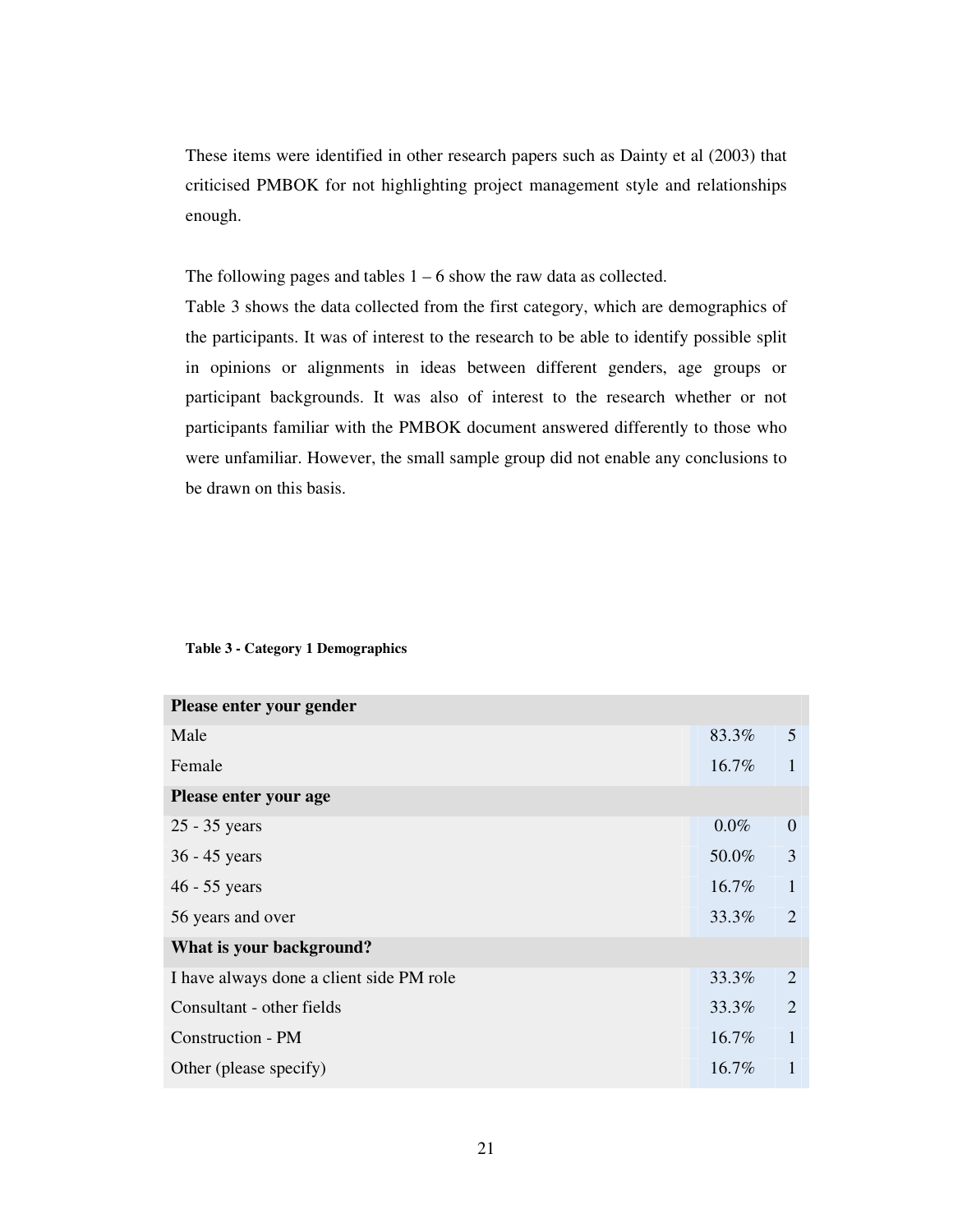**This survey is largely based on PMBOK (Project Management Body of Knowledge) competencies published by the Project Management Institute. Please indicate your familiarity with this document.** 

| No, I am not familiar with the document                      | 33.3%    | $\overline{2}$ |
|--------------------------------------------------------------|----------|----------------|
| I know the document but not in detail                        | $16.7\%$ |                |
| I have some idea of how the document works                   | 33.3%    | $\overline{2}$ |
| I have a good understanding of the document                  | $16.7\%$ | $\pm 1$        |
| I hold a qualification with the Project Management Institute | $0.0\%$  |                |

Table 4 shows how participants have chosen to rank each of the 45 processes using an importance rating of between 1 and 5. Competencies ranked as most important were given a score of 5, and least important were given a score of 1. As shown in the raw data table below, there is a range of answers for each competency. It is noted that no one process has been ranked the same by all of the participants.

| <b>Project Management Areas - PMBOK Guide (2004) - Responses</b> |                                                |              |                |                                                                                                                                                               |                             |   |  |
|------------------------------------------------------------------|------------------------------------------------|--------------|----------------|---------------------------------------------------------------------------------------------------------------------------------------------------------------|-----------------------------|---|--|
| <b>Knowledge Areas</b>                                           | <b>Knowledge Area Processes</b>                |              |                | Number of<br>people who have<br>chosen each<br>rating shown<br>below<br>$5 = \text{Very}$<br>important<br>$3 = Avg$<br>importance<br>$1 =$ Least<br>important |                             |   |  |
|                                                                  | Ratings $1-5$                                  | $\mathbf{1}$ | $\overline{2}$ | 3                                                                                                                                                             | 4                           | 5 |  |
| <b>Project Integration</b><br><b>Management</b>                  | Develop project Charter                        |              |                | 1                                                                                                                                                             | $\overline{2}$              | 3 |  |
|                                                                  | Develop preliminary project scope<br>statement |              |                |                                                                                                                                                               | 3                           | 3 |  |
|                                                                  | Develop project management plan                |              |                |                                                                                                                                                               | $\mathcal{D}_{\mathcal{A}}$ | 3 |  |
|                                                                  | Direct and manage project execution            |              |                |                                                                                                                                                               |                             | 5 |  |

**Table 4 - Category 2 PMBOK Competencies Ranked by Importance to Project Success**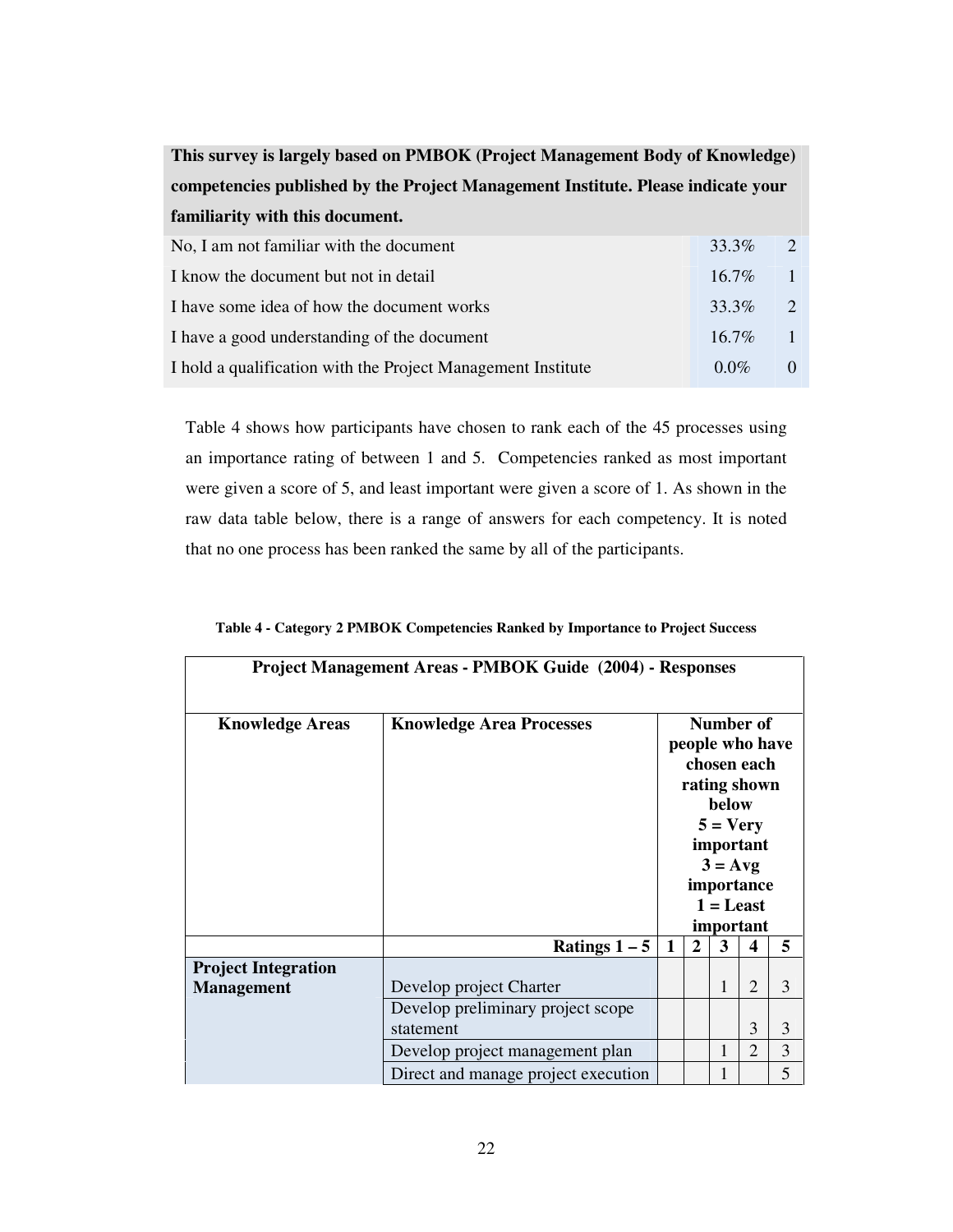|                            | Monitor and control project work  |  |              |                | $\overline{2}$ | 4              |
|----------------------------|-----------------------------------|--|--------------|----------------|----------------|----------------|
| Integrated change control  |                                   |  |              | 1              | 1              | $\overline{4}$ |
|                            | Close project                     |  |              | $\overline{2}$ | $\overline{2}$ | $\overline{2}$ |
| <b>Project Scope</b>       | Scope planning                    |  |              | 1              | $\overline{2}$ | 3              |
| <b>Management</b>          | Scope definition                  |  |              |                | 1              | 5              |
|                            | Creating work breakdown structure |  | $\mathbf{1}$ |                | 3              | $\overline{2}$ |
|                            | Scope verification                |  |              | $\overline{2}$ | $\mathbf{1}$   | $\overline{3}$ |
|                            | Scope control                     |  |              | 1              | 1              | $\overline{4}$ |
| <b>Project Time</b>        | Activity definition               |  |              | 1              | $\overline{3}$ | $\overline{2}$ |
| <b>Management</b>          | Activity sequencing               |  |              | 1              | 3              | $\overline{2}$ |
|                            | Activity resource estimating      |  |              | 1              | $\overline{2}$ | 3              |
|                            | Activity duration estimating      |  |              |                | $\overline{4}$ | $\overline{2}$ |
|                            | Schedule development              |  |              | $\mathbf{1}$   | $\overline{3}$ | $\overline{2}$ |
|                            | Schedule control                  |  | $\mathbf{1}$ |                | $\overline{2}$ | $\overline{3}$ |
| <b>Project Cost</b>        | <b>Cost Estimating</b>            |  |              |                | 1              | 5              |
| <b>Management</b>          | Cost budgeting                    |  |              |                | $\overline{4}$ | $\overline{2}$ |
|                            | Cost control                      |  |              |                | $\overline{2}$ | $\overline{4}$ |
| <b>Project Quality</b>     | <b>Quality Planning</b>           |  |              | 3              | 1              | $\overline{2}$ |
| <b>Management</b>          | Perform quality assurance         |  |              | $\overline{2}$ | 3              | $\mathbf{1}$   |
|                            | Perform quality control           |  |              | $\overline{2}$ | $\overline{4}$ |                |
| <b>Project Human</b>       | Human resource planning           |  |              | $\overline{2}$ | 1              | 3              |
| <b>Resource Management</b> | Acquire project team              |  |              |                |                | 6              |
|                            | Develop project team              |  |              |                |                | 6              |
|                            | Manage project team               |  | 1            | 1              |                | $\overline{4}$ |
| Project                    | Communications planning           |  |              |                | $\overline{2}$ | $\overline{4}$ |
| <b>Communications</b>      | <b>Information distribution</b>   |  |              |                | $\overline{2}$ | $\overline{4}$ |
| <b>Management</b>          | Performance reporting             |  | $\mathbf{1}$ |                | $\mathbf{1}$   | $\overline{4}$ |
|                            | Manage stakeholders               |  |              | 1              | 1              | $\overline{4}$ |
| <b>Project Risk</b>        | Risk management planning          |  |              | 1              | $\overline{2}$ | 3              |
| <b>Management</b>          | <b>Risk</b> identification        |  |              | 1              | 1              | $\overline{4}$ |
|                            | Qualitative risk analysis         |  |              | 1              | $\overline{4}$ | 1              |
|                            | Quantitative risk analysis        |  |              | 1              | 4              | 1              |
|                            | Risk response planning            |  |              | 1              | 3              | $\overline{2}$ |
|                            | Risk monitoring and control       |  |              | $\overline{2}$ |                | $\overline{4}$ |
| <b>Project Procurement</b> | Plan purchases and acquisitions   |  |              | 1              | 3              | $\overline{2}$ |
| <b>Management</b>          | Plan contracting                  |  |              | $\overline{2}$ | 3              | $\mathbf{1}$   |
|                            | Request seller responses          |  |              | 1              | $\overline{2}$ | 3              |
|                            | Select sellers                    |  |              | 1              | 1              | 4              |
|                            | Contract administration           |  |              |                | 3              | 3              |
|                            | Contract closure                  |  |              | $\overline{2}$ |                | 4              |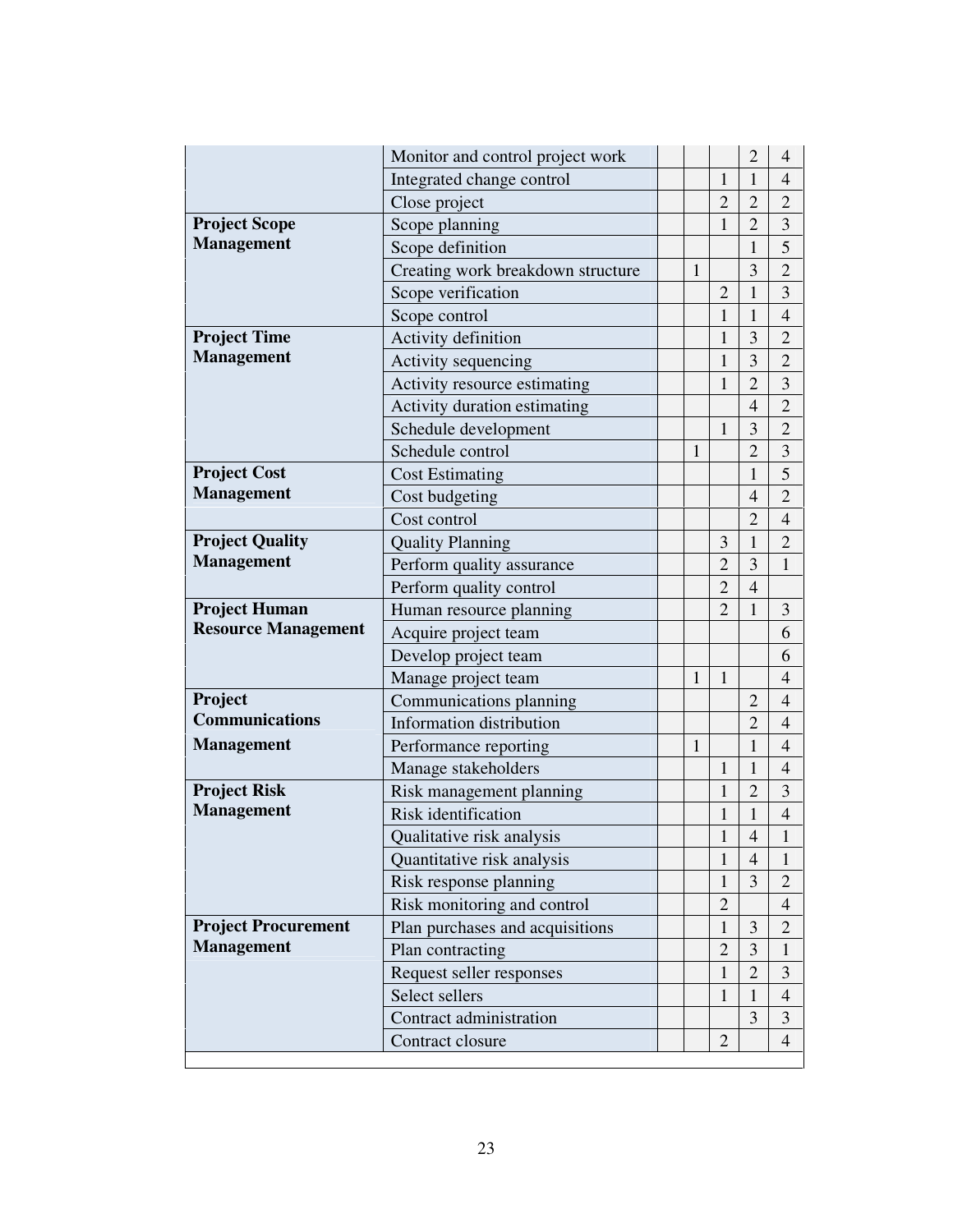Table 5 shows the weightings given to the knowledge areas when considered separately from their respective processes. This shows which knowledge areas are considered most important for project success when compared to one another. This is done without considering whether or not every process contained in that knowledge area is equally as relevant. This shows that just because a Knowledge Area is important, not every process in PMBOK is as important. It is worth remembering the PMBOK is not specific to the construction industry. In the discussion and findings chapter this will be reviewed in more detail.

### **Table 5 - Category 2.1 PMBOK Knowledge Area Weightings**

| <b>Knowledge Area Weightings</b>                                                                                                                                                                                                                                                                                                                                                                                                                     |                                                                       |                |                |           |                |           |                      |  |  |  |
|------------------------------------------------------------------------------------------------------------------------------------------------------------------------------------------------------------------------------------------------------------------------------------------------------------------------------------------------------------------------------------------------------------------------------------------------------|-----------------------------------------------------------------------|----------------|----------------|-----------|----------------|-----------|----------------------|--|--|--|
| Please give a percentage weighting to the following Knowledge Areas, to indicate<br>your opinion of their importance to project success in the Auckland commercial<br>construction market. Note: When added together the total of these should equal<br>100%. Please refer to the supplementary documentation which tables the<br>Knowledge Areas and Competencies information for easy review. Please enter a<br>whole number i.e. for 25% enter 25 |                                                                       |                |                |           |                |           |                      |  |  |  |
|                                                                                                                                                                                                                                                                                                                                                                                                                                                      | <b>Participant Weightings (6 Participants shown</b><br>left to right) |                |                |           |                |           |                      |  |  |  |
|                                                                                                                                                                                                                                                                                                                                                                                                                                                      | <b>P1</b>                                                             | P <sub>2</sub> | P <sub>3</sub> | <b>P4</b> | <b>P5</b>      | <b>P6</b> | Average<br>Weighting |  |  |  |
| <b>Project Integration</b><br><b>Management</b>                                                                                                                                                                                                                                                                                                                                                                                                      | 5                                                                     | 10             | 10             | 10        | 5              | 5         | 7.5                  |  |  |  |
| <b>Project Scope Management</b>                                                                                                                                                                                                                                                                                                                                                                                                                      | 20                                                                    | 25             | 15             | 30        | 5              | 25        | 20                   |  |  |  |
| <b>Project Time Management</b>                                                                                                                                                                                                                                                                                                                                                                                                                       | 20                                                                    | 5              | 10             | 5         | 24             | 10        | 12.3                 |  |  |  |
| <b>Project Cost Management</b>                                                                                                                                                                                                                                                                                                                                                                                                                       | 20                                                                    | 15             | 10             | 5         | 23             | 15        | 14.7                 |  |  |  |
| <b>Project Quality Management</b>                                                                                                                                                                                                                                                                                                                                                                                                                    | 5                                                                     | 15             | 10             | 10        | 10             | 5         | 9.2                  |  |  |  |
| <b>Project Human Resource</b><br><b>Management</b>                                                                                                                                                                                                                                                                                                                                                                                                   | 10                                                                    | 10             | 10             | 15        | $\overline{2}$ | 10        | 9.5                  |  |  |  |
| <b>Project Communications</b>                                                                                                                                                                                                                                                                                                                                                                                                                        | 5                                                                     | 5              | 15             | 10        | 3              | 10        | 8                    |  |  |  |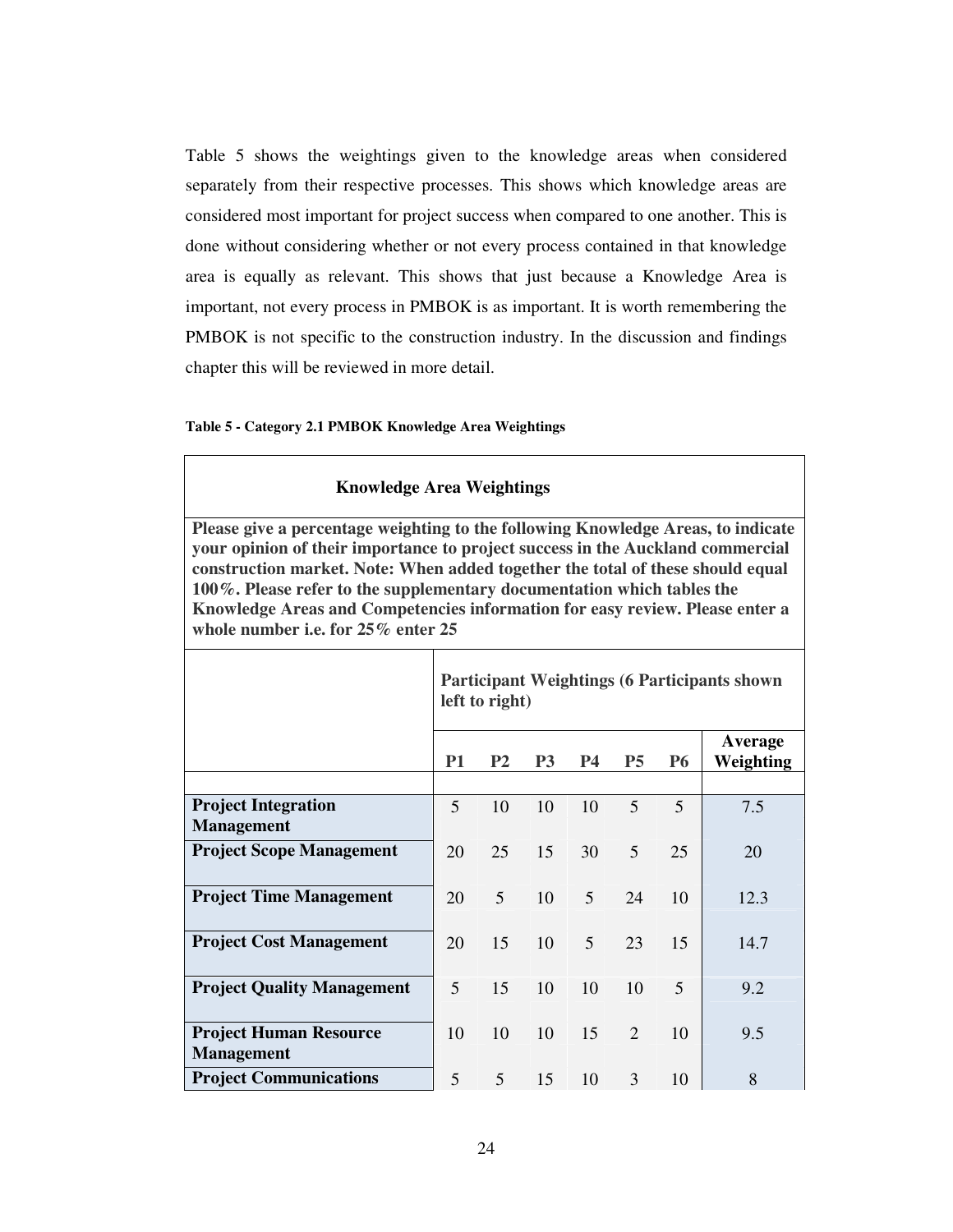| <b>Management</b>              |    |               |     |             |            |      |
|--------------------------------|----|---------------|-----|-------------|------------|------|
| <b>Project Risk Management</b> |    | $\mathcal{D}$ | 10  |             | $10 \t 23$ | 10.5 |
|                                |    |               |     |             |            |      |
| <b>Project Procurement</b>     | 10 | 10 —          | -10 | $5 \quad 5$ |            | 8.3  |
| <b>Management</b>              |    |               |     |             |            |      |

Table 6 shows the participants opinions on the importance of project management style, client relationship, project management qualifications, and business reputation.

# **Table 6 - Category 3 PM Style and Client Relationship**

| How important is it to you, to hold a project management qualification, when  |                 |                 |  |  |  |  |  |
|-------------------------------------------------------------------------------|-----------------|-----------------|--|--|--|--|--|
| practicing in Auckland?                                                       |                 |                 |  |  |  |  |  |
| <b>Answer Options</b>                                                         | <b>Response</b> | <b>Response</b> |  |  |  |  |  |
|                                                                               | <b>Percent</b>  | Count           |  |  |  |  |  |
| 2 - Less than average                                                         | 16.7%           | 1               |  |  |  |  |  |
| 3 - Average importance                                                        | 50.0%           | 3               |  |  |  |  |  |
| 4 - More than average                                                         | 33.3%           | $\overline{2}$  |  |  |  |  |  |
| How important is it to your clients that they have a good relationship with   |                 |                 |  |  |  |  |  |
| you, assuming your competence at the role is satisfactory?                    |                 |                 |  |  |  |  |  |
| 5 - Highest importance                                                        | 100.0%          | 6               |  |  |  |  |  |
| How important is the reputation of your business to the client when he/she is |                 |                 |  |  |  |  |  |
| making a decision to give a project management commission, regardless of      |                 |                 |  |  |  |  |  |
| the Project Manager who may be fulfilling the role?                           |                 |                 |  |  |  |  |  |
| 4 - More than average                                                         | $16.7\%$        | $\mathbf{1}$    |  |  |  |  |  |
| 5 - Highest importance                                                        | 83.3%           | 5               |  |  |  |  |  |
| How important is the project manager's management style to the success of a   |                 |                 |  |  |  |  |  |
| project in Auckland?                                                          |                 |                 |  |  |  |  |  |
| 2 - Less than average                                                         | $16.7\%$        | 1               |  |  |  |  |  |
| 5 - Highest importance                                                        | 83.3%           | 5               |  |  |  |  |  |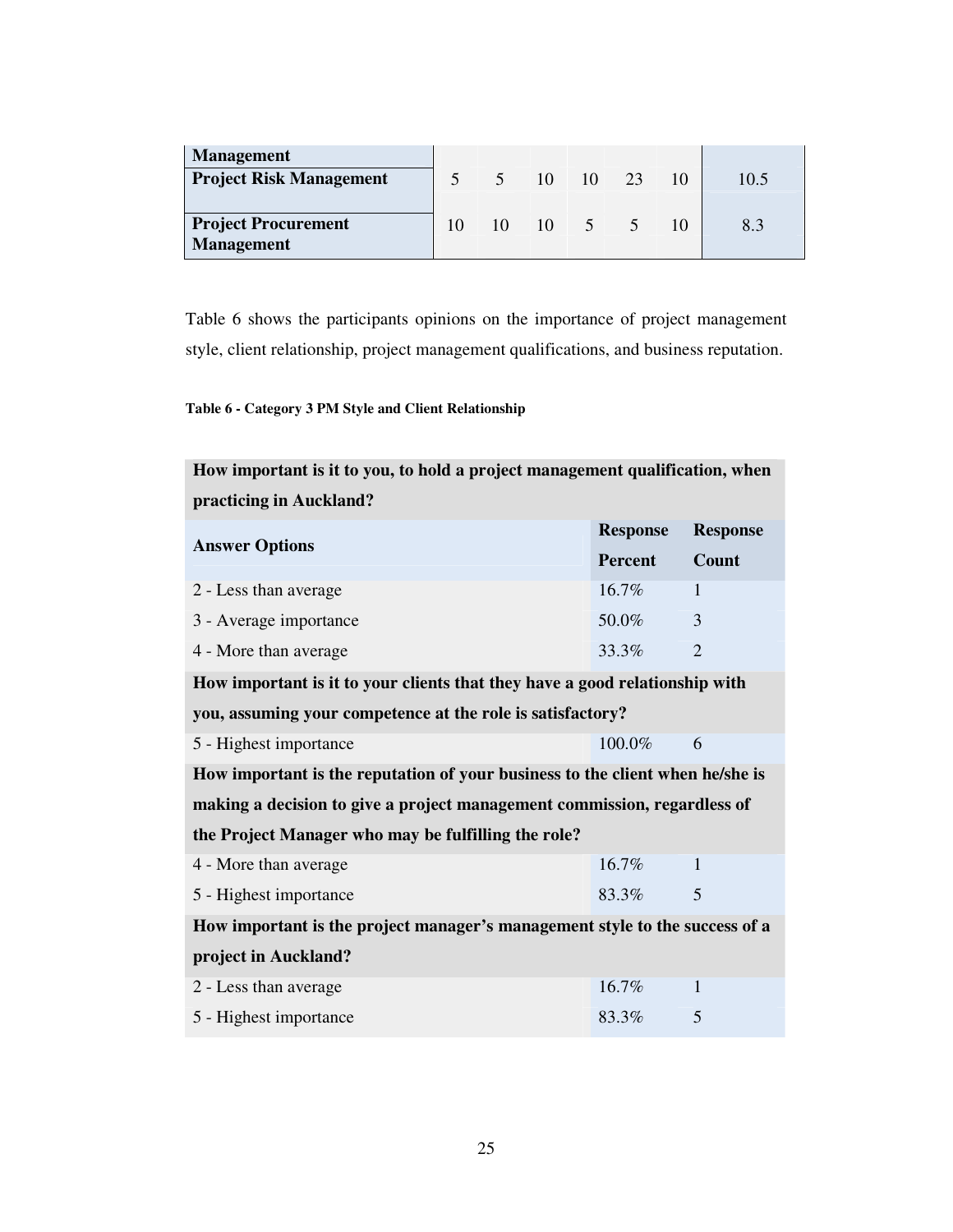# **4.5 Results**

The raw data in the above tables has shown that not all of the knowledge areas and process in PMBOK are equally important to project success. The data however does show that the rankings of the processes are generally toward the average to high importance end of the scale of importance to project success. This goes on to support the claim that the 'Project management Approach' as defined by the Project Management Institute, may include all of the competencies required by a clients side project manager, to achieve project success in the Auckland commercial construction market.

It is also seen that Project Management Style & Relationships are extremely important to project success as outlined by Dainty, Cheng & Moore (2003) in the literature review.

There has been a disappointing result on the open ended question put to the participants. It was intended that giving the respondents a voice may have bought out some information that had not been considered. There was no response to this question. This may be due to the length of the survey being 56 questions long. As this is the last question in the survey, participants may not have had further time to spend at this late part of the survey.

The resulting data did have some weaknesses due to the phrasing of some of the questions. There was some ambiguity created due to the phrasing used in two of the survey questions. Where it was asked "How important is the project management style to project success in Auckland" this was phrased correctly. However in contrast where it was asked "How important is it to your clients that they have a good relationship with you, assuming your competence at the role is satisfactory" we are asking the project manager's view of the client's opinion and not asking the client directly. This question could have been re-phrased as "How important is a good relationship with the client to project success, assuming your competence at the role is satisfactory". The latter is more reliable data as it is a direct opinion as opposed to an indirect opinion. While the online system can establish authenticity of data, the validity of the data can be undermined by this incorrect phrasing. However the result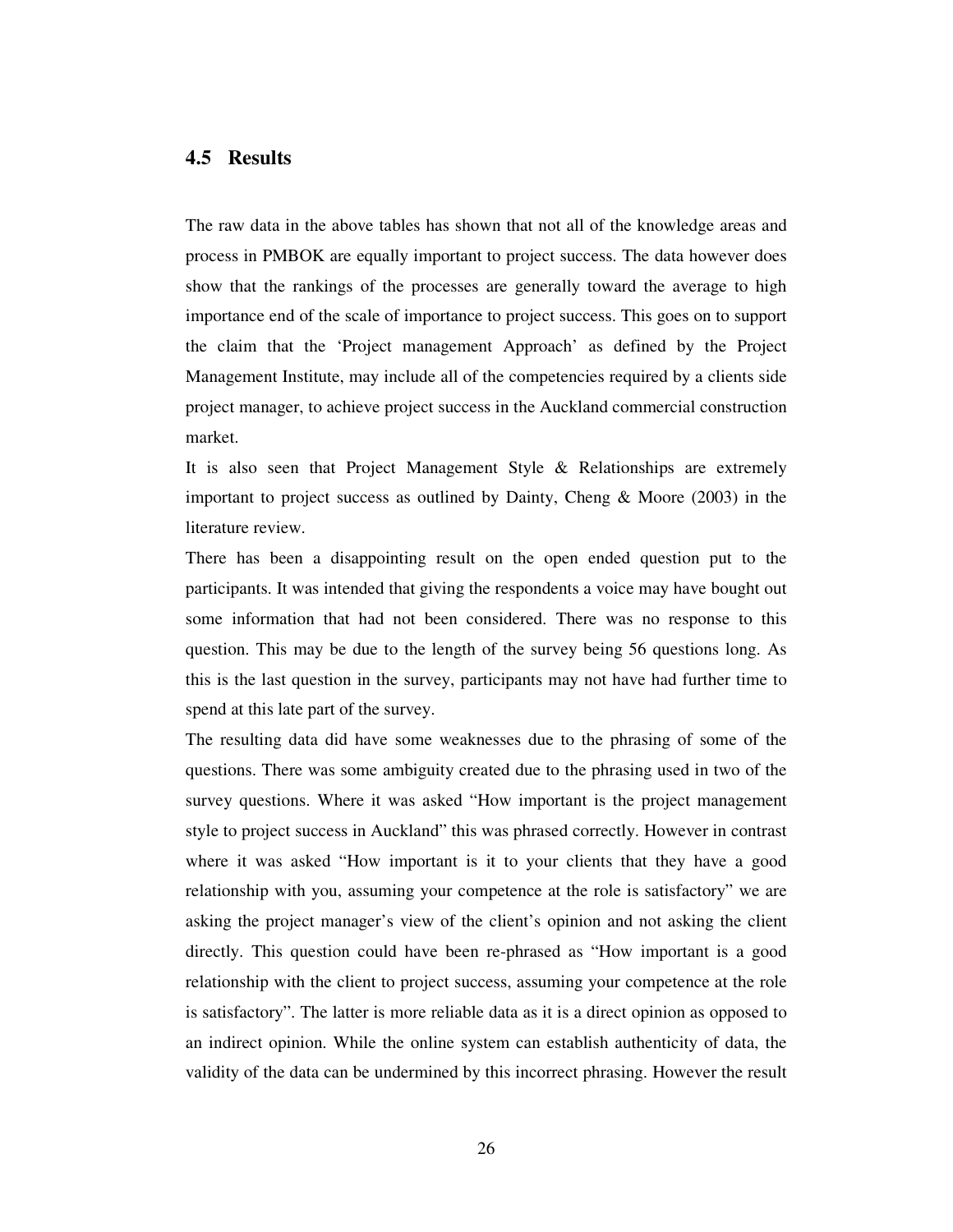is still the opinion of the project manager, upon whose sole opinion is the basis of this survey, as outlined in the research question.

# **4.6 Answering the Research Question**

The data has answered the research question. It has identified that the competencies of the internationally recognized 'Project Management Approach' are all relevant in varying degrees to project success in the Auckland commercial construction market. The project management style and client relationship areas, as identified by Jha & Iver 2007, are rated extremely highly by the participants in their role of playing a part in project success. The detailed findings will be discussed in Chapter 5.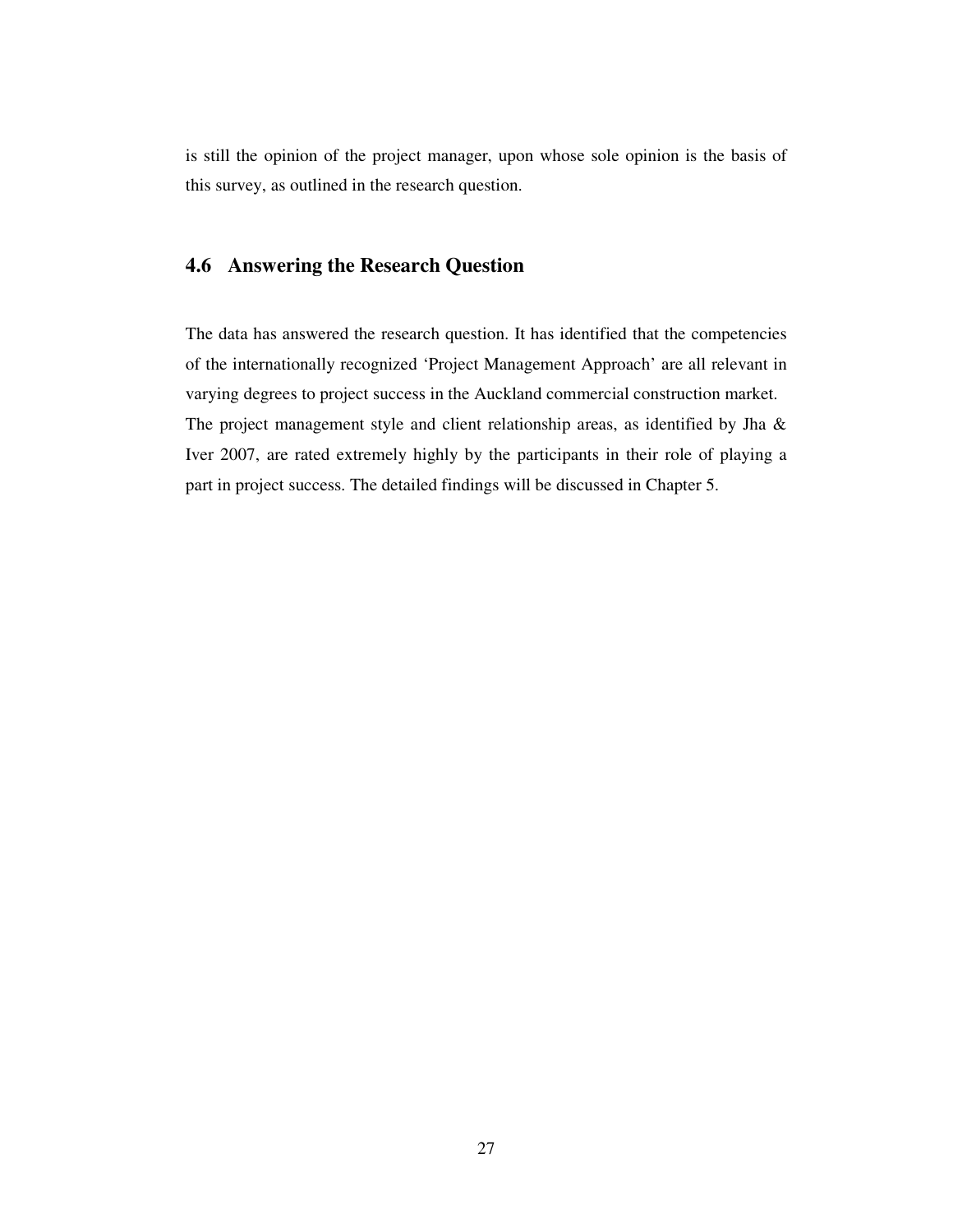# **5 DISCUSSION AND CONCLUSIONS**

# **5.1 Introduction**

In this chapter the results of the data collection are discussed in more detail. Some of the key themes and trends are looked at more closely in relation to the data collected. Unexpected or significant findings are also identified along with some discussion around where the research may have been improved. Conclusions are drawn and explained with relation to the literature.

# **5.2 Findings**

# **5.2.1 Project Management Approach**

It was found that the project management approach is of high importance to project success in the Auckland commercial construction market. This has been shown by the results in Figure 1 whereby the number of times the participants ranked a PMBOK competency as 'very important' or 'important' to project success totaled 84% of total responses given, with 62% of those responses indicating the highest ranking of 5.



**Figure 1 - PMBOK Summary of rankings given to all competencies by number of possible choices**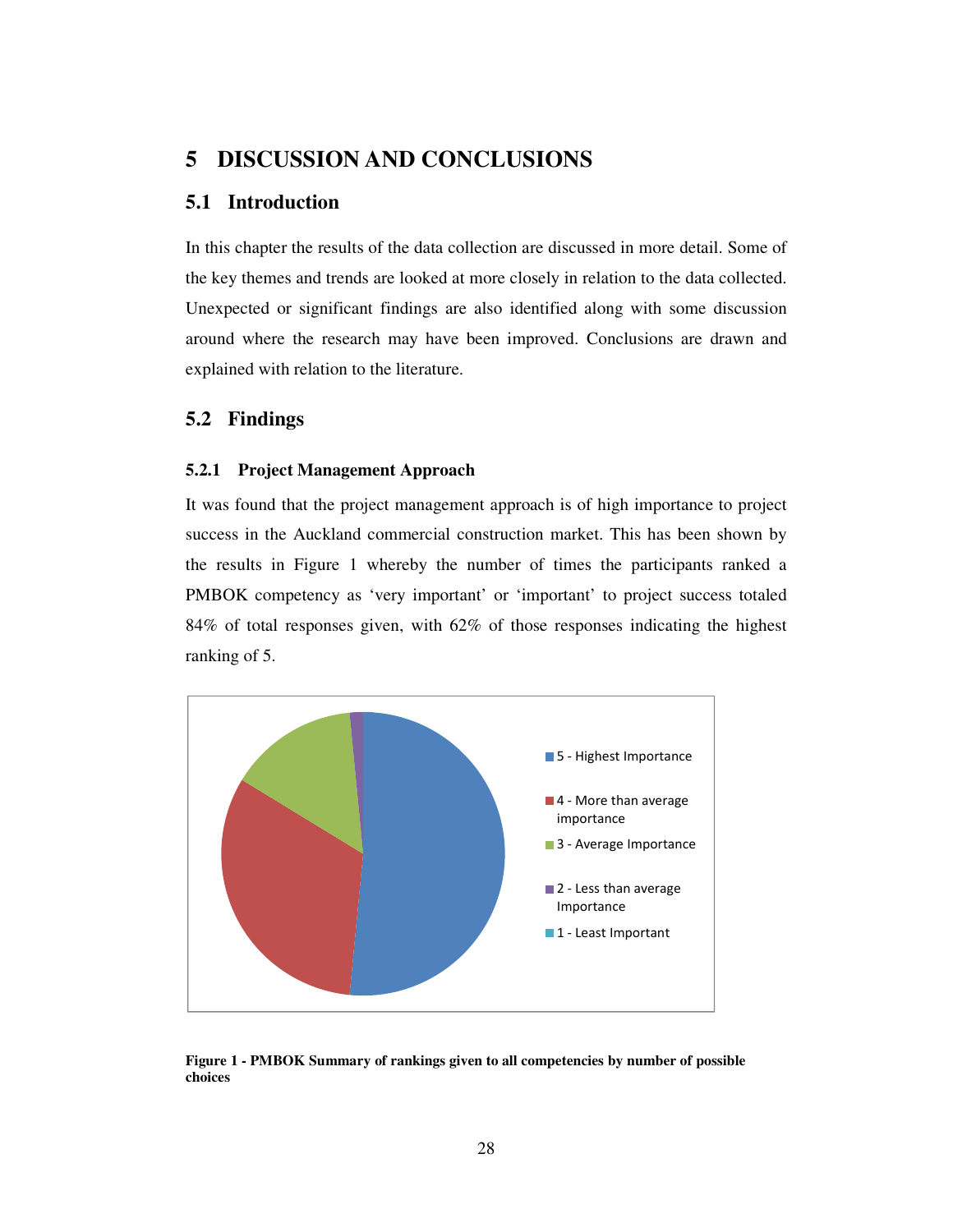However, these rankings are not uniform across the competencies as shown in Table 4. This will be looked at in more detail through the next sections of this chapter. The ranking of the competencies was a two stage process. After having ranked the 45 individual Processes that make up the nine Knowledge Areas, the participants were asked to weight the Knowledge Areas. They did this by allocating 100 percentage points across the nine Knowledge Areas The higher percentage point weighting being given to the Knowledge Area that was most important to project success. The result ranked the knowledge areas in the order shown in Table 7. The rankings are listed down the left hand side of the table. The percentages show the average weighting given to each competency by the survey participants as derived from the raw data in table 5.

| Rank | <b>Knowledge Area</b>                    | Weighting |
|------|------------------------------------------|-----------|
|      | Project Scope Management                 | 20%       |
| 2    | Project Cost Management                  | 15%       |
| 3    | Project Time Management                  | 12%       |
| 4    | <b>Project Risk Management</b>           | 11%       |
| 5    | Project Human Resource Management        | 10%       |
| 6    | <b>Project Quality Management</b>        | $9\%$     |
| 7    | <b>Project Procurement Management</b>    | $8\%$     |
| 8    | <b>Project Communications Management</b> | 8%        |
| Q    | <b>Project Integration Management</b>    | 8%        |

**Table 7 - Knowledge Area Weightings in order of importance to project success** 

These results show that while the majority of the knowledge areas are all fairly evenly spread, Scope Management and Cost Management have a slightly more important part to play in project success.

In table 8 the rankings of the Processes are compared to the Knowledge Areas. This was calculated using a system as shown in section 7.4 of the appendices. This calculated the average ranking given to the group of Processes within each Knowledge Area. These are shown in order of importance to project success in this table. The Knowledge Area ranking shown in table 7 is displayed in the left hand column; this enables a comparison to its original position in the Knowledge Area Weightings. The result of the Knowledge Area ranking does appear in contrast to the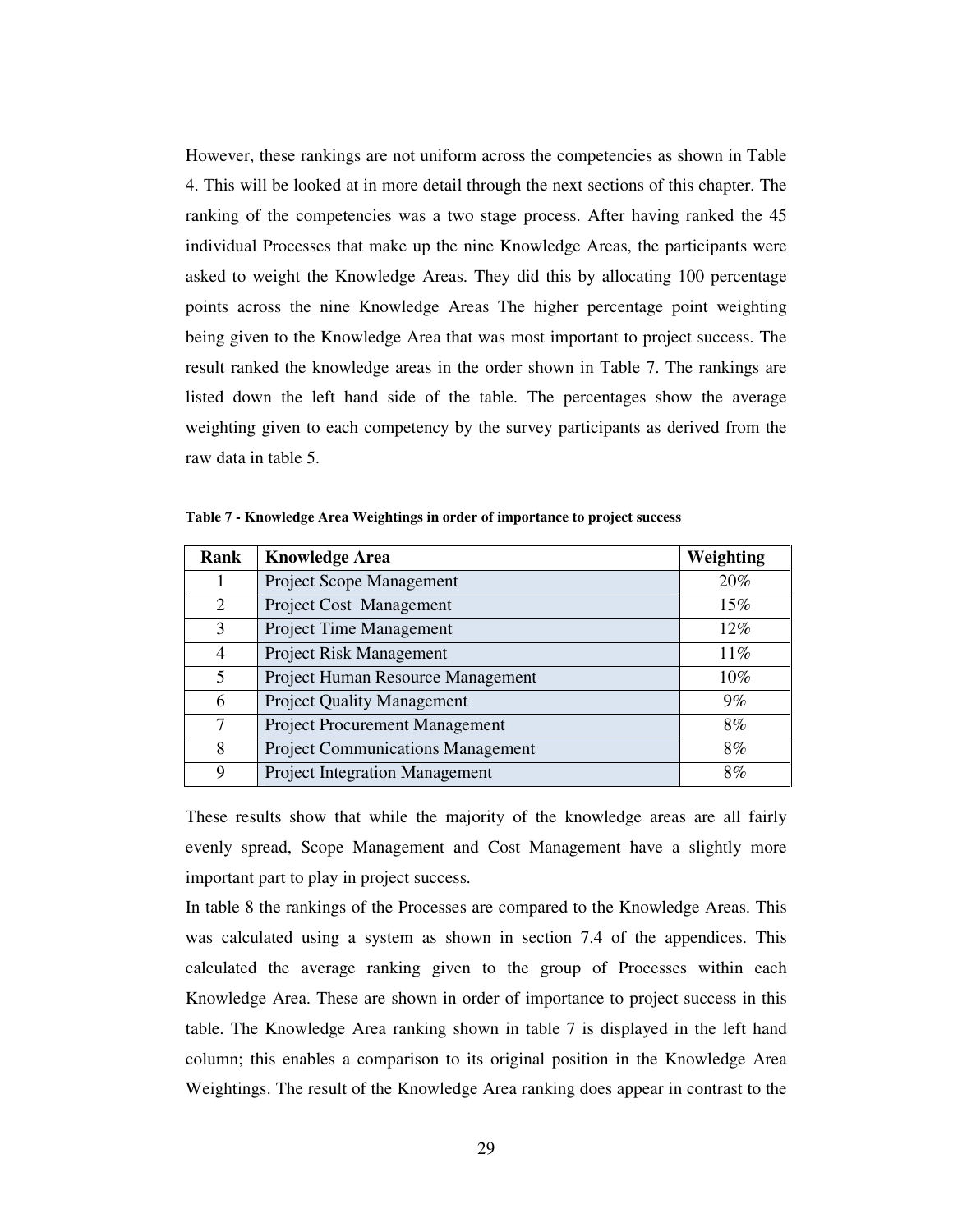average score given to the Processes. It is shown clearly that Cost Management processes are seen as important to project success. The Cost Management Knowledge Area also rated highly. Scope Management processes ranked number one in the weightings, while these are ranked number four in the Processes. However it can be seen by looking at the process of scope definition, that it has an individual score of 4.83 which is the second highest when looking at the Processes individual rankings in table 9. It is also noted that the rankings given to the Processes are clustered high in the importance range with only one of the nine knowledge areas dropping below the rating of 4 out of 5. The comparison shows that while opinions do vary as to which are the most important factor for success when looking at PMBOK competencies, all are important to know. The knowledge area that ranks below 4 is Quality Management. However Quality be seen as inspections of project quality and the monitoring and control of quality on site. While these are part of the Project Manager's responsibility, they will often fall under the direct responsibility of the Architect for inspection's and the site management for quality management. It is important to note that quality management is not just the finish of a building but processes and a way of a company going about their work to ensure a consistent outcome no matter who performs the task (Wikipedia, 2011). It appears that while some overall responsibility does sit with the Project Manager. There are other people in the project team that will take care of this so it does not rank highly as a PM competency.

| Rank                        | Rank from | Knowledge Area                        | Average rating given  |
|-----------------------------|-----------|---------------------------------------|-----------------------|
|                             | Table 7   |                                       | to sub-process within |
|                             |           |                                       | knowledge area        |
|                             |           |                                       |                       |
|                             | 2         | Project Cost Management               | 4.61                  |
|                             |           | Project Human Resource                |                       |
| $\mathcal{D}_{\mathcal{L}}$ | 5         | Management                            | 4.58                  |
|                             |           | <b>Project Communications</b>         |                       |
| 3                           | 8         | Management                            | 4.54                  |
|                             |           | <b>Project Integration Management</b> | 4.43                  |
|                             | Q         | Project Scope Management              | 4.37                  |

**Table 8 – Knowledge Area ranked by sub-process scores**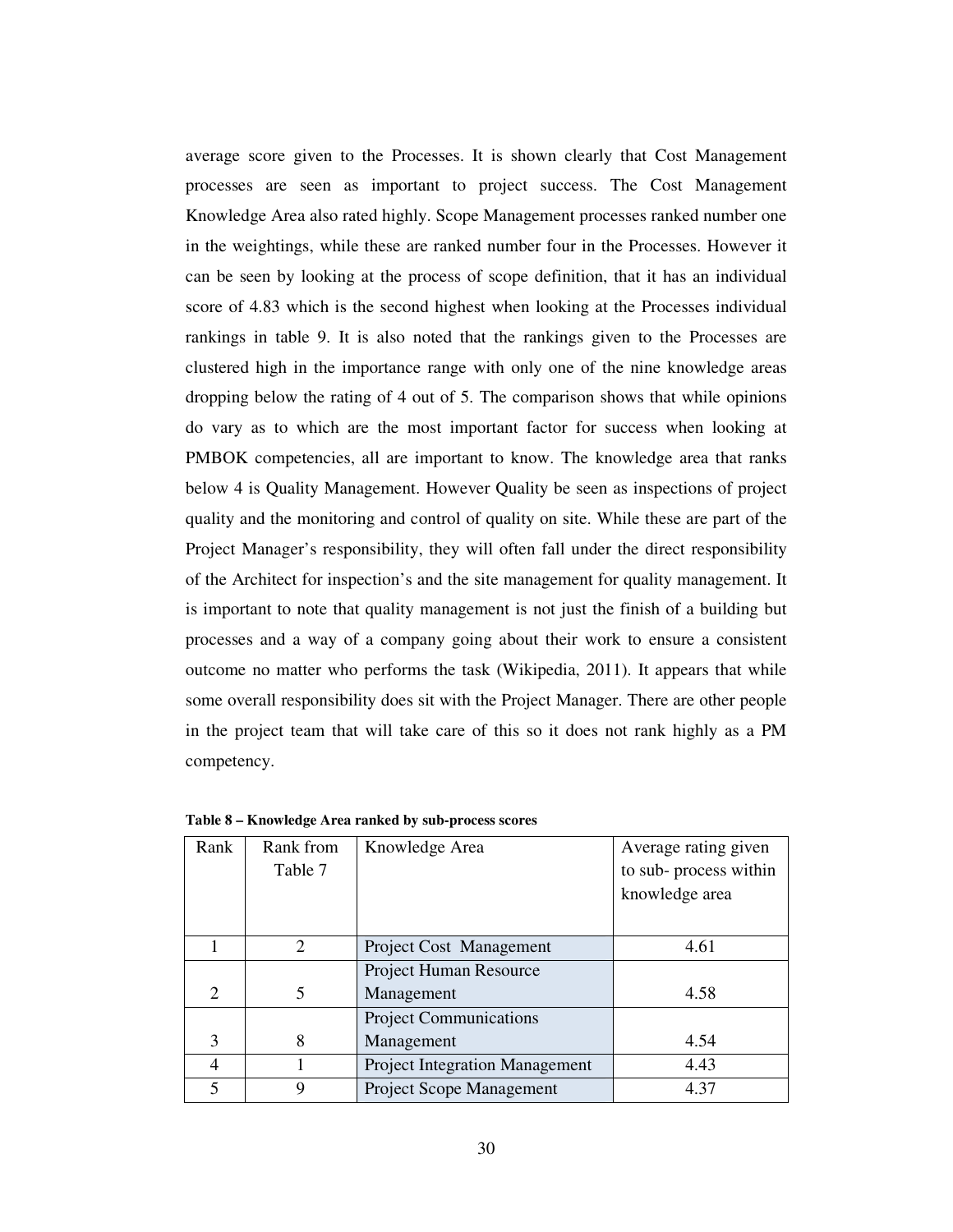|  | <b>Project Procurement Management</b> | $+28$ |
|--|---------------------------------------|-------|
|  | <b>Project Time Management</b>        |       |
|  | <b>Project Risk Management</b>        |       |
|  | <b>Project Quality Management</b>     | 3.78  |

The consistent high ranking of the processes by the participants goes to back up the claim that the Project Management Approach while not construction specific can be applied to construction with confidence. It is found that the PMBOK Knowledge Areas and Processes are of high importance toward project success. It can be concluded that they could form part of the competencies required to be a successful Project Manager in the Auckland commercial construction market. Drawing from Davidson-Frame (1999) who states that "the most competent performers add far more value than average or sub average performers" can be considered with regard to the results above. This would indicate that a thorough knowledge of all of these Knowledge Areas and Processes would certainly help a PM to perform at a top level. Whether or not all of them are used and on what size projects they become more or less important is not assessed here. However, the appropriate use of the competencies can be related to the Project Manager's experience.

| Processes Sorted Most Important to Least Important by Average Ranking |                                  |                    |  |  |  |  |  |  |
|-----------------------------------------------------------------------|----------------------------------|--------------------|--|--|--|--|--|--|
| Knowledge Area                                                        | Process                          | Average<br>Ranking |  |  |  |  |  |  |
| Human Resource Management                                             | Acquire project team             | 5.00               |  |  |  |  |  |  |
| Human Resource Management                                             | Develop project team             | 5.00               |  |  |  |  |  |  |
| Scope Management                                                      | Scope definition                 | 4.83               |  |  |  |  |  |  |
| <b>Cost Management</b>                                                | <b>Cost Estimating</b>           | 4.83               |  |  |  |  |  |  |
|                                                                       | Direct and manage project        |                    |  |  |  |  |  |  |
| <b>Integration Management</b>                                         | execution                        | 4.67               |  |  |  |  |  |  |
| <b>Integration Management</b>                                         | Monitor and control project work | 4.67               |  |  |  |  |  |  |
| <b>Cost Management</b>                                                | Cost control                     | 4.67               |  |  |  |  |  |  |
| <b>Communications Management</b>                                      | Communications planning          | 4.67               |  |  |  |  |  |  |
| <b>Communications Management</b>                                      | Information distribution         | 4.67               |  |  |  |  |  |  |
|                                                                       | Develop preliminary project      |                    |  |  |  |  |  |  |
| <b>Integration Management</b>                                         | scope statement                  | 4.50               |  |  |  |  |  |  |

|  |  | <b>Table 9 - Ranking of Processes</b> |
|--|--|---------------------------------------|
|--|--|---------------------------------------|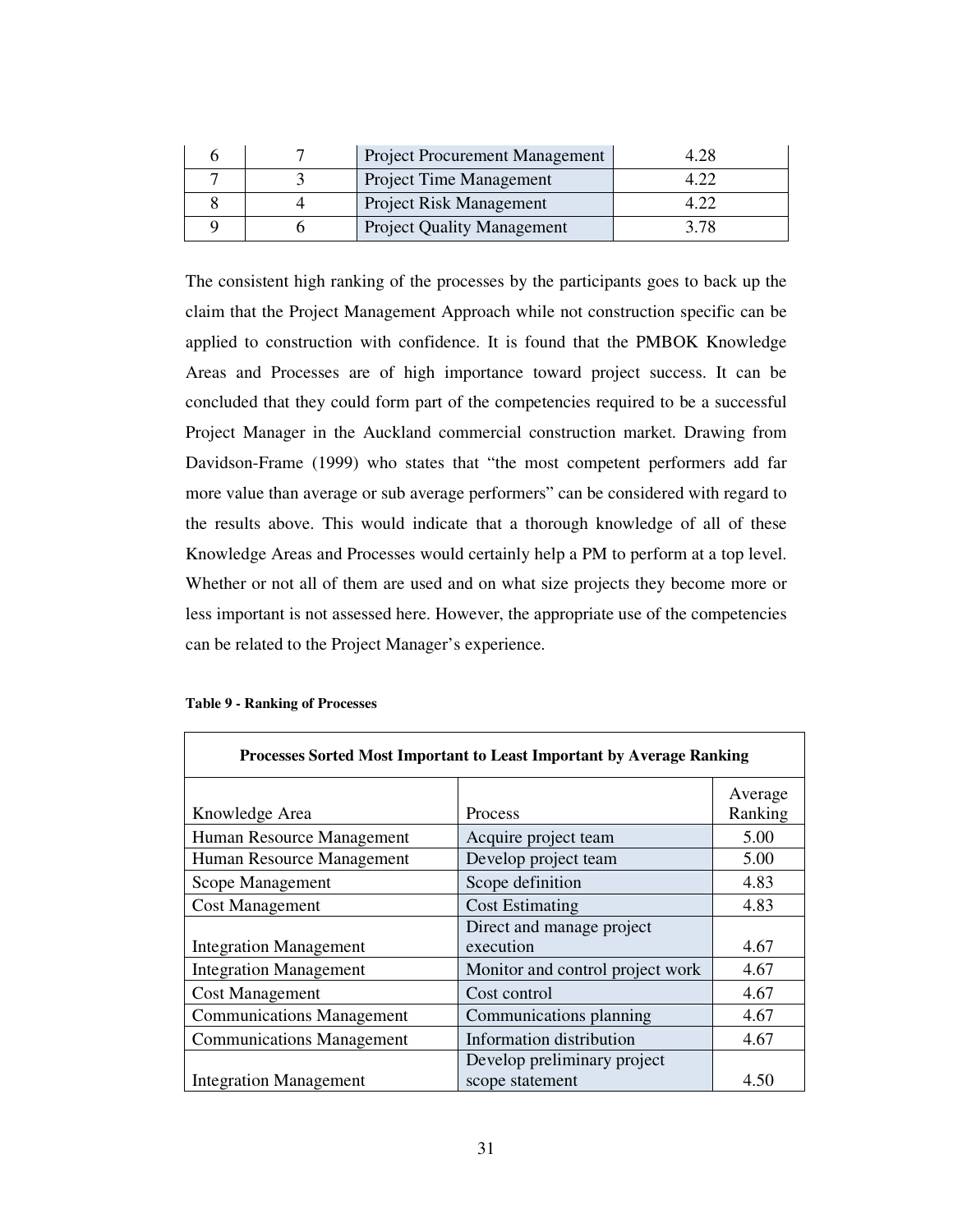| <b>Integration Management</b>    | Integrated change control       | 4.50 |
|----------------------------------|---------------------------------|------|
| Scope Management                 | Scope control                   | 4.50 |
| <b>Communications Management</b> | Manage stakeholders             | 4.50 |
| <b>Risk Management</b>           | Risk identification             | 4.50 |
| Procurement                      | Select sellers                  | 4.50 |
| Procurement                      | Contract administration         | 4.50 |
| <b>Integration Management</b>    | Develop project Charter         | 4.33 |
|                                  | Develop project management      |      |
| <b>Integration Management</b>    | plan                            | 4.33 |
| Scope Management                 | Scope planning                  | 4.33 |
| <b>Time Management</b>           | Activity resource estimating    | 4.33 |
| Time Management                  | Activity duration estimating    | 4.33 |
| <b>Cost Management</b>           | Cost budgeting                  | 4.33 |
| <b>Communications Management</b> | Performance reporting           | 4.33 |
| <b>Risk Management</b>           | Risk management planning        | 4.33 |
| <b>Risk Management</b>           | Risk monitoring and control     | 4.33 |
| Procurement                      | Request seller responses        | 4.33 |
| Procurement                      | Contract closure                | 4.33 |
| Scope Management                 | Scope verification              | 4.17 |
| <b>Time Management</b>           | Activity definition             | 4.17 |
| <b>Time Management</b>           | Activity sequencing             | 4.17 |
| Time Management                  | Schedule development            | 4.17 |
| Time Management                  | Schedule control                | 4.17 |
| Human Resource Management        | Human resource planning         | 4.17 |
| Human Resource Management        | Manage project team             | 4.17 |
| <b>Risk Management</b>           | Risk response planning          | 4.17 |
| Procurement                      | Plan purchases and acquisitions | 4.17 |
| <b>Integration Management</b>    | Close project                   | 4.00 |
|                                  | Creating work breakdown         |      |
| Scope Management                 | structure                       | 4.00 |
| <b>Risk Management</b>           | Qualitative risk analysis       | 4.00 |
| <b>Risk Management</b>           | Quantitative risk analysis      | 4.00 |
| <b>Quality Management</b>        | <b>Quality Planning</b>         | 3.83 |
| <b>Quality Management</b>        | Perform quality assurance       | 3.83 |
| Procurement                      | Plan contracting                | 3.83 |
| <b>Quality Management</b>        | Perform quality control         | 3.67 |

# **Project Management Qualifications**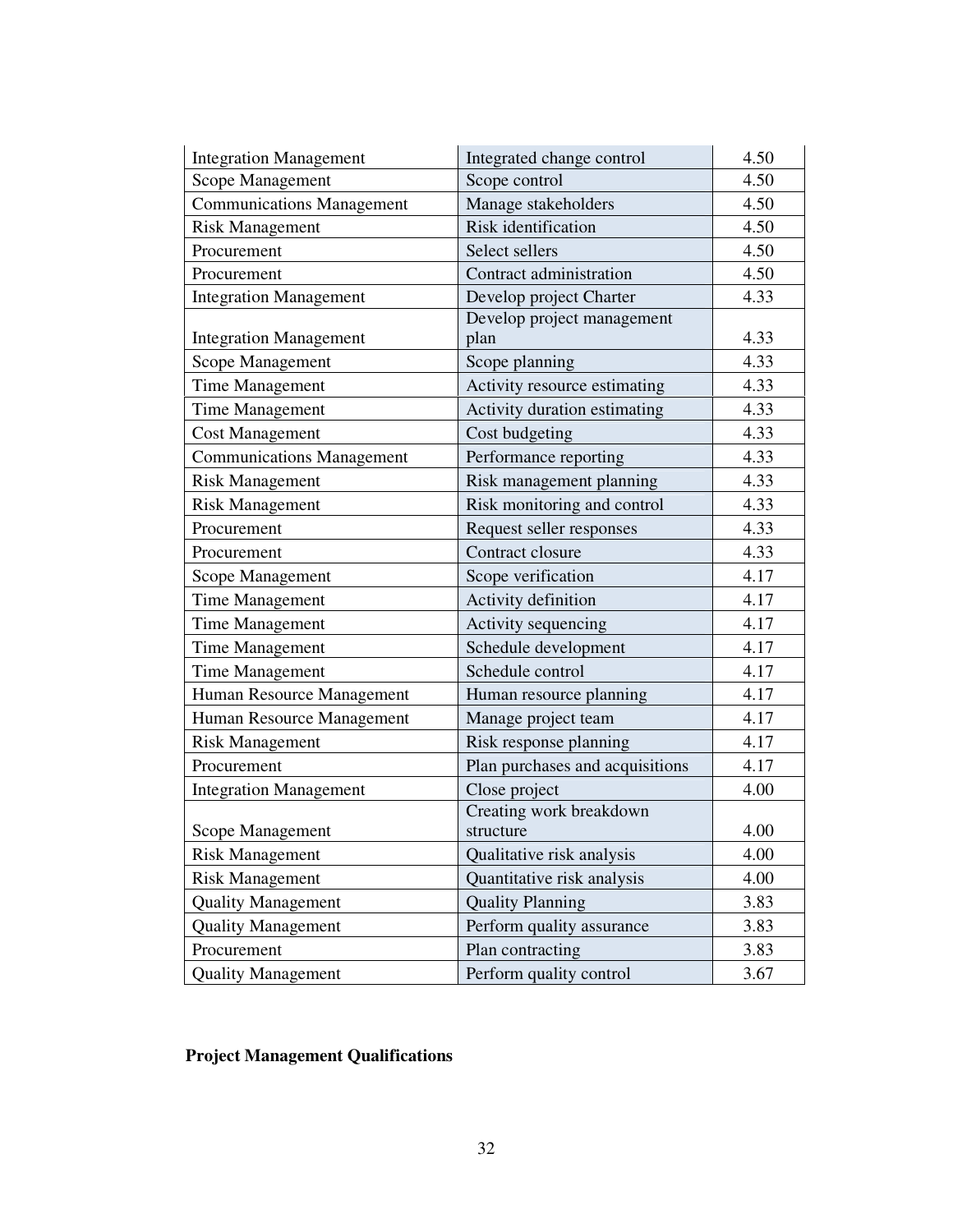The results have shown that all knowledge areas and processes in PMBOK are valuable to project success. Therefore, it was concluded that it would be advantageous to be familiar with the Project Management Body of Knowledge. This body of knowledge has been compiled to benchmark the project management profession and outline the skills required to perform it well. When participants were asked about PMBOK, not all were familiar with the document. The range of responses is shown in Figure 2.



**Figure 2 - Participants Understanding of the PMBOK document** 

The results in Figure 2 identify that of the participants surveyed none holds a qualification with the Project Management Institute. The opinions of whether or not project management qualifications are seen as important are shown in Figure 3. It does not appear that holding a formal qualification in project management is critical to project success. However it is of medium importance to those surveyed. To gain a qualification with the Project Management Institute you are tested on your understanding of the PMBOK document and asked to show examples of you having carried out the many processes that go toward making up the knowledge areas. This is consistent with the IPMA approach. A weakness identified in this questioning is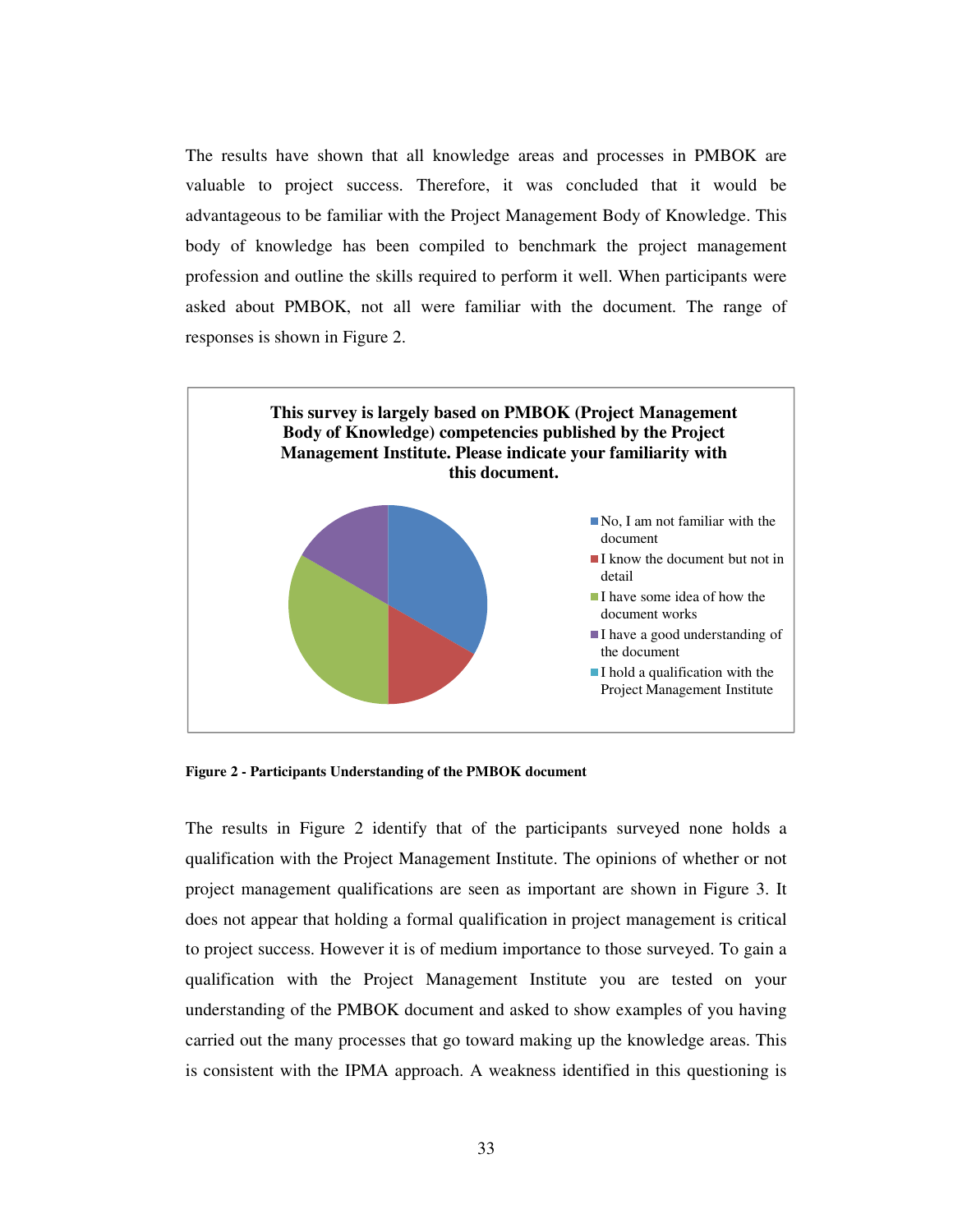that it could have been asked as to how many participants hold a project management qualification of another sort which may have put the qualifications question in a better context. These participants may hold the European qualification of IPMA or other which is equivalent. Alternatively they may have been given training over the years based on a BOK which was not identified here. The topic of what qualifications and training have contributed the most to a Project Manager's competence could be the basis of future research to expand on this topic.



**Figure 3 - Participants opinion on the importance of holding a project management qualification**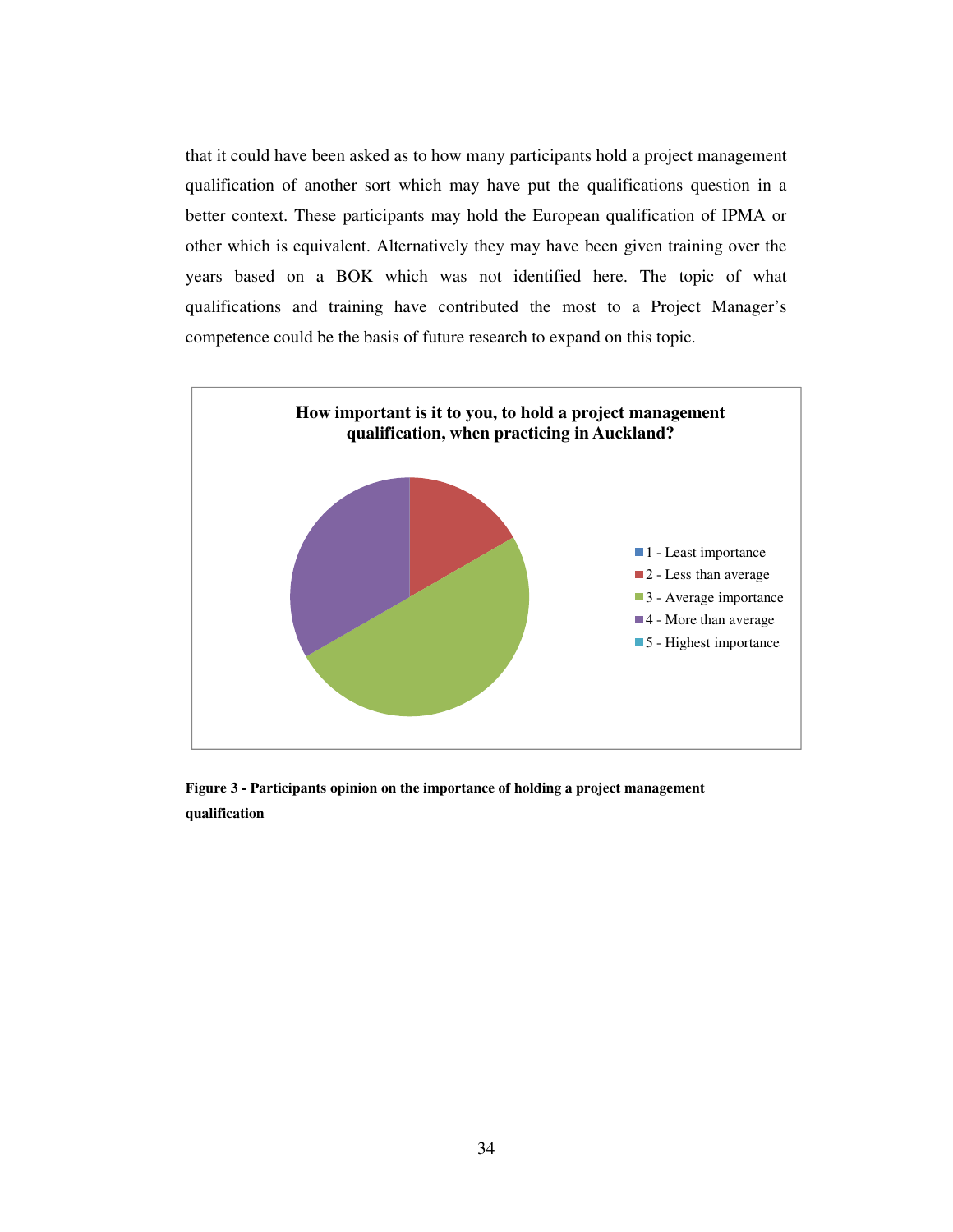

**Figure 4 - Participants opinion on the importance of project management style** 

There was one outlier response which due to the small sample size has distorted this data. However, also due to the small sample size it has not been removed. If the sample size was larger the variance in opinion may have been slightly different with a wider range of opinions. The data does support the idea put forward by Dainty, Cheng and Moore (2005) that the Project Manager's ability to influence others through their management style does influence the project outcome. Therefore, it can be concluded that the PM's management style is of high importance to project success in Auckland. This question may not have been phrased as well as it could be. It has not identified leadership directly. The PM style was meant to include leadership style. If this topic was re-done it would include more questions on Leadership Style and cover at least a few of the factors that go to make this up. The outlier in the data may also be due to the question being vague and not identifying the style factors in enough detail.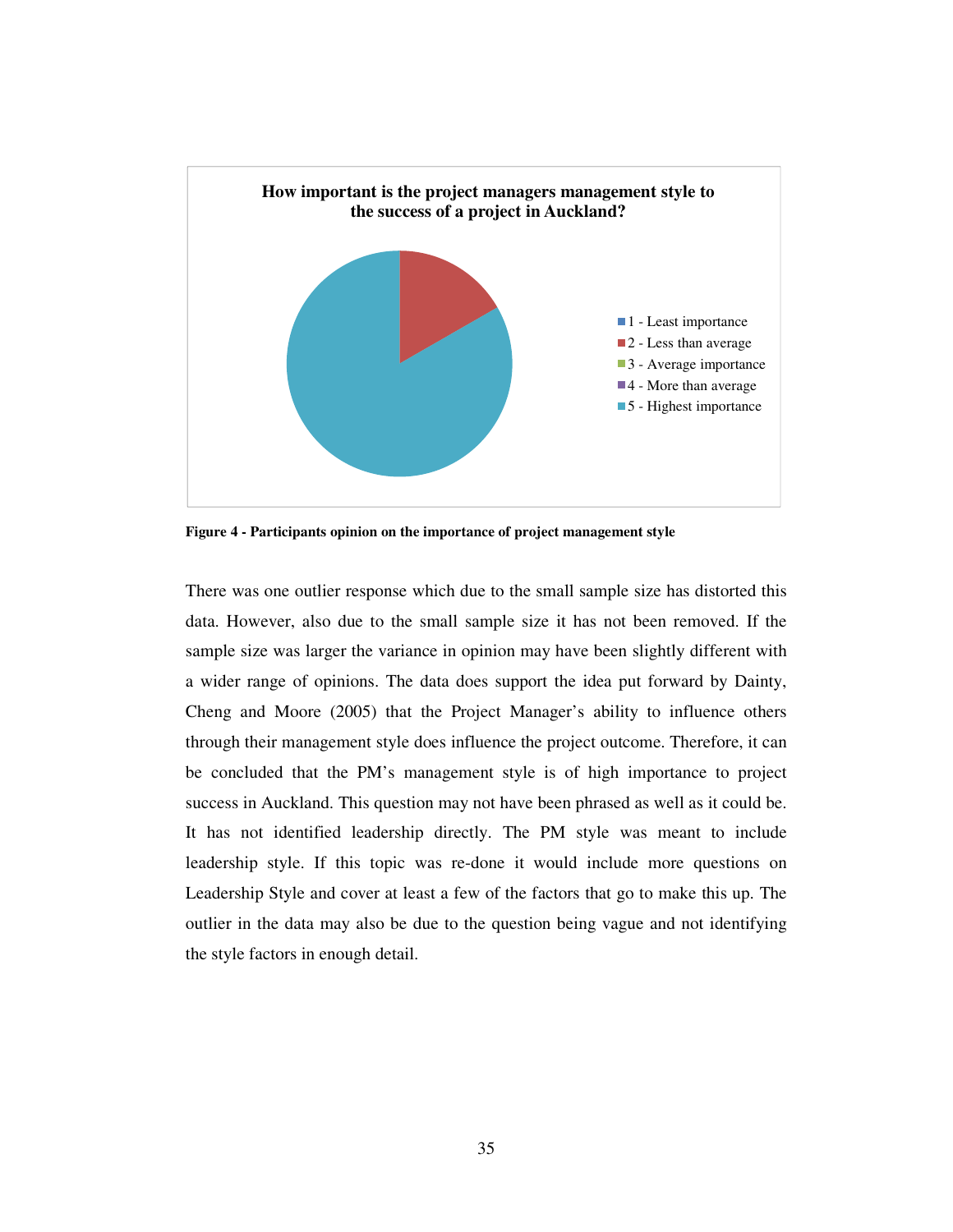

**Figure 5 - Participants opinion on client relationships** 

It is also the opinion of the project managers that the relationship with the client is paramount to project success. This is the only question that has achieved a unanimous opinion. According to participants, the relationships you build with the client are the most important factor to project success. Unfortunately this question is framed in the sense that it asks the clients opinion without asking the client. However the results for this survey are based on the project manager's viewpoint and this is taken as read.

## **5.3 Conclusions and discussion**

There are a number of weaknesses when attempting to draw conclusions from a study of this size. The sample group was quite small so the answer of only one person being in contrast to others was able to sway the results greatly. A much larger sample size was needed to give more consistency in the findings. Unfortunately Project Managers have been found to be often too short of time to participate in such surveys.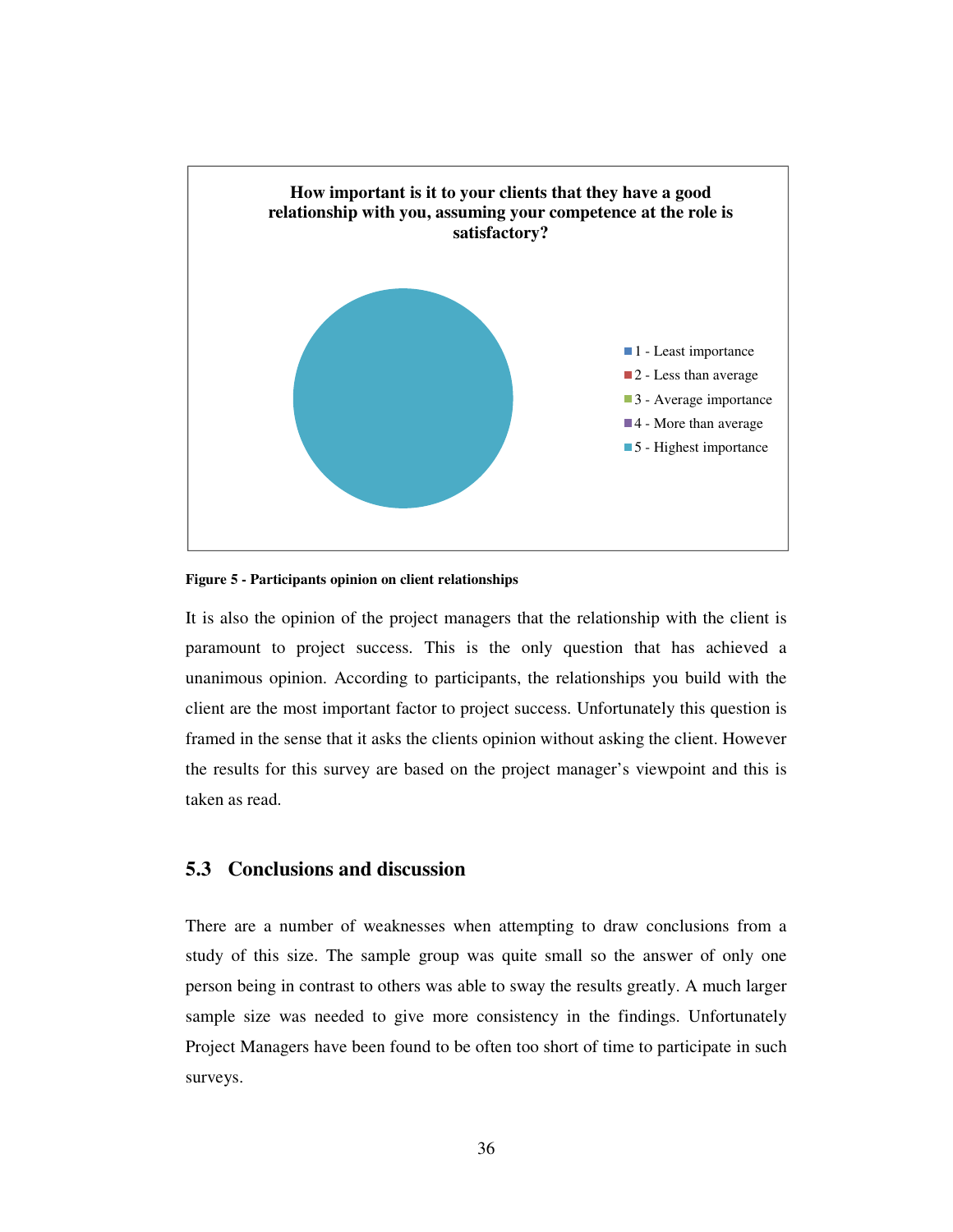It was found in the literature review that education needed to give students a solid grounding before they are able to go into industry, to get the invaluable experience they require and learn to use this knowledge and convert it into competencies. From the information gathered here it is shown that a teaching regime that in part gives students a minimum level of understanding of the competencies outlined in PMBOK would help them toward becoming more efficient and successful project managers in industry. Having put these competencies in context for the Auckland commercial construction market it would be interesting to go on and find out how the industry perceives the basic understanding of these skills are being met by training institutes. If these are not met then what are the options to go and pick up the specific matrix of skills in a way where a company is able to see a direct return on investment should they choose to put staff into such training. This goes back to the research by Alum, Gale, Brown & Kidd  $(2007)$  who state that project management training is a multimillion dollar business and despite this, it is difficult to be sure that the knowledge gained is linked to the context of professional practice that will benefit the employing organisation.

It is shown clearly here however that a person who is able to build strong relationships with their clients will have a major contributing factor to project success on their side. The approach of this research to gather the technical competencies has not managed to look closely at the details of how these behavioral competencies vary. The area of investigating behavioral competencies would be a relevant research topic of its own and an interesting expansion on this topic. It was also briefly touched upon the importance of holding a project management qualification. This was brought about by Quarterman Frame & Coffey (2010) being concerned with training started by education but not carried on into industry in a structured way. There is a concern that there is not enough happening in industry to ensure that project managers are well rounded in all areas. The concern around a need to be competent in all these areas by way of a formal industry qualification be it membership of a local industry body or other is seen by senior professionals as of only average importance. Further research could be done on how the industry believes the best way to ensure project managers of the future are skilled in all of the competency areas. Furthermore research into at the best way to go about ensuring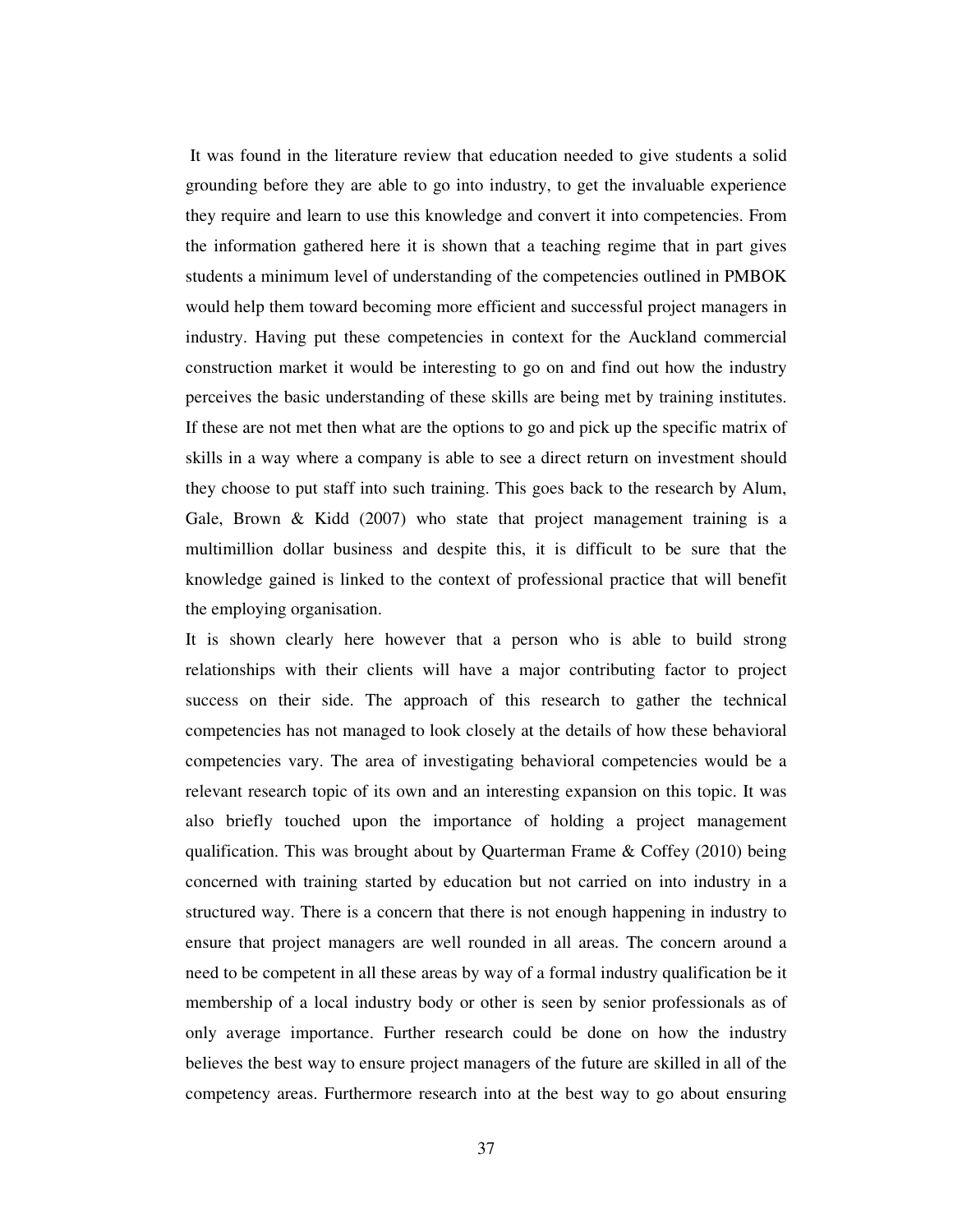new project managers get the industry experience they need to succeed, which industry body accreditations are recognised and whether they test the competency areas identified herein as part of this accreditation would be of interest. This links back to Davidson Frame (1996) statement that outstanding performers add far more value than average or sub average performers. From this it can be drawn that having a comprehensive understanding of the industry best practices through accreditation, could be a minimum benchmark when working towards becoming an outstanding performer. This would partially depend on the accreditation being rigorous otherwise it will quickly lose value. It would also be of contrast to this research to interview project managers on their opinions of what the important competencies of project managers are, without giving them prompts and a framework on which to rate. It may be that some of the rankings given herein were based on competencies sounding important in theory but are not actually undertaken in practice and would therefore not be brought up without such prompts being given i.e. in an interview only situation.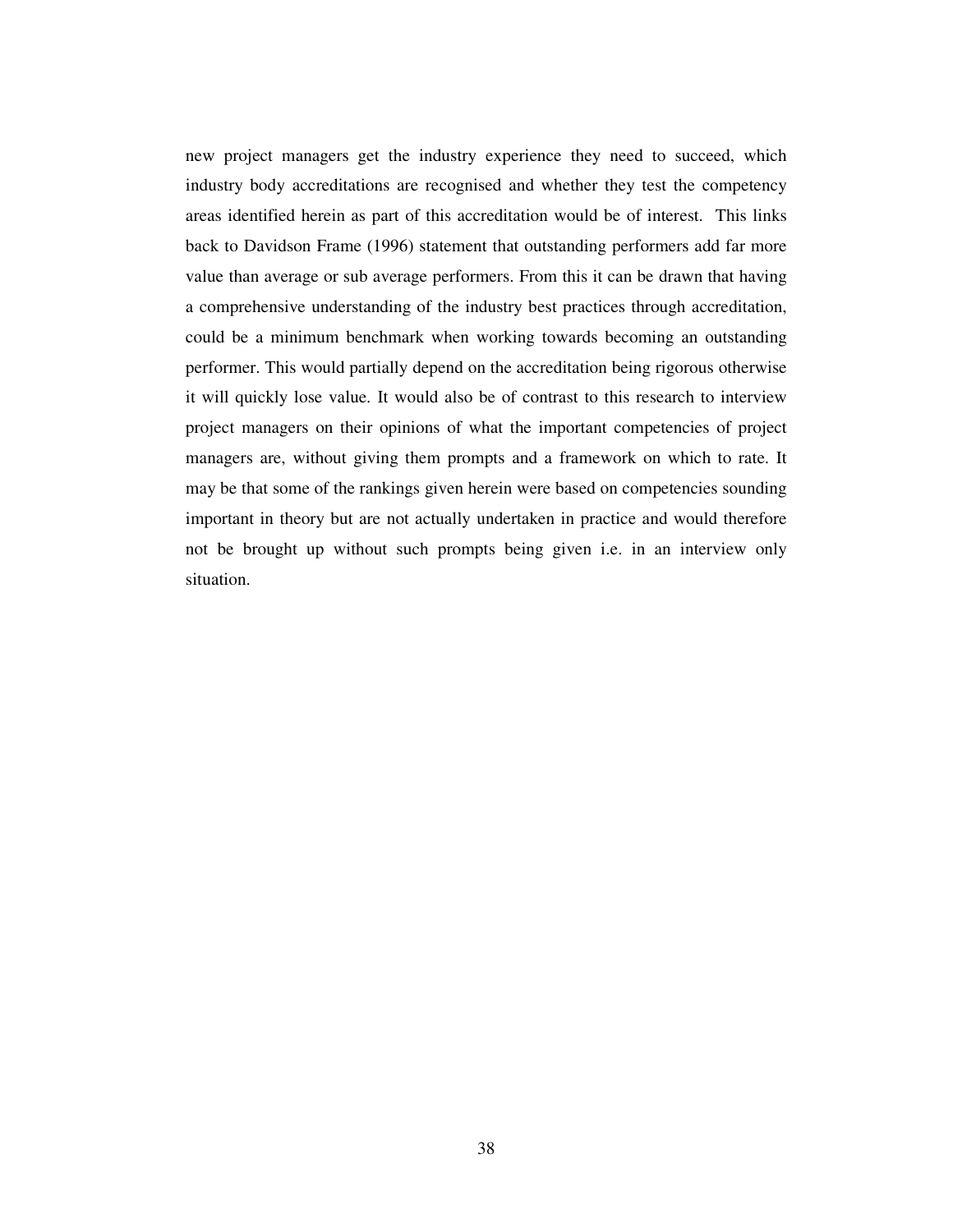# **6 WORKS CITED**

Alam, M., Gale, A., Brown, M., & Kidd, C. (2007). The development and delivery of an industry led project management professional development programme: A case study in project management education and success management. Manchester: International Journal of Project Management.

Caupin, G., Knoepfel, H., Koch, G., Pannenbacker, K., Perez-Polo, F., & Seabury, C. (2006). ICB - IPMA Competence Baseline Version 3.0. Nijkerk: International Project Management Associaton.

Crawford, L., & Blackburn, S. (1996). Project Manager Competence: Putting PMBOK to work. Boston, Massachusetts: Project Management Institute 27th Annual Seminar.

Dainty, A. R., Cheng, M.-I., & Moore, D. R. (2003). A competency based performance model for construction project mangers. Construction Management and Economics .

Davidson Frame, J. (1999). Project Management Competence, Building Skills for Individuals, Teams and Organisations. San Francisco: Jossey-Bass.

Duncan, W. R. (1996). A Guide to the Project Management Body of Knowledge. Sylva: Project Management Institute.

Isik, Z., Arditi, D., Birgonul, M., & Dikmen, I. (2009). Impact of corporate strengths/weaknesses on project management competencies. Illinois: Elsevier & IPMA.

Jha, K., & Iyer, K. (2007). Commitment, coordination, competence and the iron triangle. Delhi: Elsevier & IPMA.

Kerr, R., Garvin, J., Heaton, N., & Boyle, E. (2006). Emotional Intelligence and Leadership Effectiveness. Leadership & Organisation Development Journal Vol 27 No 4 , 265-279.

Koskela, L. (2002). The underlying theory of project management is obsolete. Finland: Project Management Institute.

Melbourne\_University. (2010, September 25). Melbourne University - Records & Storage. Retrieved September 25, 2010, from www.unimelb.edu.au: http://www.unimelb.edu.au/records/research.html

Moore, N. (2000). How to do research - The complete guide to designing and managing research projects - Third Edition. London: Library Association Publishing.

Morse, J. M., & Richards, L. (2002). Read Me First for a Users Guide to Qualitative Methods. California: Sage Publications Ltd.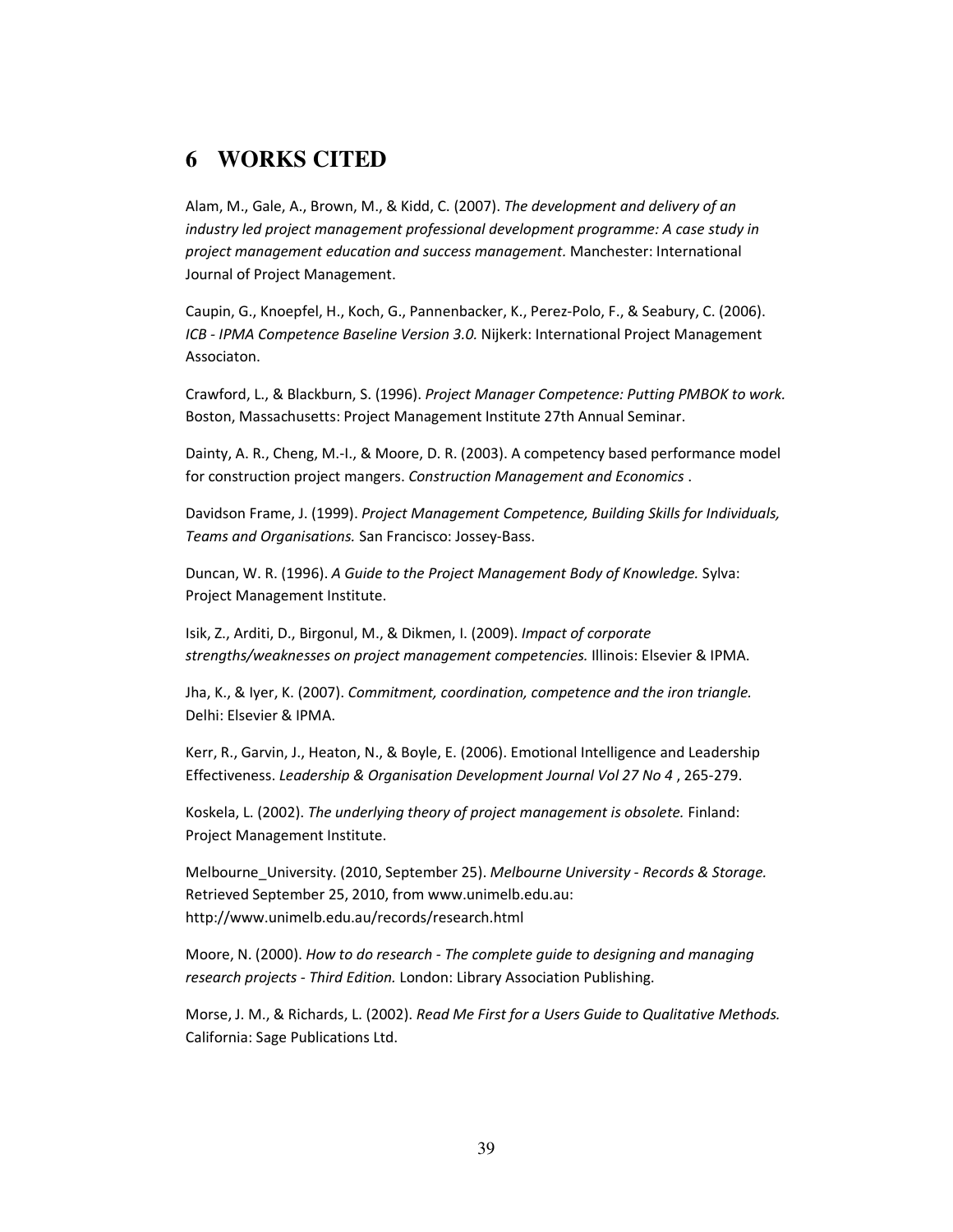Quarterman, M., Frame, I., & Coffey, M. (2010). Knowledge transfer to surveyors and project managers entering the construction industry: examining the efficiency and effectiveness. Paris: RICS.

Wikipedia. (2011, November 7). Wiki/Quality Management. Retrieved November 7, 2011, from Wikipedia the Free Encyclopedia: http://en.wikipedia.org/wiki/Quality\_management

Zulu, S. (2009). Factors impacting on project leadership performance: and exploratory study. Cape Town: RICS.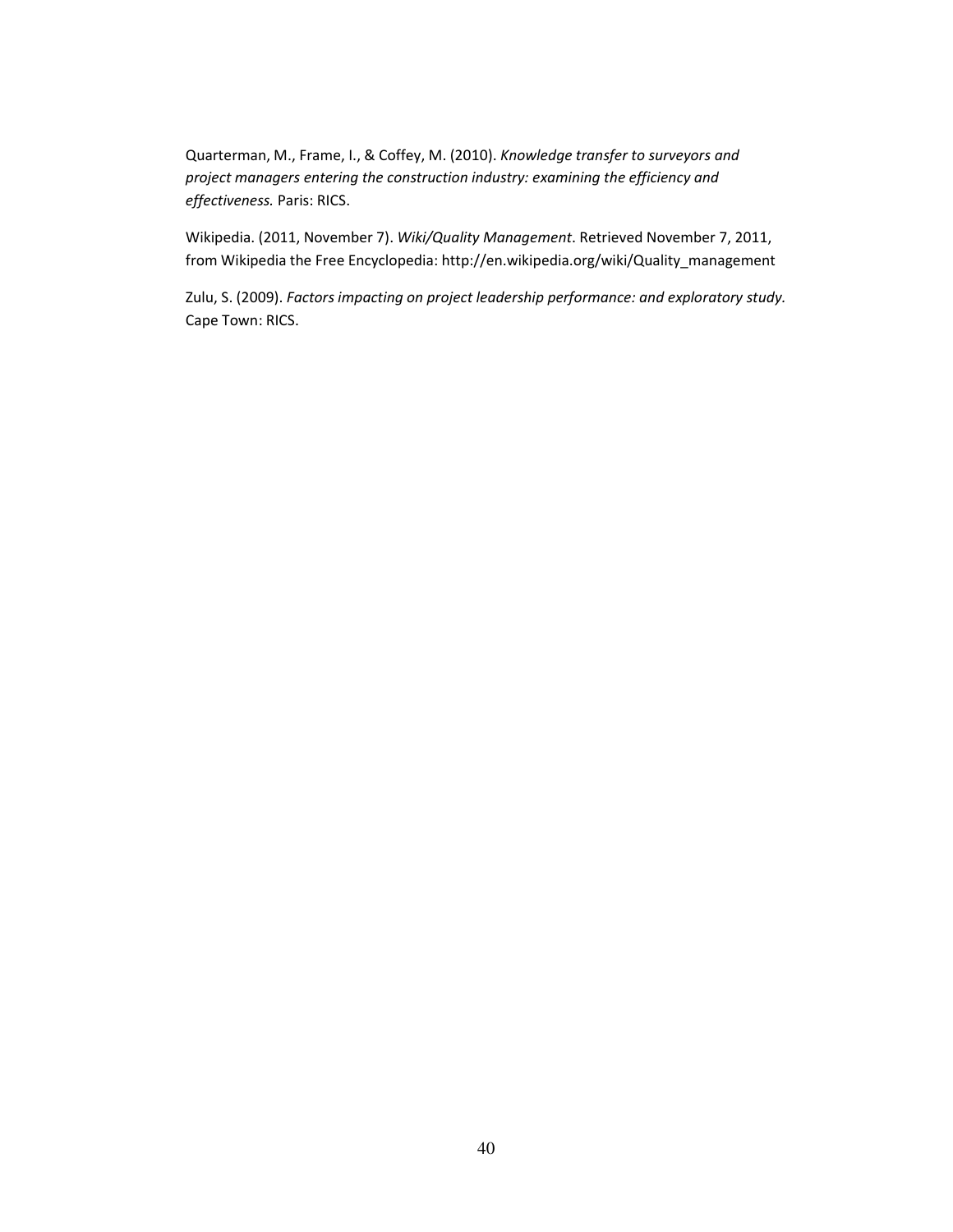# **7 APPENDICES**

# **7.1 Copy of survey questions**

As this is not in a format able to be electronically copied into this document, it has been printed and attached at the back of the document.

## **7.2 IPMA Baseline – Technical Competencies Summary**

This section describes the technical competence elements. In the 'Technical' range the competence elements described are needed to initiate and start, to manage the execution of, and to close a project.

This order can differ depending on the kind, size and complexity of a project and other influencing factors. The importance or weight of a competence is completely dependent upon the specific project situation.

### **1.01Project management success**

**'Project management success'** is the appreciation of the project management results by the relevant interested parties.

## **1.02Interested parties**

**Interested parties** ('interested parties' is the ISO approved term adopted in ICB; 'stakeholders' is a synonym used for interested parties; 'client' and 'customer' are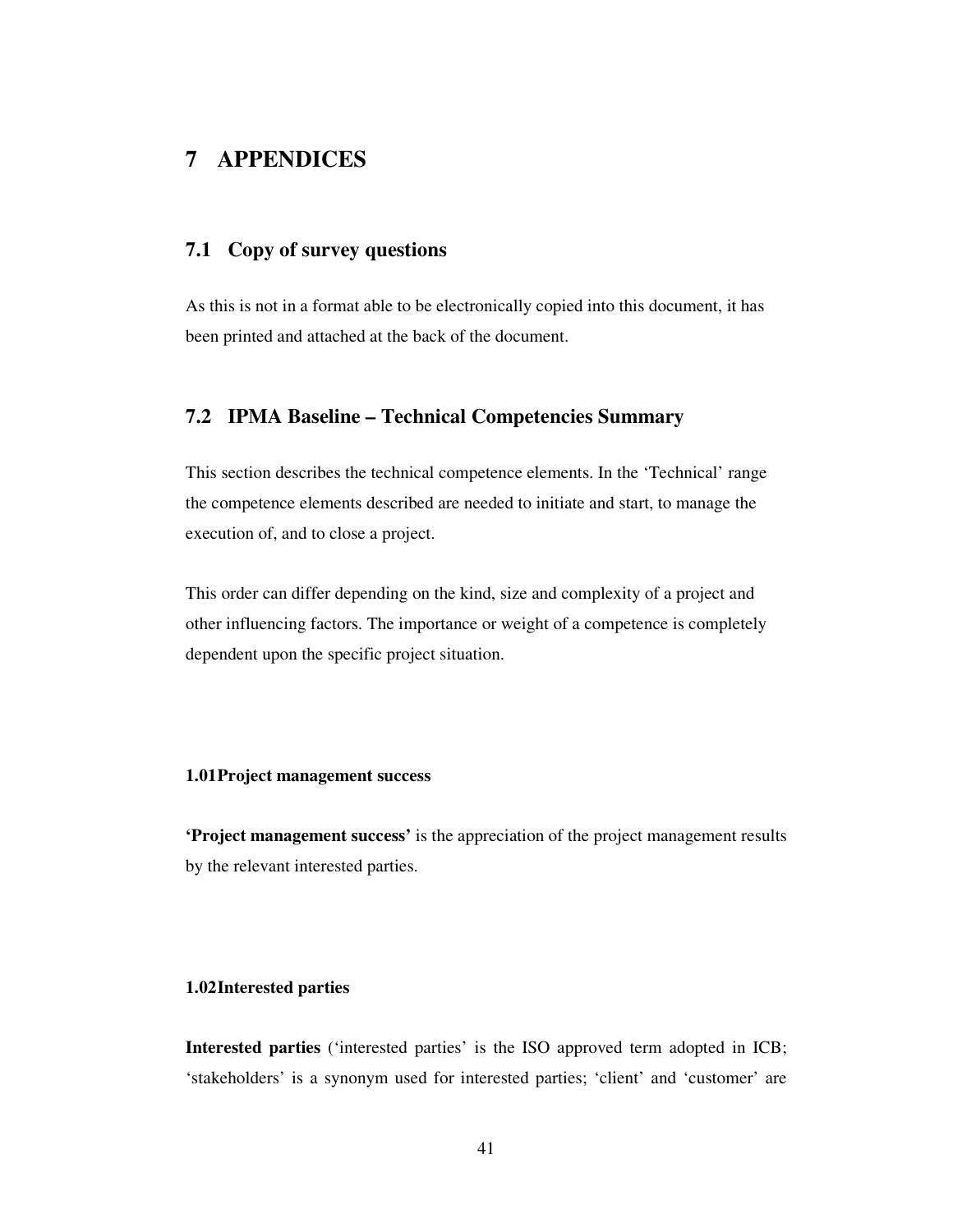also used in the text to identify a subset of interested parties) are people or groups, who are interested in the performance and/or success of the project, or who are constrained by the project.

The project manager should identify all the interested parties, what their interests are, and sequence both in order of importance to the project.

### **1.03Project requirements & objectives**

Requirements management consists of the identification, definition and agreement of the project to meet the needs and expectations of interested parties, especially those of the customers and users.

### **1.04Risk & opportunity**

**Risk and opportunity** management is an ongoing process taking place during all phases of the project life cycle, from initial idea to project close-out. At project close-out the lessons learnt in risk and opportunity management throughout the project are an important contribution to the success of future projects.

### **1.05Quality**

**Quality** of the project is the degree to which a set of inherent characteristics fulfils the project requirements. Project quality management embraces all phases and parts of the project from the initial project definition, via the project processes, the management of the project team, the project deliverables and the closure of the project. Project quality management is the responsibility of the project, programme and portfolio management as a part of the management of total quality.

## **1.06Project organisation**

The project organisation is a group of people and associated infrastructure with an arrangement of, authority, relationships and responsibilities aligned to the business or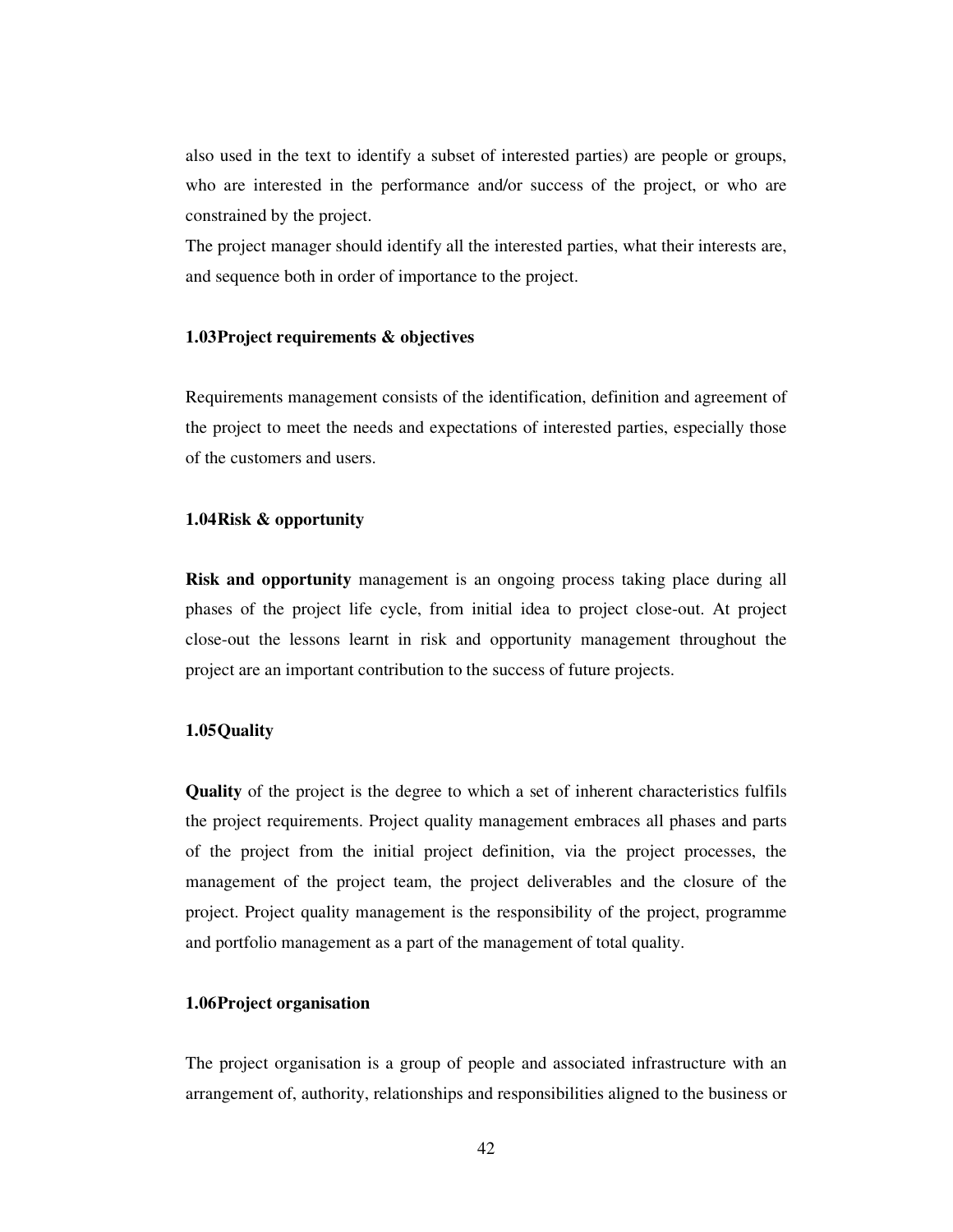function's processes. This competence element covers the design and the maintenance of appropriate roles, organizational structures, responsibilities and capabilities for the project.

### **1.07Teamwork**

Projects are performed by teams of people, who are usually brought together specifically for the purpose of the project. **Teamwork** covers the management and leadership of team building, operating in teams and group dynamics. Teams are groups of people who work together to realise specific objectives.

### **1.08Problem resolution**

Most of the work in the project life-cycle deals with the definition of work tasks and **problem resolution**. Most of the problems that arise are likely to involve the timeframe, cost, risks or deliverables of the project or an interaction between all four factors. Options to resolve problems may involve reducing the scope of project deliverables, increasing its time-frame, or providing more resources.

### **1.09Project structures**

The portfolio, programme and project managers coordinate the different structures in their respective areas. The **project structures** are a key mechanism for creating order within the project. Hierarchical structures serve to ensure nothing is omitted from the project.

### **1.10Scope & deliverables**

The project **scope** defines the boundaries of a project. If the boundaries of the project, programme, or portfolio are not properly defined and if additions to and deletions from the project, programme or portfolio are not properly documented, then the situation tends to get out of control. From the point of view of the interested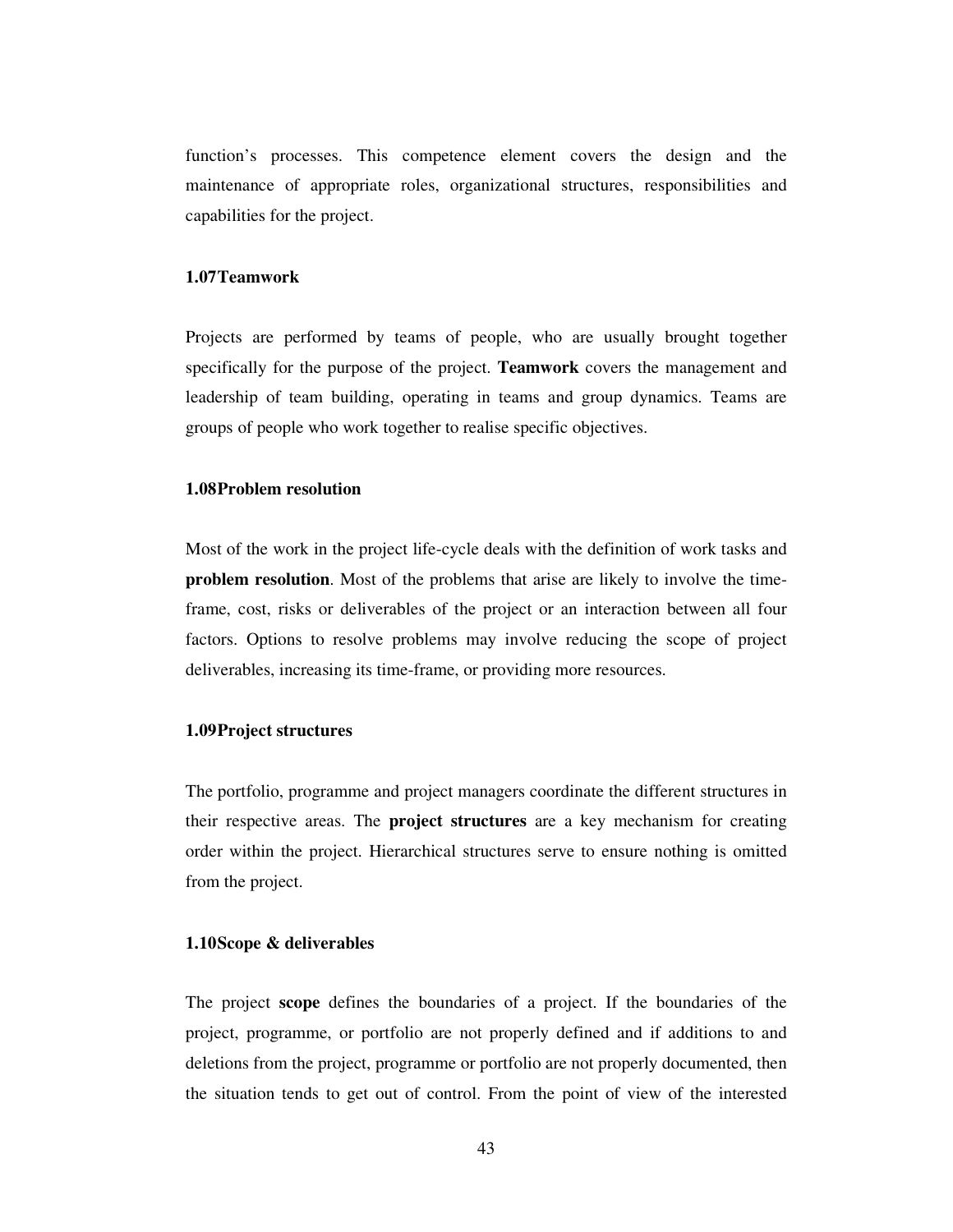parties the scope embraces the totality of all the deliverables, which are included in a project. The **deliverables** of a successful project, programme or portfolio are tangible or intangible assets created by the project, programme or portfolio for the customer. They are represented by drawings, schematics, descriptions, models, prototypes, systems and products of various kinds.

### **1.11Time & project phases**

**Time** covers the structuring, sequencing, duration, estimating and scheduling of activities and/or work packages, including the assignment of resources to activities, establishing project deadlines and monitoring and controlling their timely execution. These aspects should be displayed on a criticalpath diagram.

A **project phase** is a discrete time period of the project sequence, which is clearly separate from other periods. A project phase includes both major project deliverables and decisions which are the basis for the next phase. Phases have defined objectives and may have specified time limits. Different phase models may be used for different kinds of (sub) projects which increases the complexity of their coordination. Milestones can be used to work towards specific targets or phase limits or intervals in between.

### **1.12Resources**

**Resource** management consists of resource planning, with the identification and allocation of resources with the appropriate capability. It also includes optimising the way resources are utilised in the time schedule as well as the continuous monitoring and control of these resources. Resources embraces people, materials and the infrastructure (such as materials, equipment, facilities, services, information technology, information and documents, knowledge, funds) required to carry out project activities. Project management should make sure that individuals have the necessary technical, behavioral and contextual competences and are provided

## **1.13Cost & finance**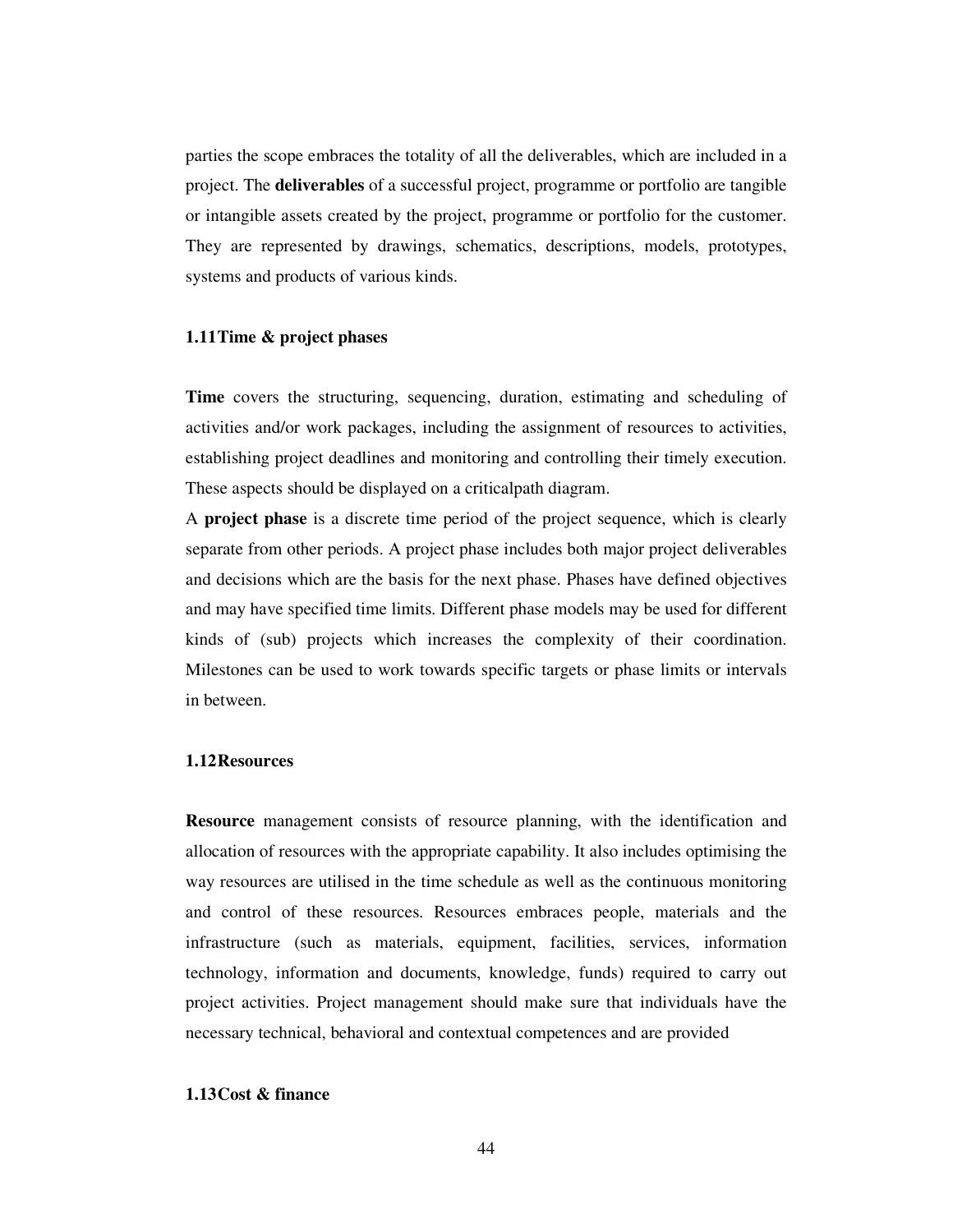Project **cost and finance** management is the sum of all the actions required for planning, monitoring and controlling costs during the project life-cycle, including project assessment and cost estimates in the early phases of the project.

Project **cost management** estimates the cost of each work package, the sub-systems and the whole project and establishes the budget for the overall project. It also involves comparing planned versus actual costs incurred at various points in the project and estimating the remaining cost, as well as updating the final cost estimate. The cost of the deliverables should be measurable and calculable. The cost of any change should be calculated, agreed and documented.

Project **financial management** ensures that in all project phases project management knows how much financial resource is required for each time interval. The resources required depend on the project cost, the time schedule and the payment conditions. Project management also analyses the available financial resources and manages any under-spending or over-spending.

### **1.14Procurement & contract**

**Procurement** involves obtaining the best value for money from suppliers of goods or services to the project. There is a need to formalise the work performed by the suppliers and organisations involved, clearly defining what is expected from them, the control to be exerted by the receiving organisation and the obligations of each party.

### **1.15Changes**

**Changes** are often necessary in a project due to unanticipated occurrences. It may be necessary to change the project specification or the contract terms with suppliers or customers. Changes must be monitored against the original project goals and objectives as set out in the business case. At the start of a project, the change management process to be adopted should be agreed with all relevant interested parties.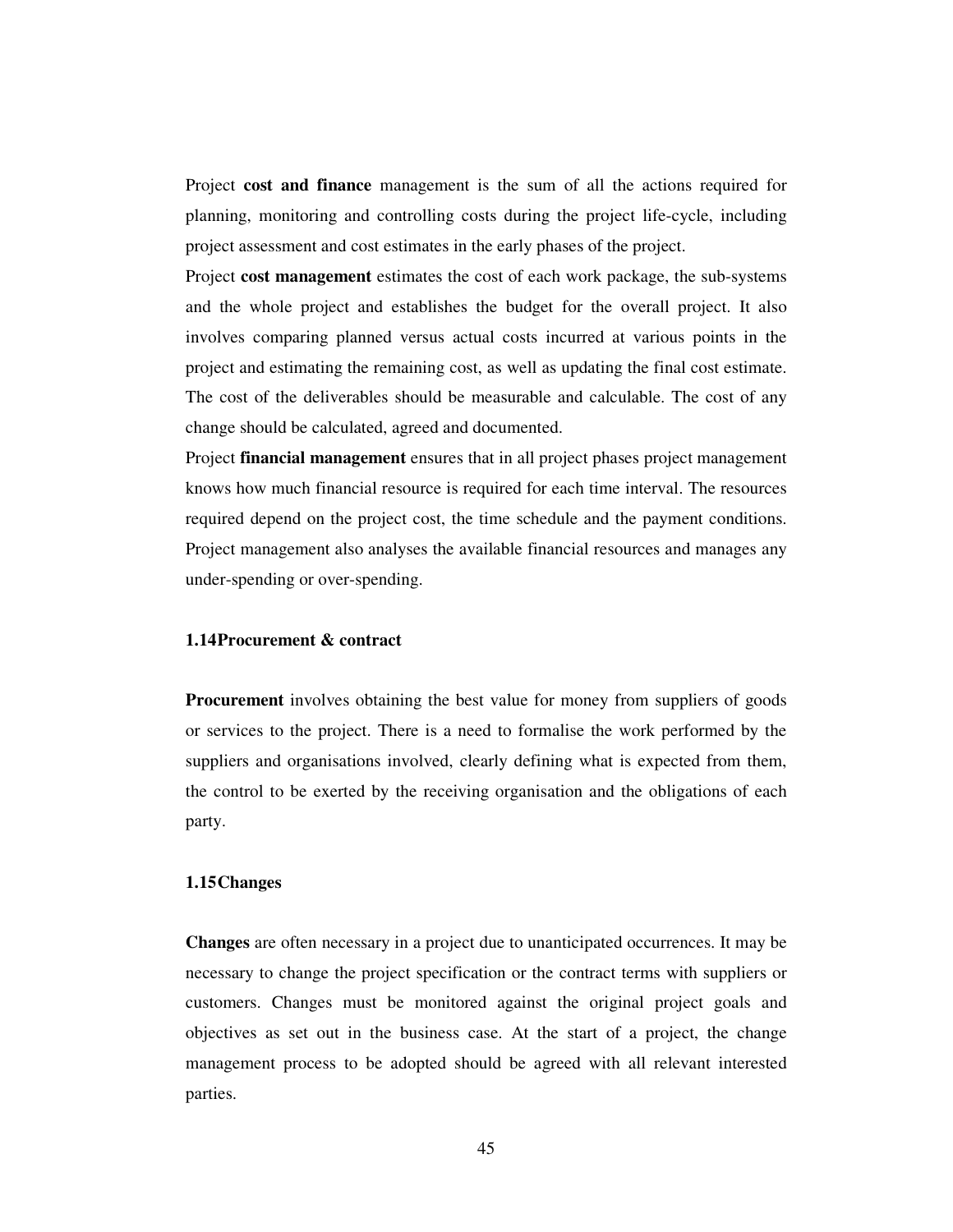### **1.16 Control & reports**

This element covers the integrated control and reporting of the project. **Control** is based on project objectives, plans and contracts. It measures actual project progress and performance, compares it against the baseline, and takes any necessary remedial action.

**Reporting** provides information and communication about the status of work on the project and forecasts developments up until the end of the project or programme. Reporting also includes financial audits and reviews of the project.

### **1.16Information & documentation**

**Information** management includes modelling, gathering, selecting, storing and retrieving project data (formatted, unformatted, graphical, hard copy, electronic copy). Care must also be taken in deciding who gets what information. There can be a tendency to overwhelm people with too much information. Interested parties should receive only the information that they need, in a suitable form, to allow them to take whatever action is required of them.

## **1.17Communication**

**Communication** covers the effective exchange and understanding of information between parties. Effective communication is vital to the success of projects, programmes and portfolios; the right information has to be transmitted to relevant parties, accurately and consistently to meet their expectations. Communication should be useful, clear and timely.

### **1.18Start-up**

**Start-up** provides the basis for a successful programme or project. It is frequently characterized by uncertainty, with information that is sketchy or not yet available. Interested party requirements may be ill-defined, their expectations unrealistic and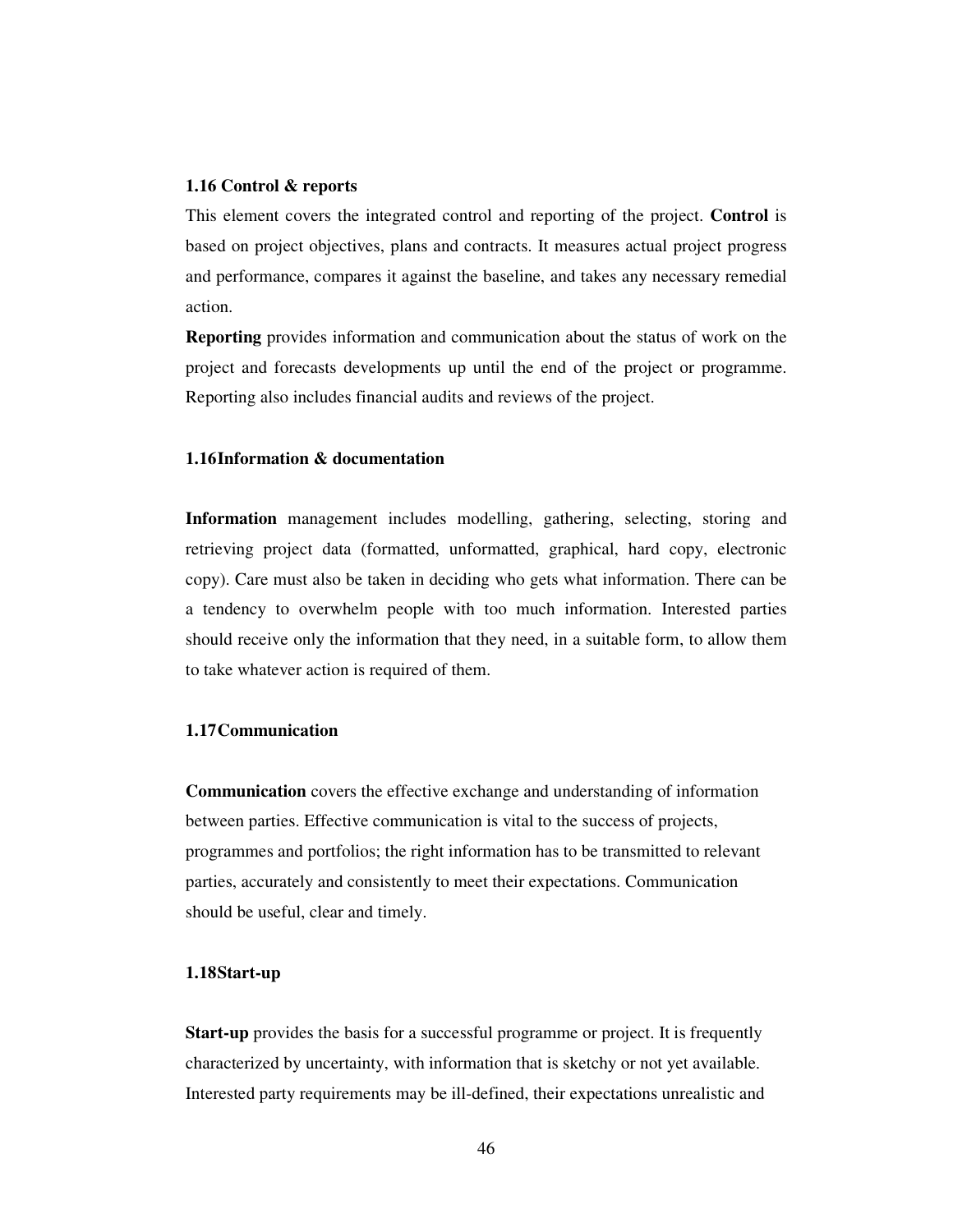time-frame undeliverable, whilst early optimism and enthusiasm needs to be tempered with reality. A well-prepared and effectively managed start-up workshop and the recruitment of the right programme/project team personnel can improve the chances of a successful programme/project. The start-up workshop should focus on developing the programme/project charter and preparing the programme/project management plan, setting out the team roles and critical path for the programme/project.

### **1.19Close-out**

Close-out refers to the completion of the project or programme or of a phase of the project, after the results of the programme, project or phase have been delivered. Each phase of a project or sub-project should be formally closed with an evaluation and documentation of the phase carried out, checking that objectives have been achieved and customer expectations met. The proposals for the next phase(s) of the project should be reviewed and any issues requiring a decision submitted to the appropriate body for authorisation.

### **7.3 Project Management Areas – PMBOK Guide**

**Concerning the Knowledge areas detailed below: These processes interact with each other and with the processes in the other Knowledge Areas as well. Each process can involve effort from one or more persons or groups of persons based on the needs of the project. Each process occurs at least once in every project and occurs in one or more project phases, if the project is divided into phases. Although the processes are presented here as discrete elements with welldefined interfaces, in practice they may overlap and interact in ways not detailed here.** 

### **Project Integration Management (Ch 4 – PMBOK)**

The Project Integration Management Knowledge Area includes the processes and activities needed to identify, define, combine, unify, and coordinate the various processes and project management activities within the Project Management Process Groups. In the project management context, integration includes characteristics of unification, consolidation, articulation, and integrative actions that are crucial to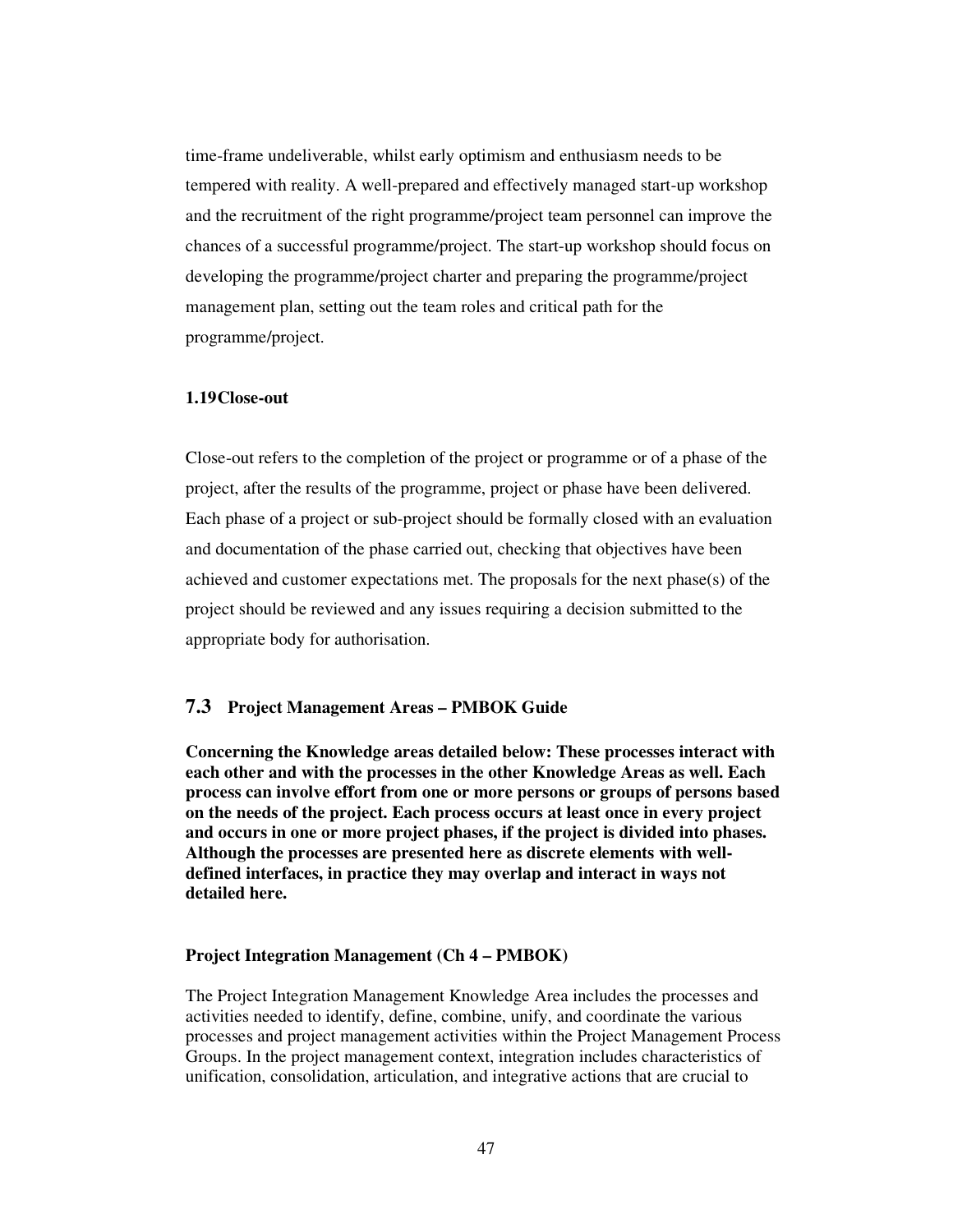project completion, successfully meeting customer and other stakeholder requirements, and managing expectations. Integration, in the context of managing a project, is making choices about where to concentrate resources and effort on any given day, anticipating potential issues, dealing with these issues before they become critical, and coordinating work for the overall project good. The integration effort also involves making trade-offs among competing objectives and alternatives.

The project integration management processes include the following: **4.1 Develop Project Charter** – developing the project charter that formally authorizes a project or a project phase.

**4.2 Develop Preliminary Project Scope Statement** – developing the preliminary project scope statement that provides a high-level scope narrative.

**4.3 Develop Project Management Plan** – documenting the actions necessary to define, prepare, integrate, and coordinate all subsidiary plans into a project management plan.

**4.4 Direct and Manage Project Execution** – executing the work defined in the project management plan to achieve the project's requirements defined in the project scope statement.

**4.5 Monitor and Control Project Work** – monitoring and controlling the processes used to initiate, plan, execute, and close a project to meet the performance objectives defined in the project management plan.

**4.6 Integrated Change Control** – reviewing all change requests, approving changes, and controlling changes to the deliverables and organizational process assets.

**4.7 Close Project** – finalizing all activities across all of the Project Management Process Groups to formally close the project or a project phase.

## **Project Scope Management (Ch 5 – PMBOK)**

Project Scope Management includes the processes required to ensure that the project includes all the work required, and only the work required, to complete the project successfully. Project scope management is primarily concerned with defining and controlling what is and is not included in the project.

In the project context, the term scope can refer to:

**Product scope.** The features and functions that characterize a product, service, or result

**Project scope.** The work that needs to be accomplished to deliver a product, service, or result with the specified features and functions.

The project scope management processes include the following:

**5.1 Scope Planning** – creating a project scope management plan that documents how the project scope will be defined, verified, controlled, and how the work breakdown structure (WBS) will be created and defined.

**5.2 Scope Definition** – developing a detailed project scope statement as the basis for future project decisions.

**5.3 Create WBS (work breakdown structure)** – subdividing the major project deliverables and project work into smaller, more manageable components.

**5.4 Scope Verification** – formalizing acceptance of the completed project deliverables.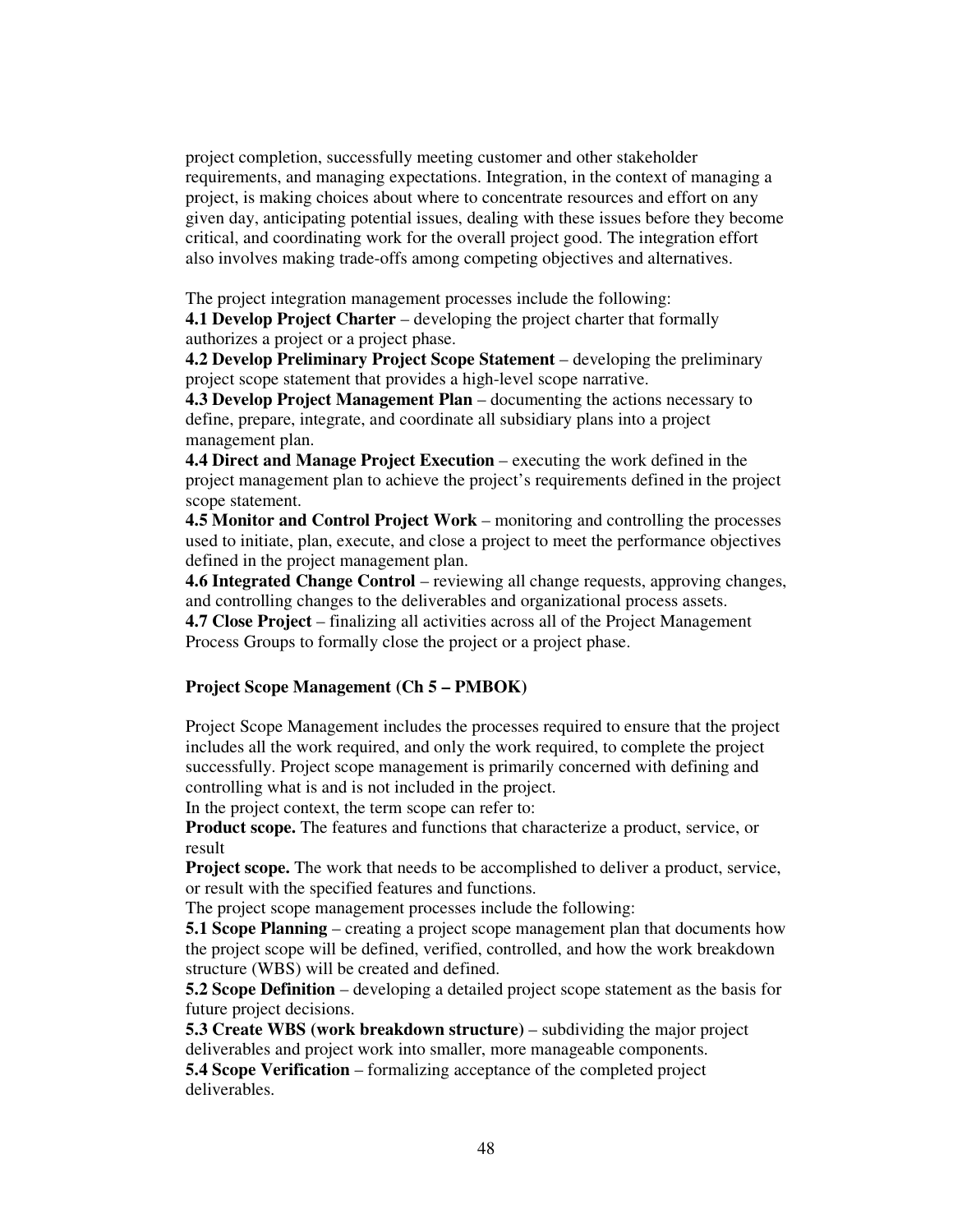**5.5 Scope Control** – controlling changes to the project scope.

#### **Project Time Management (Ch 6 – PMBOK)**

Project Time Management includes the processes required to accomplish timely completion of the project. On some projects, especially ones of smaller scope, activity sequencing, activity resource estimating, activity duration estimating, and schedule development are so tightly linked that they are viewed as a single process that can be performed by a person over a relatively short period of time. These processes are presented here as distinct processes because the tools and techniques for each are different.

The Project Time Management processes include the following:

**6.1 Activity Definition** – identifying the specific schedule activities that need to be performed to produce the various project deliverables.

**6.2 Activity Sequencing** – identifying and documenting dependencies among schedule activities.

**6.3 Activity Resource Estimating** – estimating the type and quantities of resources required to perform each schedule activity.

**6.4 Activity Duration Estimating** – estimating the number of work periods that will be needed to complete individual schedule activities.

**6.5 Schedule Development** – analyzing activity sequences, durations, resource requirements, and schedule constraints to create the project schedule.

**6.6 Schedule Control** – controlling changes to the project schedule. These processes interact with each other and with processes in the other Knowledge Areas as well. Each process can involve effort from one or more persons or groups of persons, based on the needs of the project. Each process occurs at least once in every project and occurs in one or more project phases, if the project is divided into phases. Although the processes are presented here as discrete components with well-defined interfaces, in practice they can overlap and interact in ways not detailed here.

### **Project Cost Management (Ch 7 – PMBOK)**

Project Cost Management includes the processes involved in planning, estimating, budgeting, and controlling costs so that the project can be completed within the approved budget. Project Cost Management is primarily concerned with the cost of the resources needed to complete schedule activities. However, Project Cost Management should also consider the effect of project decisions on the cost of using, maintaining, and supporting the product, service, or result of the project. For example, limiting the number of design reviews can reduce the cost of the project at the expense of an increase in the customer's operating costs. This broader view of Project Cost Management is often called life-cycle costing. Life-cycle costing, together with value engineering techniques, can improve decision-making and is used to reduce cost and execution time and to improve the quality and performance of the project deliverable.

The project cost management processes include the following:

**7.1 Cost Estimating** – developing an approximation of the costs of the resources needed to complete project activities.

**7.2 Cost Budgeting** – aggregating the estimated costs of individual activities or work packages to establish a cost baseline.

**7.3 Cost Control** – influencing the factors that create cost variances and controlling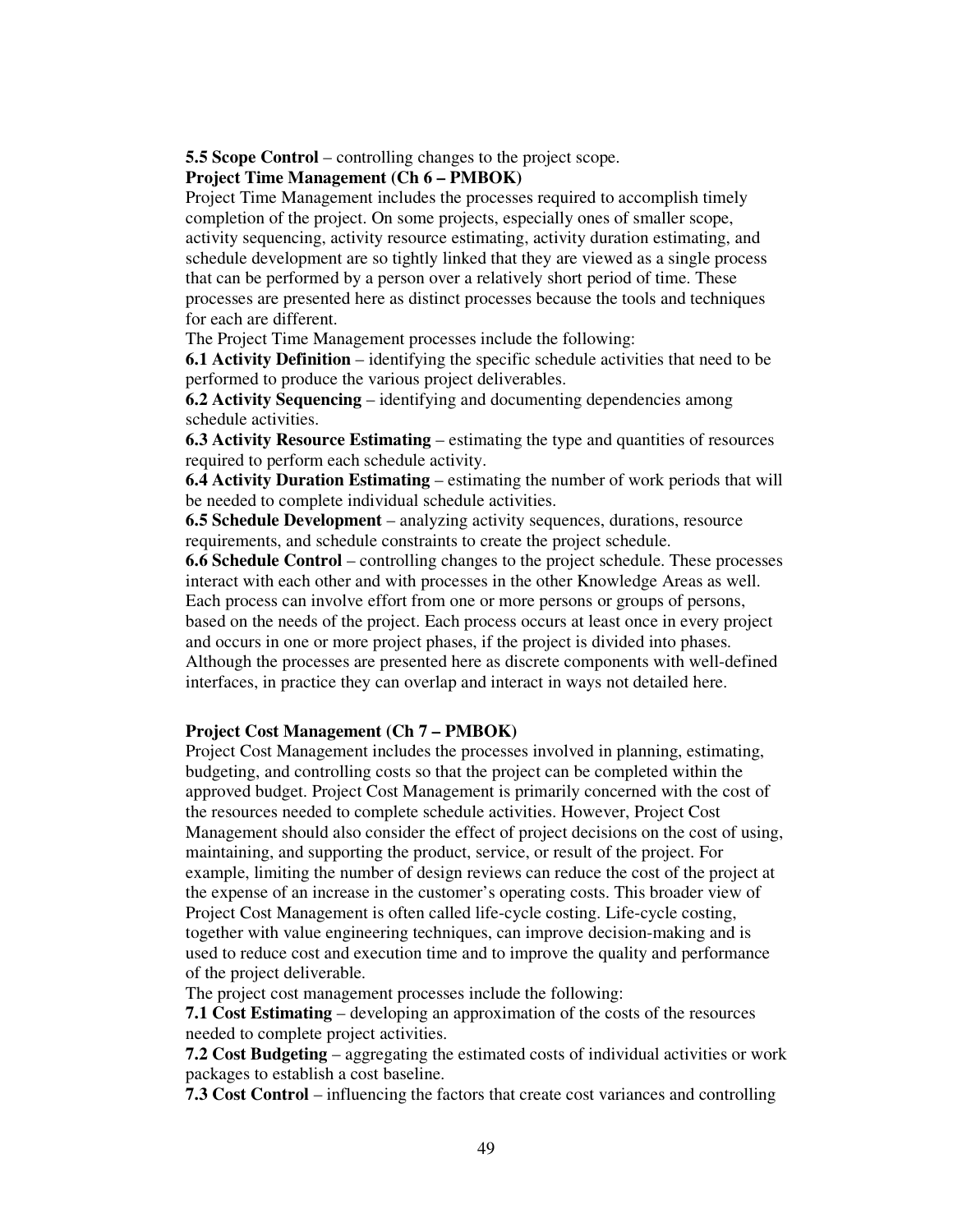changes to the project budget, using earned value management techniques **Project Quality Management (Ch 8 – PMBOK)** 

Project Quality Management processes include all the activities of the performing organization that determine quality policies, objectives, and responsibilities so that the project will satisfy the needs for which it was undertaken. It implements the quality management system through the policy, procedures, and processes of quality planning, quality assurance, and quality control, with continuous process improvement activities conducted throughout, as appropriate.

The Project Quality Management processes include the following:

**8.1 Quality Planning** – identifying which quality standards are relevant to the project and determining how to satisfy them.

**8.2 Perform Quality Assurance** – applying the planned, systematic quality activities to ensure that the project employs all processes needed to meet requirements.

**8.3 Perform Quality Control** – monitoring specific project results to determine whether they comply with relevant quality standards and identifying ways to eliminate causes of unsatisfactory performance.

## **Project Human Resource Management (Ch 9 – PMBOK)**

Project Human Resource Management includes the processes that organize and manage the project team. The project team is comprised of the people who have assigned roles and responsibilities for completing the project. While it is common to speak of roles and responsibilities being assigned, team members should be involved in much of the project's planning and decision-making. Early involvement of team members adds expertise during the planning process and strengthens commitment to the project. The type and number of project team members can often change as the project progresses. Project team members can be referred to as the project's staff. The project management team is a subset of the project team and is responsible for project management activities such as planning, controlling, and closing. This group can be called the core, executive, or leadership team. For smaller projects, the project management responsibilities can be shared by the entire team or administered solely by the project manager. The project sponsor works with the project management team, typically assisting with matters such as project funding, clarifying scope questions, and influencing others in order to benefit the project.

The Project Human Resource Management processes include the following:

**9.1 Human Resource Planning** – Identifying and documenting project roles, responsibilities, and reporting relationships, as well as creating the staffing management plan.

**9.2 Acquire Project Team** – Obtaining the human resources needed to complete the project.

**9.3 Develop Project Team** – Improving the competencies and interaction of team members to enhance project performance.

**9.4 Manage Project Team** – Tracking team member performance, providing feedback, resolving issues, and coordinating changes to enhance project performance.

#### **Project Communications Management (Ch 10 – PMBOK)**

Project Communications Management is the Knowledge Area that employs the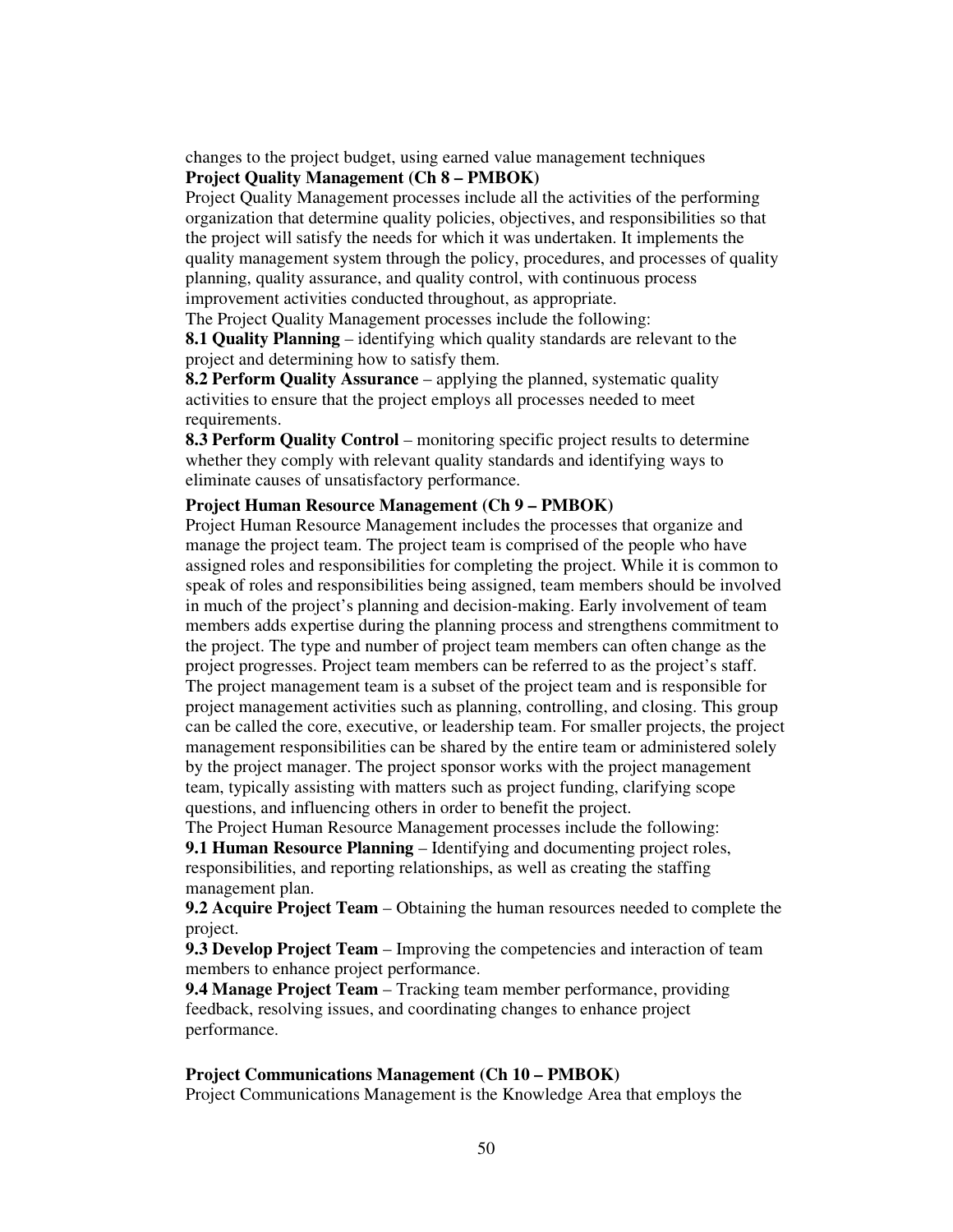processes required to ensure timely and appropriate generation, collection, distribution, storage, retrieval, and ultimate disposition of project information. The Project Communications Management processes provide the critical links among people and information that are necessary for successful communications. Project managers can spend an inordinate amount of time communicating with the project team, stakeholders, customer, and sponsor*.* Everyone involved in the project should understand how communications affect the project as a whole.

The Project Communications Management processes include the following:

**10.1 Communications Planning** – determining the information and communications needs of the project stakeholders.

**10.2 Information Distribution** – making needed information available to project stakeholders in a timely manner.

**10.3 Performance Reporting** – collecting and distributing performance information. This includes status reporting, progress measurement, and forecasting.

**10.4 Manage Stakeholders** – managing communications to satisfy the requirements of and resolve issues with project stakeholders.

### **Project Risk Management (Ch 11 – PMBOK)**

Project Risk Management includes the processes concerned with conducting risk management planning, identification, analysis, responses, and monitoring and control on a project; most of these processes are updated throughout the project. The objectives of Project Risk Management are to increase the probability and impact of positive events, and decrease the probability and impact of events adverse to the project.

The Project Risk Management processes include the following:

**11.1 Risk Management Planning** – deciding how to approach, plan, and execute the risk management activities for a project.

**11.2 Risk Identification** – determining which risks might affect the project and documenting their characteristics.

**11.3 Qualitative Risk Analysis** – prioritizing risks for subsequent further analysis or action by assessing and combining their probability of occurrence and impact.

**11.4 Quantitative Risk Analysis** – numerically analyzing the effect on overall project objectives of identified risks.

**11.5 Risk Response Planning** – developing options and actions to enhance opportunities, and to reduce threats to project objectives.

**11.6 Risk Monitoring and Control** – tracking identified risks, monitoring residual risks, identifying new risks, executing risk response plans, and evaluating their effectiveness throughout the project life cycle.

### **Project Procurement Management (Ch 12 – PMBOK)**

Project Procurement Management includes the processes to purchase or acquire the products, services, or results needed from outside the project team to perform the work. This chapter presents two perspectives of procurement. The organization can be either the buyer or seller of the product, service, or results under a contract. Project Procurement Management includes the contract management and change control processes required to administer contracts or purchase orders issued by authorized project team members.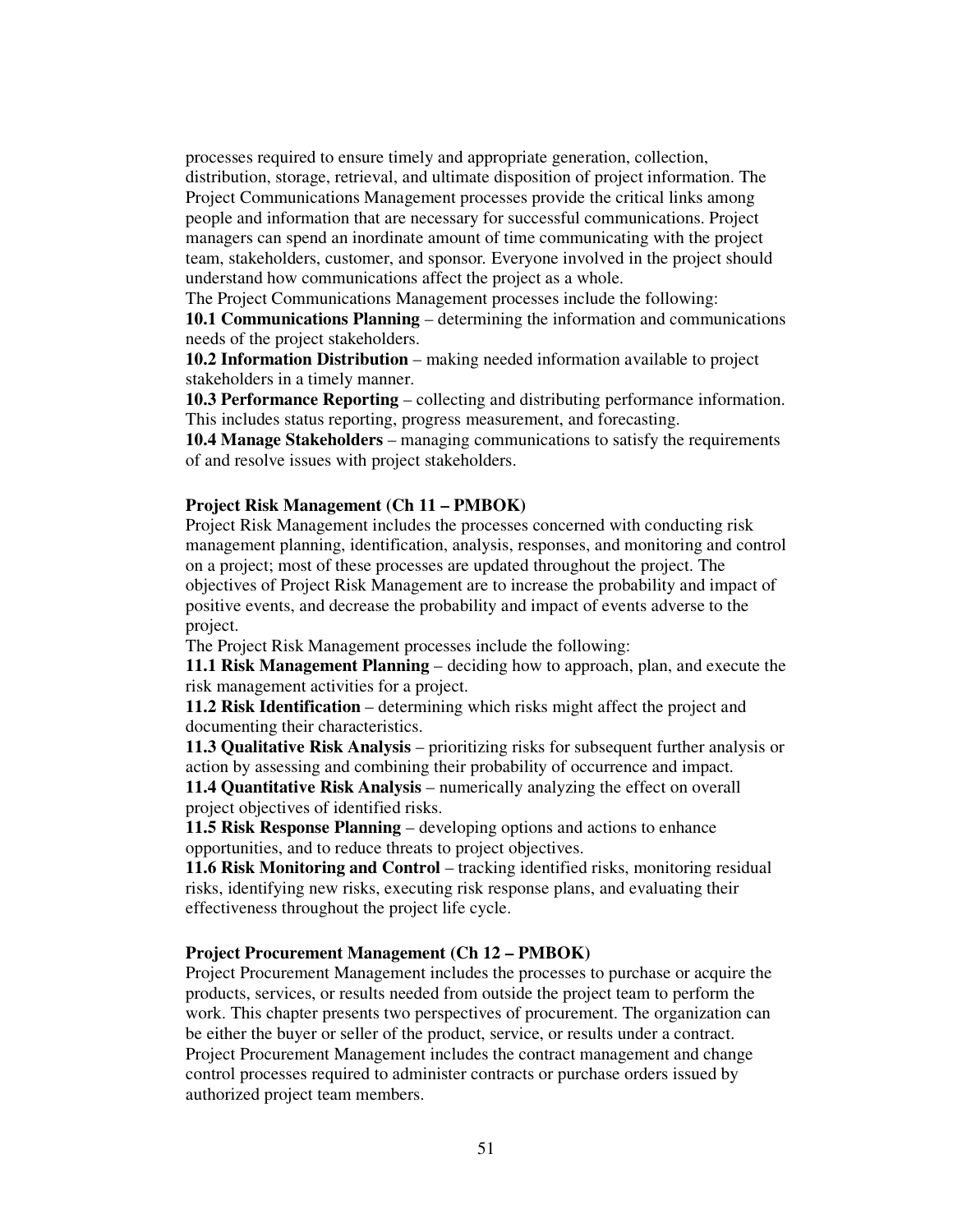Project Procurement Management also includes administering any contract issued by an outside organization (the buyer) that is acquiring the project from the performing organization (the seller), and administering contractual obligations placed on the project team by the contract.

The Project Procurement Management processes include the following:

**12.1 Plan Purchases and Acquisitions** – determining what to purchase or acquire and determining when and how.

**12.2 Plan Contracting** – documenting products, services, and results requirements and identifying potential sellers.

**12.3 Request Seller Responses** – obtaining information, quotations, bids, offers, or proposals, as appropriate.

**12.4 Select Sellers** – reviewing offers, choosing among potential sellers, and negotiating a written contract with each seller.

**12.5 Contract Administration** – managing the contract and relationship between the buyer and seller, reviewing and documenting how a seller is performing or has performed to establish required corrective actions and provide a basis for future relationships with the seller, managing contract-related changes and, when appropriate, managing the contractual relationship with the outside buyer of the project.

**12.6 Contract Closure** – completing and settling each contract, including the resolution of any open items, and closing each contract applicable to the project or a project phase.

Adapted from: Institute, Project Management. ( © 2004). A guide to the project management body of knowledge (pmbok® guide), third edition. [Books24x7 version] Available from

http://common.books24x7.com.libproxy.unitec.ac.nz/toc.aspx?bookid=9342.

What are the perceived benefits of increasing competency in project management? What are the perceived benefits of a project management framework? The following is in line with the works from (Suikkia, Tromstedta and happasolob). Which competencies do you think are the most important when trying to achieve the following and what can a PM do to improve these outcomes: Better financial management Better time management Better client satisfaction

An easier and more enjoyable project for all participants to be involved with Improved future possibilities for the PM

Efficient use of resources

Better communication

More forward progress in projects

Research methodology

The Role of project management maturity and organisational l culture:

Pg 18: 46 Questions of project management maturity from eight knowledge areas with a 1-5 likert scale, each representing a maturity level.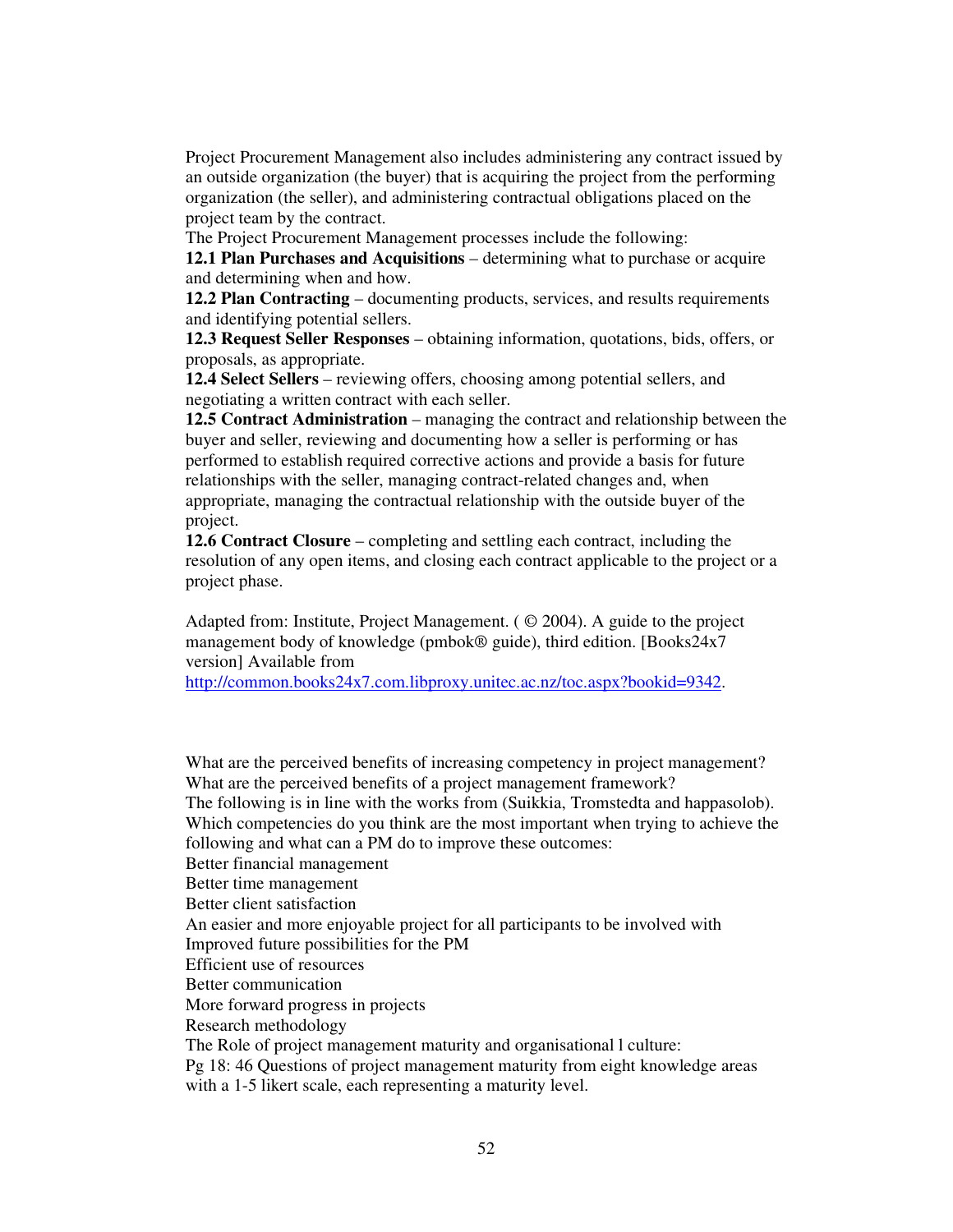### Lit Review

Structural Equation model for assessing impacts of contractor performance on project success. This talks about the importance of contractor selection to project success; this can be linked to project success vs project manager competence in the lit review. Topics that are not mentioned should not be considered unimportant. There are several reasons why a topic may not be included in a standard: it may be included within some other related standard; it may be so general that there is nothing uniquely applicable to project management; or there is insufficient consensus on a topic. The lack of consensus means there are variations in the profession regarding how, when or where within the organization, as well as who within the organization, should perform that specific project management activity. The organization or the project management team must decide how those activities are going to be addressed in the context and the circumstances of the project for which the *PMBOK® Guide* is being used. Chapter 1 - Introduction

A Guide to the Project Management Body of Knowledge (PMBOK® Guide), Third Edition

by Project Management Institute

Project Management Institute © 2004 Citation

Citation for this title:

Institute, Project Management. ( © 2004). A guide to the project management body of knowledge (pmbok® guide), third edition. [Books24x7 version] Available from http://common.books24x7.com.libproxy.unitec.ac.nz/toc.aspx?bookid=9342.

The question "Is project management necessary?" is rarely asked today. The relevant questions are:

What are the deliverables, methods and tools of professional project management? What constitutes quality in project management?

How competent should the project personnel be for a given project, phase, and area of responsibility?

How good is the project management of a particular project?

The culture of companies, organisations, disciplines, sectors of the economy and countries are taken into account in the interviews and assessment reports, as well as by choosing one assessor from the relevant sector (the second assessor is from another sector). The cultural aspects of a country can be included in a National Competence Baseline (NCB).

A competence is a collection of knowledge, personal attitudes, skills and relevant experience needed to be successful in a certain function. To help candidates measure and develop themselves and to help assessors to judge a candidate's competence, the competence is broken down into competence ranges. The ranges are mainly

dimensions that together describe the function and are more or less independent. Each range contains competence elements that cover the most important competence aspects in the particular range.

Possible questions that could be asked about individual competence elements are: **Q.** Isn't there overlap between competence elements?

**A.** Yes, there certainly will be. If the competence elements are considered to cover a range, then there will inevitably be overlap.

**Q.** Are all competence elements of equal weight?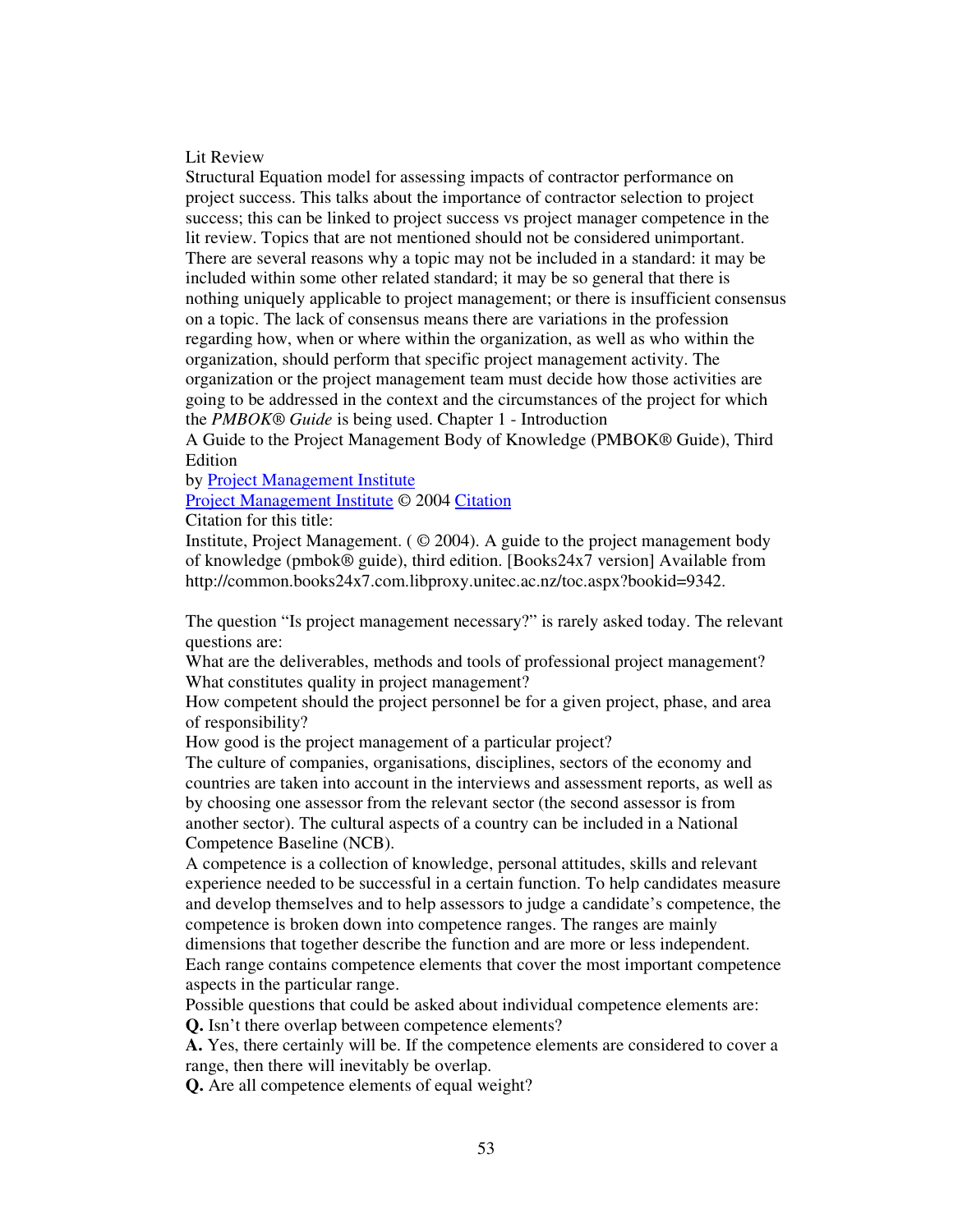**A.** This is intended to be the case, but a project situation or specific type of project can raise some competence elements to the crucial category. Apart from this, for some competence elements there is more literature or knowledge than for others. **Q.** Can a competence element provide guidance to me on how to carry out a project? **A.** No, the ICB is not a cookbook on how to do projects. However, the description of the *Possible* 

*process steps* can help the candidate to apply and implement a competence. The Topics addressed help the candidate to find the relevant literature to learn more about the competence element.

| Project Management Areas - PMBOK Guide (2004) - Responses Calculated                                                                                    |                  |                  |                  |      |                              |                                                           |                                                                                                         |                                                    |  |  |
|---------------------------------------------------------------------------------------------------------------------------------------------------------|------------------|------------------|------------------|------|------------------------------|-----------------------------------------------------------|---------------------------------------------------------------------------------------------------------|----------------------------------------------------|--|--|
| <b>Calculation:</b><br>Likert Scale rating x number of<br>persons who chose this rating.<br>i.e. 3 persons chose a rating of $5 =$<br>total score of 15 |                  |                  |                  |      |                              | Sum of<br>rankings/no of<br>responses<br>(6 Participants) | <b>Total No of</b><br>$responents =$<br>No of process<br>x no of<br>participants<br>(6<br>Participants) | Average<br>rating $=$<br>Total /<br><b>Total B</b> |  |  |
| $1*$                                                                                                                                                    | $2*$             | $3*$             | 4*               | $5*$ | <b>Total</b><br>$\mathbf{A}$ | <b>Total A/</b><br><b>Response Count</b><br>(6)           | <b>Total B</b>                                                                                          | <b>Total A/</b><br><b>Total B</b>                  |  |  |
| $\boldsymbol{0}$                                                                                                                                        | $\boldsymbol{0}$ | 3                | 8                | 15   | 26                           | 4.33                                                      |                                                                                                         |                                                    |  |  |
| $\boldsymbol{0}$                                                                                                                                        | $\overline{0}$   | $\overline{0}$   | 12               | 15   | 27                           | 4.50                                                      |                                                                                                         |                                                    |  |  |
| $\overline{0}$                                                                                                                                          | $\overline{0}$   | 3                | 8                | 15   | 26                           | 4.33                                                      |                                                                                                         |                                                    |  |  |
| $\boldsymbol{0}$                                                                                                                                        | $\boldsymbol{0}$ | 3                | $\boldsymbol{0}$ | 25   | 28                           | 4.67                                                      |                                                                                                         |                                                    |  |  |
| $\overline{0}$                                                                                                                                          | $\overline{0}$   | $\overline{0}$   | 8                | 20   | 28                           | 4.67                                                      |                                                                                                         |                                                    |  |  |
| $\boldsymbol{0}$                                                                                                                                        | $\overline{0}$   | 3                | $\overline{4}$   | 20   | 27                           | 4.50                                                      |                                                                                                         |                                                    |  |  |
| $\boldsymbol{0}$                                                                                                                                        | $\overline{0}$   | 6                | 8                | 10   | 24                           | 4.00                                                      |                                                                                                         |                                                    |  |  |
|                                                                                                                                                         |                  |                  |                  |      | 186                          |                                                           | 42                                                                                                      | 4.43                                               |  |  |
|                                                                                                                                                         |                  |                  |                  |      |                              |                                                           |                                                                                                         |                                                    |  |  |
| $\boldsymbol{0}$                                                                                                                                        | $\boldsymbol{0}$ | 3                | 8                | 15   | 26                           | 4.33                                                      |                                                                                                         |                                                    |  |  |
| $\boldsymbol{0}$                                                                                                                                        | $\mathbf{0}$     | $\boldsymbol{0}$ | $\overline{4}$   | 25   | 29                           | 4.83                                                      |                                                                                                         |                                                    |  |  |
| $\boldsymbol{0}$                                                                                                                                        | $\overline{2}$   | $\boldsymbol{0}$ | 12               | 10   | 24                           | 4.00                                                      |                                                                                                         |                                                    |  |  |
| $\overline{0}$                                                                                                                                          | $\overline{0}$   | 6                | $\overline{4}$   | 15   | 25                           | 4.17                                                      |                                                                                                         |                                                    |  |  |

# **7.4 Average Rankings Calculation**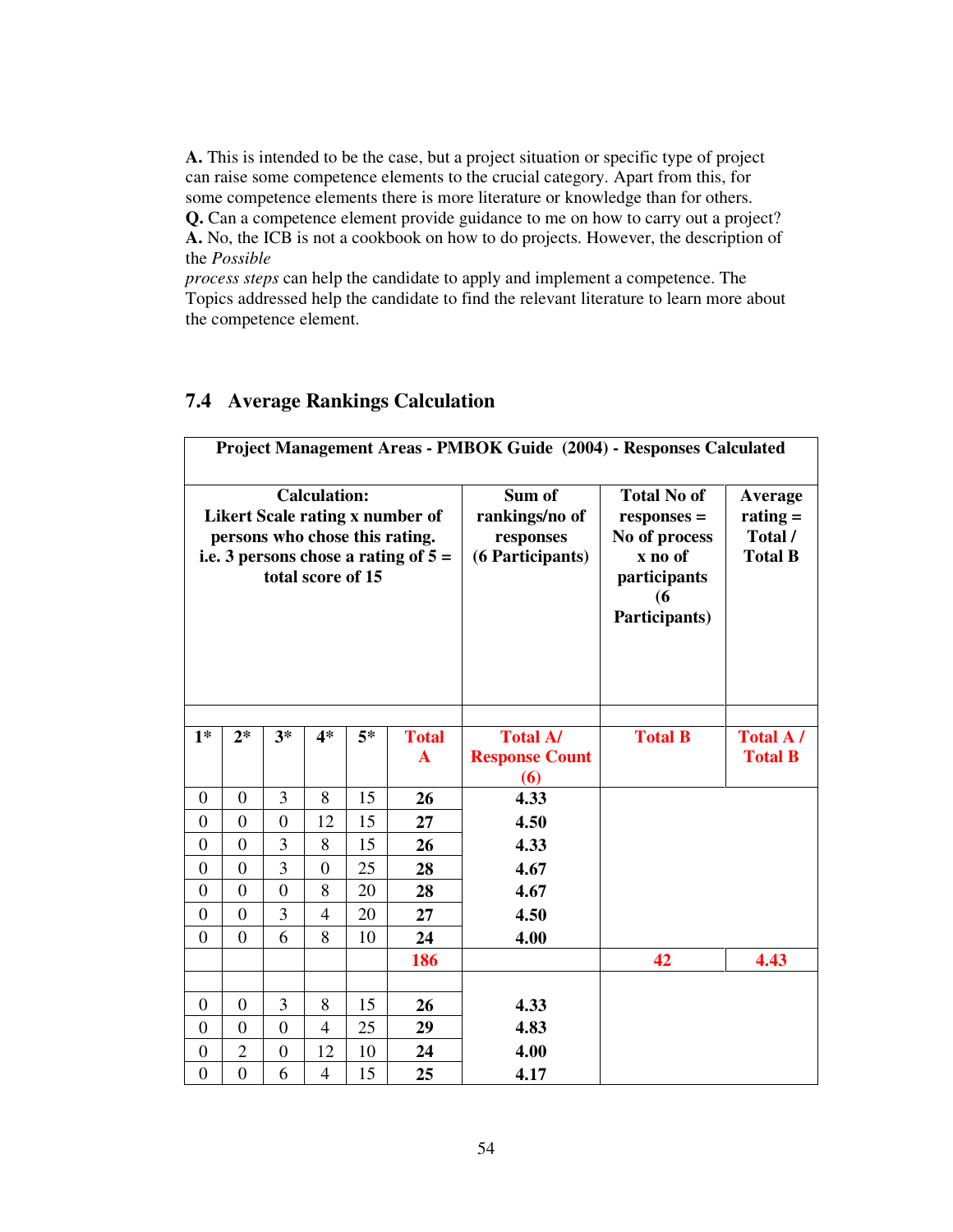| $\boldsymbol{0}$ | $\boldsymbol{0}$ | 3                | $\overline{4}$   | 20               | 27         | 4.50 |    |      |
|------------------|------------------|------------------|------------------|------------------|------------|------|----|------|
|                  |                  |                  |                  |                  | 131        |      | 30 | 4.37 |
|                  |                  |                  |                  |                  |            |      |    |      |
| $\boldsymbol{0}$ | $\boldsymbol{0}$ | 3                | 12               | 10               | 25         | 4.17 |    |      |
| $\boldsymbol{0}$ | $\boldsymbol{0}$ | 3                | 12               | 10               | 25         | 4.17 |    |      |
| $\boldsymbol{0}$ | $\boldsymbol{0}$ | 3                | $8\,$            | 15               | 26         | 4.33 |    |      |
| $\boldsymbol{0}$ | $\boldsymbol{0}$ | $\boldsymbol{0}$ | 16               | 10               | 26         | 4.33 |    |      |
| $\boldsymbol{0}$ | $\boldsymbol{0}$ | $\mathfrak{Z}$   | 12               | 10               | 25         | 4.17 |    |      |
| $\boldsymbol{0}$ | $\overline{2}$   | $\boldsymbol{0}$ | 8                | 15               | 25         | 4.17 |    |      |
|                  |                  |                  |                  |                  | 152        |      | 36 | 4.22 |
|                  |                  |                  |                  |                  |            |      |    |      |
| $\boldsymbol{0}$ | $\boldsymbol{0}$ | $\boldsymbol{0}$ | $\overline{4}$   | 25               | 29         | 4.83 |    |      |
| $\boldsymbol{0}$ | $\overline{0}$   | $\boldsymbol{0}$ | 16               | 10               | 26         | 4.33 |    |      |
| $\boldsymbol{0}$ | $\boldsymbol{0}$ | $\boldsymbol{0}$ | $8\,$            | 20               | 28         | 4.67 |    |      |
|                  |                  |                  |                  |                  | 83         |      | 18 | 4.61 |
|                  |                  |                  |                  |                  |            |      |    |      |
| $\boldsymbol{0}$ | $\boldsymbol{0}$ | 9                | $\overline{4}$   | 10               | 23         | 3.83 |    |      |
| $\boldsymbol{0}$ | $\boldsymbol{0}$ | 6                | 12               | 5                | 23         | 3.83 |    |      |
| $\boldsymbol{0}$ | $\boldsymbol{0}$ | 6                | 16               | $\boldsymbol{0}$ | 22         | 3.67 |    |      |
|                  |                  |                  |                  |                  | 68         |      | 18 | 3.78 |
| $\boldsymbol{0}$ | $\boldsymbol{0}$ | 6                | $\overline{4}$   | 15               | 25         | 4.17 |    |      |
| $\boldsymbol{0}$ | $\overline{0}$   | $\boldsymbol{0}$ | $\boldsymbol{0}$ | 30               | 30         | 5.00 |    |      |
| $\boldsymbol{0}$ | $\boldsymbol{0}$ | $\boldsymbol{0}$ | $\boldsymbol{0}$ | 30               | 30         | 5.00 |    |      |
| $\boldsymbol{0}$ | $\overline{2}$   | 3                | $\boldsymbol{0}$ | 20               | 25         | 4.17 |    |      |
|                  |                  |                  |                  |                  | <b>110</b> |      | 24 | 4.58 |
|                  |                  |                  |                  |                  |            |      |    |      |
| $\boldsymbol{0}$ | $\boldsymbol{0}$ | $\boldsymbol{0}$ | 8                | 20               | 28         | 4.67 |    |      |
| $\boldsymbol{0}$ | $\boldsymbol{0}$ | $\boldsymbol{0}$ | $\,8\,$          | 20               | 28         | 4.67 |    |      |
| $\boldsymbol{0}$ | $\overline{2}$   | $\boldsymbol{0}$ | $\overline{4}$   | 20               | 26         | 4.33 |    |      |
| $\boldsymbol{0}$ | $\overline{0}$   | $\overline{3}$   | $\overline{4}$   | 20               | 27         | 4.50 |    |      |
|                  |                  |                  |                  |                  | 109        |      | 24 | 4.54 |
|                  |                  |                  |                  |                  |            |      |    |      |
| $\boldsymbol{0}$ | $\boldsymbol{0}$ | 3                | $\,8\,$          | 15               | 26         | 4.33 |    |      |
| $\boldsymbol{0}$ | $\boldsymbol{0}$ | 3                | $\overline{4}$   | 20               | 27         | 4.50 |    |      |
| $\boldsymbol{0}$ | $\boldsymbol{0}$ | 3                | 16               | 5                | 24         | 4.00 |    |      |
| $\boldsymbol{0}$ | $\boldsymbol{0}$ | 3                | 16               | 5                | 24         | 4.00 |    |      |
| $\boldsymbol{0}$ | $\boldsymbol{0}$ | 3                | 12               | 10               | 25         | 4.17 |    |      |
| $\boldsymbol{0}$ | $\boldsymbol{0}$ | 6                | $\boldsymbol{0}$ | 20               | 26         | 4.33 |    |      |
|                  |                  |                  |                  |                  | 152        |      | 36 | 4.22 |
|                  |                  |                  |                  |                  |            |      |    |      |